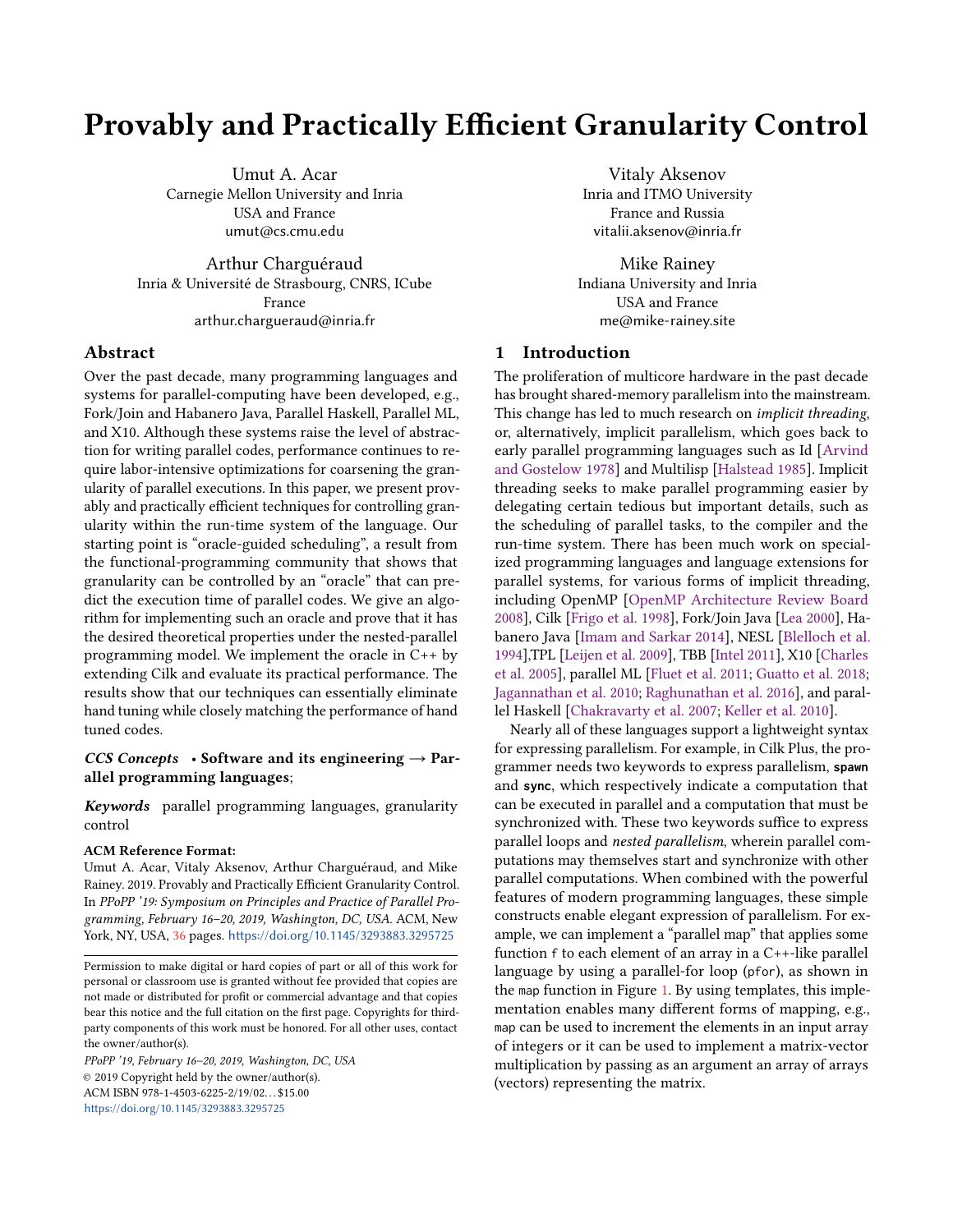```
template <F,T,S>
void map(F f, T* a, S* b, int n)
  pfor (i = 0; i < n; i++)
    b[i] = f(a[i])int grain = ... // to be determined
template <F,T,S>
void map_coarsened(F f, T* a, S* b, int n)
  pfor (i = 0; i < (n + \text{grain} - 1) / \text{grain}; i++)for (j = i \cdot \text{grain}; j < \text{min}(n, (i + 1) \cdot \text{grain}); j++)
```
 $b[j] = f(a[j]);$ Figure 1. Parallel map, uncoarsened and coarsened implementations.

Even though implicit parallelism can be elegant, and offer important asymptotic efficiency guarantees [\[Acar et al.](#page-11-7) [2002,](#page-11-7) [2013;](#page-11-8) [Blelloch and Greiner](#page-11-9) [1996;](#page-11-9) [Blumofe and Leiserson](#page-11-10) [1999;](#page-11-10) [Frigo et al.](#page-11-1) [1998\]](#page-11-1), there remains a key concern: the constants hidden in these asymptotic analyses, a.k.a., the overheads of parallelism can easily overwhelm the benefits of parallelism in practice. This challenge is especially difficult in high-level, declarative codes, such as map, and is sometimes considered a "holy grail" in parallelism research (e.g., [\[Tzannes et al.](#page-12-9) [2014\]](#page-12-9)). For example, the simple map example above could run as much as 10-100x slower than an optimized implementation due to these overheads.

To control the overheads of parallelism, the current state of the art requires the programmer to tune the code to perform granularity control or coarsening so as to amortize the overheads [\[Intel](#page-12-5) [2011\]](#page-12-5). To do so, the programmer identifies for each potential parallel computation a sequential alternative, a semantically equivalent sequential piece of code, and makes sure that this sequential alternative is executed for small (and only for small) computations. As an example, imagine an instance of map where the programmer increments each element of an integer array by one. To perform this operation efficiently, the programmer should "bunch" iterations into blocks that are executed sequentially and select the bunch size to be large enough to amortize the cost of parallelism. The function map\_coarsened in Figure [1](#page-1-0) shows such a tuned implementation of map, where the value grain determines the bunch size.

The optimized map implementation is far from its elegant predecessor, but elegance aside, it is not easy to make map perform well, because the programmer still has to choose the setting for grain. There are at least two problems with this approach.

• The optimal setting for the grain depends on the architecture as well as the specific inputs and requires a manual, labor-intensive search [\[Bergstrom et al.](#page-11-11) [2012;](#page-11-11) [Feeley](#page-11-12) [1992,](#page-11-12) [1993a;](#page-11-13) [Hiraishi et al.](#page-12-10) [2009;](#page-12-10) [Intel](#page-12-5) [2011;](#page-12-5) [Lopez et al.](#page-12-11) [1996;](#page-12-11) [Rainey](#page-12-12) [2010;](#page-12-12) [Sanchez et al.](#page-12-13) [2010a;](#page-12-13) [Tzannes et al.](#page-12-9) [2014\]](#page-12-9).

- As noted by many researchers, such optimizations could also harm performance portability by overfitting the code to a particular machine [\[Acar et al.](#page-11-14) [2016;](#page-11-14) [Huelsbergen et al.](#page-12-14) [1994;](#page-12-14) [Lopez et al.](#page-12-11) [1996;](#page-12-11) [Pehoushek](#page-12-15) [and Weening](#page-12-15) [1990;](#page-12-15) [Tzannes et al.](#page-12-9) [2014;](#page-12-9) [Weening](#page-12-16) [1989\]](#page-12-16).
- It can be impractical to tune generic codes such as map, because the optimal grain depends on the template parameters as well as the actual arguments to map, some of which, such as the function argument, might not be known a priori.

Prior work therefore proposed techniques for (semi-) automating this process [\[Huelsbergen et al.](#page-12-14) [1994;](#page-12-14) [Lopez et al.](#page-12-11) [1996;](#page-12-11) [Pehoushek and Weening](#page-12-15) [1990;](#page-12-15) [Weening](#page-12-16) [1989\]](#page-12-16). Yet, these techniques remain heuristics that fall short of delivering strong theoretical and practical efficiency guarantees. A more recent paper on oracle-guided scheduling [\[Acar et al.](#page-11-14) [2016\]](#page-11-14) shows that strong bounds can be achieved, but assumes an oracle that can predict the future. The authors do present an implementation for an oracle, but their implementation technique can support only certain flat-parallel programs, where parallel computations cannot be nested in other parallel computations. As such, this limitation excludes nearly all interesting parallel programs expressible in high-level parallel programs today.

In this paper, we present provably efficient and practical techniques for controlling granularity for nested-parallel programs. As in oracle-guided scheduling [\[Acar et al.](#page-11-14) [2016\]](#page-11-14), we ask the programmer to provide an abstract cost function, e.g., asymptotic cost, for each piece of parallel code. We then provide an online prediction algorithm that uses such information to implement the oracle by predicting the actual work (1-processor run-time) of parallel codes. Our major contribution is this prediction algorithm and the result that the algorithm delivers efficient and practical granularity control, for any nested-parallel program, under a certain number of assumptions that we present in detail. The key insight behind our algorithm is to break a circular dependency encountered in implementing the oracle in prior work [\[Acar](#page-11-14) [et al.](#page-11-14) [2016\]](#page-11-14) by using an iterative refinement algorithm that, after a small number of iterations, provably converges to the desired values. We present a theoretical analysis of the key efficiency properties of the algorithm and evaluate the approach by comparison to a highly (hand) optimized suite of benchmarks from the Problem Based Benchmark Suite [\[Blel](#page-11-15)[loch et al.](#page-11-15) [2012\]](#page-11-15). Our results show that our techniques can eliminate the need for hand tuning in many cases and closely match the performance of the hand optimized code.

The specific contributions of this paper include:

- an online algorithm for automatic granularity control in lightly annotated, nested-parallel computations,
- end-to-end tight bounds on run time or parallel codes,
- an implementation for Cilk Plus, which implements work stealing for C++, and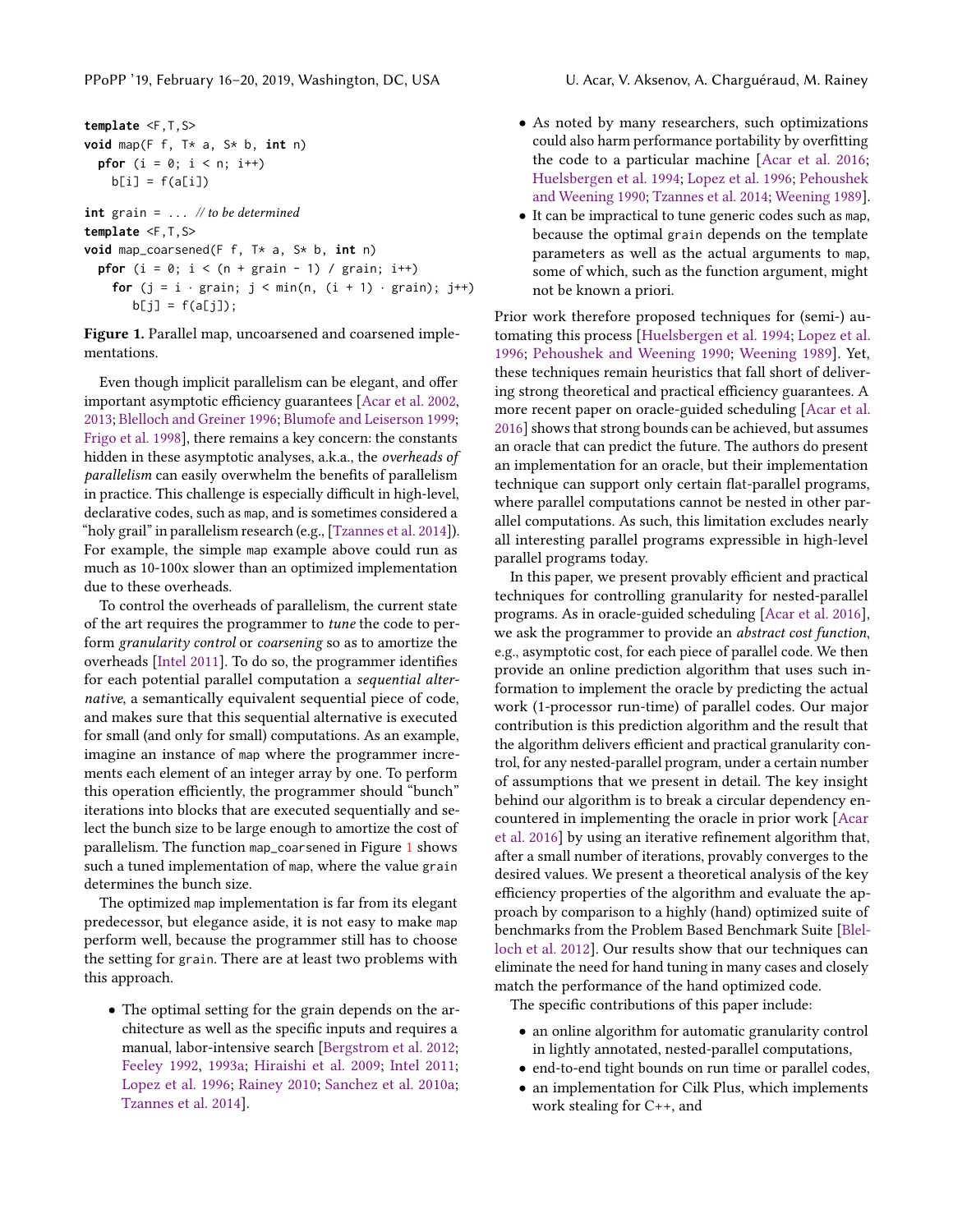Provably and Practically Efficient Granularity Control PPoPP '19, February 16–20, 2019, Washington, DC, USA

```
T f(x) {
  T r // local variable to store the result
  spguard([&] { return c(x) }, // cost function
           [&] \{ if \ |x| == 1 \dots \text{ } // parallel body \}else (x1, x2) = divide(x)
                       r1 = spawn f(x1)r2 = f(x2)sync
                       r = \text{conquer}(r1, r2) },
           [&] { r = g(x) }) // sequential body
  return r }
```
Figure 2. A sample use of spguard. Higher-order functions are expressed using the C++ lambda-expression syntax.

• an evaluation on a broad collection of hand-tuned benchmarks in Cilk Plus.

# <span id="page-2-2"></span>2 Algorithmic granularity control

Our goal is to transfer the burden of granularity control to a capable, library implementation. To this end, we ask the programmer to provide for each parallel function a seriesparallel guard, by using the keyword spguard. A spguard consists of: a parallel body, which is a lambda function that performs a programmer-specified parallel computation; a sequential body, which is a lambda function that performs a purely sequential computation equivalent to the parallel body, i.e., performing the same side-effects and delivering the same result, a cost function, which gives an abstract measure, as a positive number, of the work (run-time cost) that would be performed by the sequential body.

At a high level, a spguard exploits the result of the cost function to determine whether the computation involved is small enough to be executed sequentially, i.e., without attempting to spawn any subcomputation. If so, the spguard executes the sequential body. Otherwise, it executes the parallel body, which would typically spawn smaller subcomputations, each of them being similarly guarded by a spguard.

To see the basic idea behind our algorithm, consider the example shown in Figure [2,](#page-2-0) involving a single spguard. Suppose that we have a parallel function  $f(x)$  which, given an argument x, performs some computation in divide-and-conquer fashion, by recursively calling itself in parallel, as shown above. Assume the body of this function to be controlled by a spguard, with  $c(x)$  denoting the cost function, and  $g(x)$ denoting the sequential body, that is, a purely sequential function that computes the same result as  $f(x)$ .

The cost function may be any programmer-specified piece of code that, given the context, computes a value in proportion to the one-processor execution time of the sequential body. Typically, the cost function depends on the arguments provided to the current function call. A good choice for the cost function is the average asymptotic complexity of the cost function is the average asymptotic complexity of the sequential body, e.g., *n* log *n*, or *n*, or  $\sqrt{n}$ , where *n* denotes

the size of the input. The programmer need not worry about constant factors because spguards are able to infer them on-line, with sufficient accuracy.

In a real implementation, the sequential body can be left implicit in many cases, because it can be inferred automatically. For example, the sequential body for a parallel-for loop can be obtained by replacing the parallel-for primitive with a sequential-for. Likewise, in many instances, the complexity function is linear, allowing us to set it to the default when not specified. In our library and experiments, we use this approach to dramatically reduce the annotations needed.

# <span id="page-2-1"></span>2.1 Sequentialization decisions

Our algorithm aims at sequentializing computations that involve no more than a small amount of work. To quantify this amount, let us introduce the *parallelism unit*, written  $\kappa$ , to denote the smallest amount of work (in units of time) that would be profitable to parallelize on the host architecture. The value of  $\kappa$  should be just large enough to amortize the cost of creating and managing a single parallel task. On modern computers, this cost can be from hundreds to thousands of cycles. Practical values for  $\kappa$  therefore range between 25 and 500 microseconds.

Intuitively, we aim at enforcing the following policy: if the result of  $f(x)$  can be obtained by evaluating the sequential body  $g(x)$  in time less than  $\kappa$ , then  $g(x)$  should be used. Under a small number of assumptions detailed in further, this policy leads to provably efficient granularity control.

One central question is how to predict whether a call to  $g(x)$  would take less than  $\kappa$  units of time. Assume, to begin with, a favorable environment where (1) the hardware is predictable in the sense that the execution time is in proportion to the number of instructions, and (2) the cost function  $c(x)$ gives an estimate of the asymptotic number of instructions involved in the execution of  $g(x)$ . For a given input x, let N denote the value of  $c(x)$ , and let T denote the execution time of  $g(x)$ . By definition of "asymptotic", there exists a constant C such that:  $T \approx C \cdot N$ . Our algorithm aims at computing C by sampling executions, and then it exploits this constant to predict whether particular calls to  $g(\cdot)$  take fewer than  $\kappa$ units of time.

More precisely, for an input x\_i being evaluated sequentially, that is, through a call to  $g(x_i)$ , we may measure the execution time of  $g(x_i)$ , written  $T_i$ , and we may compute<br>the value of  $g(x_i)$ , written  $N_i$ . From a collection of samthe value of  $c(x_i)$ , written  $N_i$ . From a collection of sam-<br>ples of the form  $(T, N_i)$  we may evaluate the value of the ples of the form  $(T_i, N_i)$ , we may evaluate the value of the constant C by computing the ratios  $T_i/N_i$ . In reality, the acconstant C by computing the ratios  $T_i/N_i$ . In reality, the ac-<br>tual value of the constant can vary dramatically depending tual value of the constant can vary dramatically depending on the size of the computation, in particular due to cache effects—we will return to that point. There is a much bigger catch to be addressed first.

In order to decide which computations are safe to execute using the sequential body  $g(\cdot)$ , our algorithm needs to first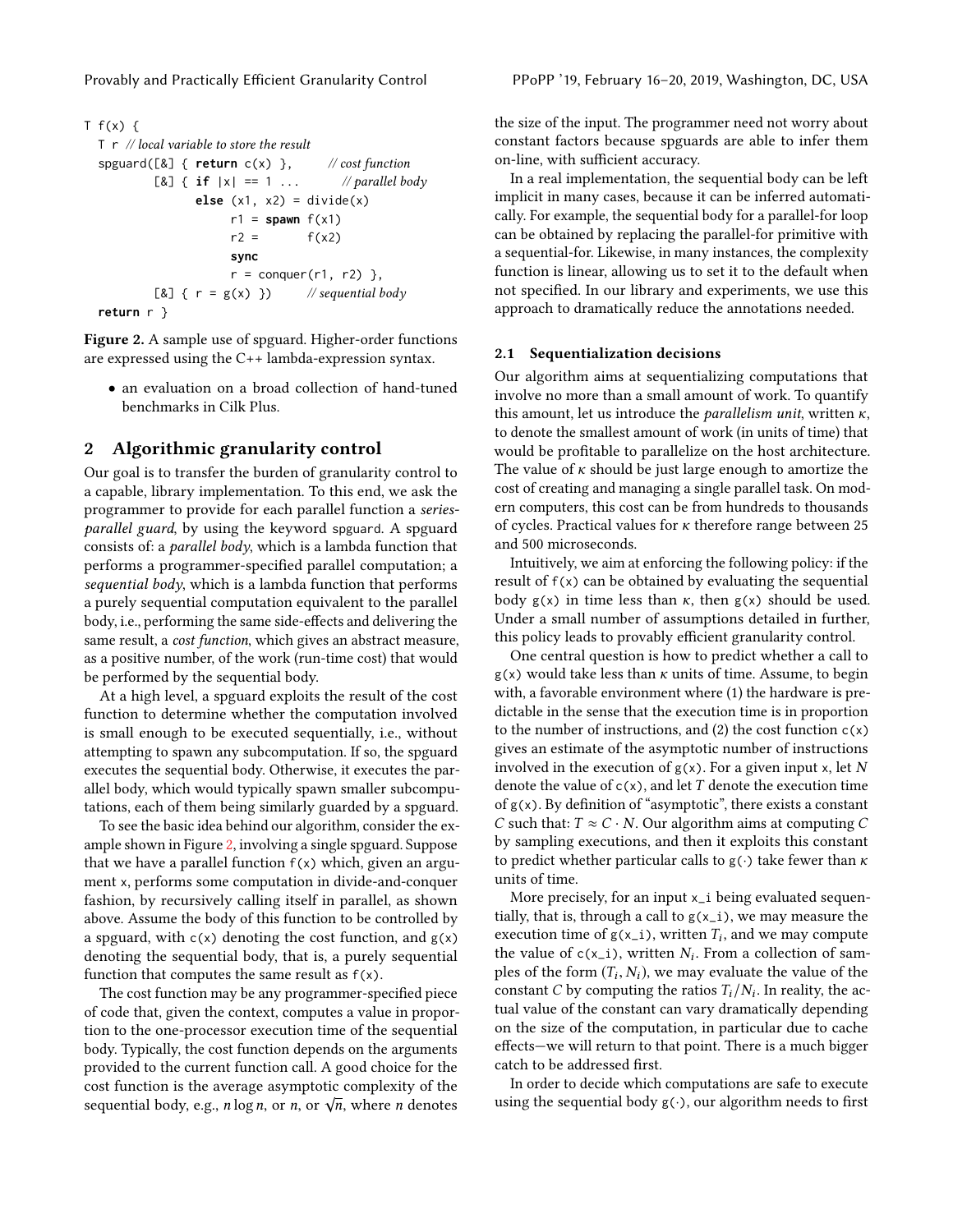know the constant C. Indeed, without a sufficiently accurate estimate of the constant, the algorithm might end up invoking  $g(\cdot)$  on a large input, thereby potentially destroying all available parallelism. Yet, at the same time, in order to estimate the constant C, the algorithm needs to measure the execution time of invocations of  $g(\cdot)$ . Thus, determining the value of C and executing the algorithm  $g(\cdot)$  are interdependent. Resolving this critical circular dependency is a key technical challenge.

At a high level, our algorithm progressively sequentializes larger and larger computations. It begins by sequentializing only the base case, and ultimately converges to computations of duration κ. Each time that we sequentialize a computation by calling  $g(\cdot)$  instead of  $f(\cdot)$ , we obtain a measure. This measure may be subsequently used to predict that another, slightly larger input may also be processed sequentially. We are careful to increase the input size progressively, in order to always remain on the safe side, making sure that our algorithm never executes sequentially a computation significantly longer than  $\kappa$ .

Because our algorithm increases the cost (as measured by the cost function) of sequentialized computations each time at least by a multiplicative factor, called  $\alpha$ , the estimation converges after just a logarithmic number of steps. The growth *rate,*  $\alpha$  controls how fast sequentialized computations are allowed to grow. Any  $\alpha > 1$  could be used; values between <sup>1</sup>.<sup>2</sup> and <sup>5</sup> work well in practice.

# 2.2 Nested parallelism

When dealing with a single spguard, the process described above generally suffices to infer the constant associated with that spguard. However, the process falls short for programs involving nested parallelism, e.g., nested loops or mutuallyrecursive functions. To see why, consider a function h(·) that consists of a spguard whose parallel body performs some local processing and then spawns a number of calls to completely independent functions. Because  $h(\cdot)$  is not a recursive function with a base case, the algorithm described so far does not have a chance to follow the convergence process; the spguard of h(·) would have no information whatsoever about its constant, and it would always invoke the parallel body, consequently failing to control granularity.

To address this issue and support the general case of nested parallelism, we introduce an additional mechanism. When executing the parallel body of a spguard, our algorithm computes the sum of the durations of all the pieces of sequential computation involved in the execution of that parallel body. This value gives an upper bound on the time that the sequential body would have taken to execute. This upper bound enables deriving an over-approximation of the constant. Our algorithm uses this mechanism to make safe sequentialization decisions, i.e., to sequentialize computations that certainly require less than  $\kappa$  time. By measuring the duration of such sequential runs, our algorithm is then able to refine its

estimate of the constant. It may subsequently sequentialize computations of size closer to  $\kappa$ .

Overall, our algorithm still progressively sequentializes larger and larger subcomputations, only it is able to do so by traversing distinct spguards with different constant factors.

# <span id="page-3-0"></span>2.3 Dealing with real hardware

Our discussion so far assumes that execution times may be predicted by the relationship  $T \approx C \cdot N$ . But in reality, this assumption is not the case. The reason is that the ratios  $T/N$ may significantly depend on the input size. For example, one can observe on a microbenchmark that processing an input that does not fit into the L3 cache may take up to 10 times longer to execute than a just slightly smaller input that fits in the cache. In fact, even two calls to the same function on the same input may have measured time several folds apart, for example, if the first call needs to load the data into the cache but not the second one.

We design our algorithm to be robust in the face of large variations of the execution times typical of modern hardware. In addition to validating empirically that our algorithm behaves well on hundreds of runs of our full benchmark suite, we formally prove its robustness property. To that end, we consider a relatively realistic model that takes into account the variability of execution times typical of current hardware. More precisely, we develop our theory with respect to an abstract notion of "work", which we connect both to runtime measures and to results of costs functions, as described next.

First, we assume that runtime measures may vary by no more than a multiplicative factor E from the work, in either direction. Second, we require that, for the program and the growth rate  $\alpha$  considered, there exists a value  $\beta$  such that, for any cost function involved in the program, the following property holds: if the cost function applied to input J returns a value no more than  $\alpha$  bigger than for input I, then the work associated with input *J* is at most  $\beta$  times bigger than the work for input I. Intuitively, this property ensures that the work increases with the cost, but not exceeding a maximal rate of increase.

One important feature of our algorithm is that its execution does not require knowledge of E or  $\beta$ . These parameters are only involved in the analysis. It may nevertheless be useful to estimate the values of E and  $\beta$  that apply on the target hardware. In the technical appendix, we show the results of estimating these parameters on our test harness.

# <span id="page-3-1"></span>2.4 Analysis

Our algorithm relies on several important assumptions. These assumptions, whose formal statements may be found in the technical appendix, are matched by a large class of realistic parallel algorithms.

First, our algorithm assumes that, for each spguard, the sequential body evaluates no slower than the corresponding parallel body on a single processor. (The sequential body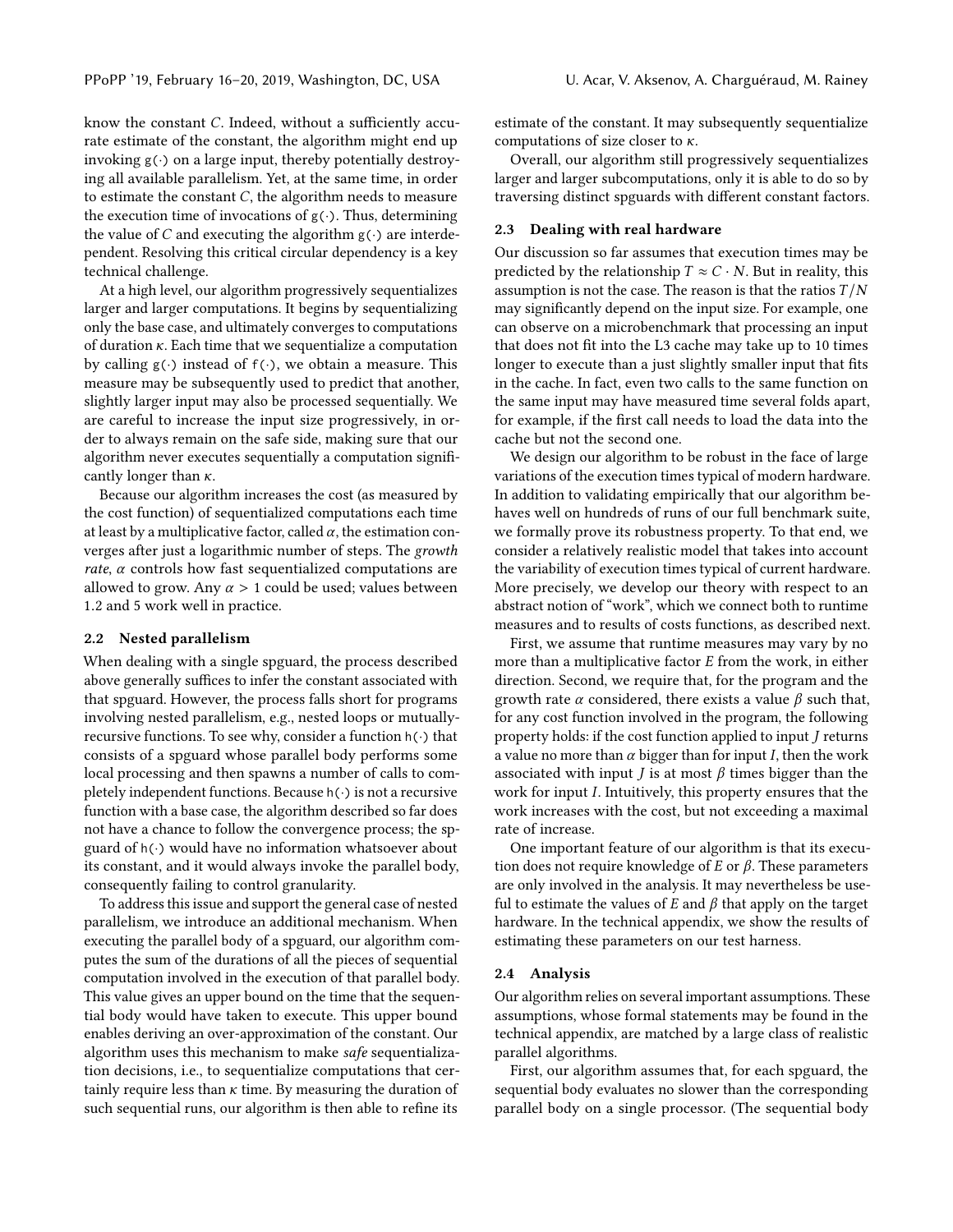might always be obtained by replacing spawns with sequences in the parallel body.) Furthermore, the sequential body should not run arbitrarily faster than the parallel body when executed with all of its inner spguards sequentialized. This assumption is required to know that it is safe to exploit the execution time of the parallel body to over-approximate that of the sequential body.

To better understand this latter part of the assumption, consider the following example. Assume a purely sequential algorithm, whose cost is  $a \cdot N$  for an input of size N, for some constant a. Assume also a divide-and-conquer parallel algorithm that recursively divides its input in halves, such that for an input of size N, the division process (and, symmetrically, the conquer process) takes time  $b \cdot N$ , for some constant b; the cost of this parallel algorithm is thus  $b \cdot N \log N$ . On the one hand, the sequential algorithm may be assumed to be faster than the parallel algorithm, because it is always possible to instantiate the sequential algorithm as the sequential execution of the parallel algorithm. On the other hand, let us check the requirement that "the sequential body does not run arbitrarily faster than the parallel body executed with all its inner spguards being sequentialized." Executing one step of the divide-and-conquer process (as described by the parallel body) and then immediately calling the sequential body in both branches has cost:  $b \cdot N + 2 \cdot a \cdot \frac{N}{2}$ . Executing the sequential body directly has cost:  $a \cdot N$ . The ratio between sequential body directly has cost:  $a \cdot N$ . The ratio between these two costs is equal to:  $1 + \frac{b}{a}$ , which is bounded by a a constant, as required. Many practical algorithms exhibit a similar pattern.

Second, our algorithm assumes that spguards evaluate in constant time and are called regularly enough through the call tree. Without this latter assumption, the program could have a spguard called on an input that takes much longer than  $\kappa$  to process, with the immediately nested spguard called on an input that takes much less than  $\kappa$ , leaving no opportunity for our algorithm to sequentialize computations of duration close to  $\kappa$ .

Third and last, our algorithm assumes some balance between the branches of a fork-join. Without this assumption, the program could be a right-leaning tree, with all left branches containing tiny computations. Such an ill-balanced program is a poorly-designed parallel program that would be slow in any case.

As we prove through a careful analysis detailed in the technical appendix, under the aforementioned assumptions, our algorithm is efficient. Our bound generalizes Brent's bound  $(T_P \leq \frac{w}{P} + s)$  [\[Zadeh](#page-12-17) [2017\]](#page-12-17) by taking into account the overheads of thread creation (cost of spanning and manage overheads of thread creation (cost of spawning and managing threads) and granularity control (including the cost of evaluating cost functions, which are assumed to execute in constant time). A simplified statement of the bound, using big-O notation, appears next.

<span id="page-4-0"></span>Theorem 2.1. Under the above assumptions, with parallelism unit  $\kappa$ , the runtime on P processors using any greedy scheduler of a program involving work w and span s is bounded by:

$$
T_P \leq \left(1 + \frac{O(1)}{\kappa}\right) \cdot \frac{w}{P} + O(\kappa) \cdot s + O(\log^2 \kappa).
$$

The most important term in this bound is the first term: the overheads impact the work term  $w$  by only a small factor  $O(1)/\kappa$ , which can be reduced by controlling  $\kappa$ . The second term states that doing so increases the span by a small factor  $O(\kappa)$ , and that the granularity control comes at a small logarithmic overhead  $O(\log^2 \kappa)$ , which is due to our granu-<br>larity control algorithm. Although our theorem is stated for larity control algorithm. Although our theorem is stated, for simplicity, in terms of greedy schedulers, the bound could be easily adapted, e.g., to work-stealing schedulers.

# 2.5 Pseudo-code for the estimator and spguard

In what follows, we present pseudo-code for the core of our algorithm. For each syntactic instance of a spguard, we require a unique estimator data structure to store the information required to estimate the corresponding constant factor. (In the case of templated code, we instrument the template system to ensure that each template instantiation allocates one independent estimator data structure.) The top of Figure [3](#page-5-0) shows the code of the estimator data structure. The estimator data structure maintains only two variables: the variable C, a running estimate of the constant, and Nmax, which tracks the maximum (abstract) work sampled so far.

The function report provides the estimator with samples. It takes as argument T, the execution time, and N, the abstract work. If T is less than the parallelism threshold  $\kappa$  and N is greater than Nmax, then C is atomically updated as T/N and Nmax is updated to N. The function report is protected against data races by using an atomic block. Our library implements this atomic block by using a single compare-and-swap (CAS) operation and packing the variables C (represented in singleprecision) and Nmax (represented on 32 bits) on a single machine word. In the case of a race, compare-and-swap would fail and our code would try again until it succeeds, or Nmax becomes greater than N.

The function is\_small, takes as argument a cost N and returns a boolean indicating whether the time to execute this much work is predicted to be less that  $\alpha \cdot \kappa$ . (Allowing sequentialization of computations of size slightly larger than  $\kappa$  is needed to obtain proper estimates near  $\kappa$ .) If N is smaller than Nmax, then the function returns true. Intuitively, this computation is smaller than a previously-sampled computation that took less than  $\kappa$  time. If N exceeds Nmax, but no more than by a factor  $\alpha$ , the function extrapolates using its most current information: if the product C  $\cdot$  N does not exceed  $\alpha$   $\cdot$   $\kappa$ , then it returns true.

The bottom of Figure [3](#page-5-0) shows the functions fork2join and spguard. The fork2join function executes its two branches in parallel and resumes after completion of both branches.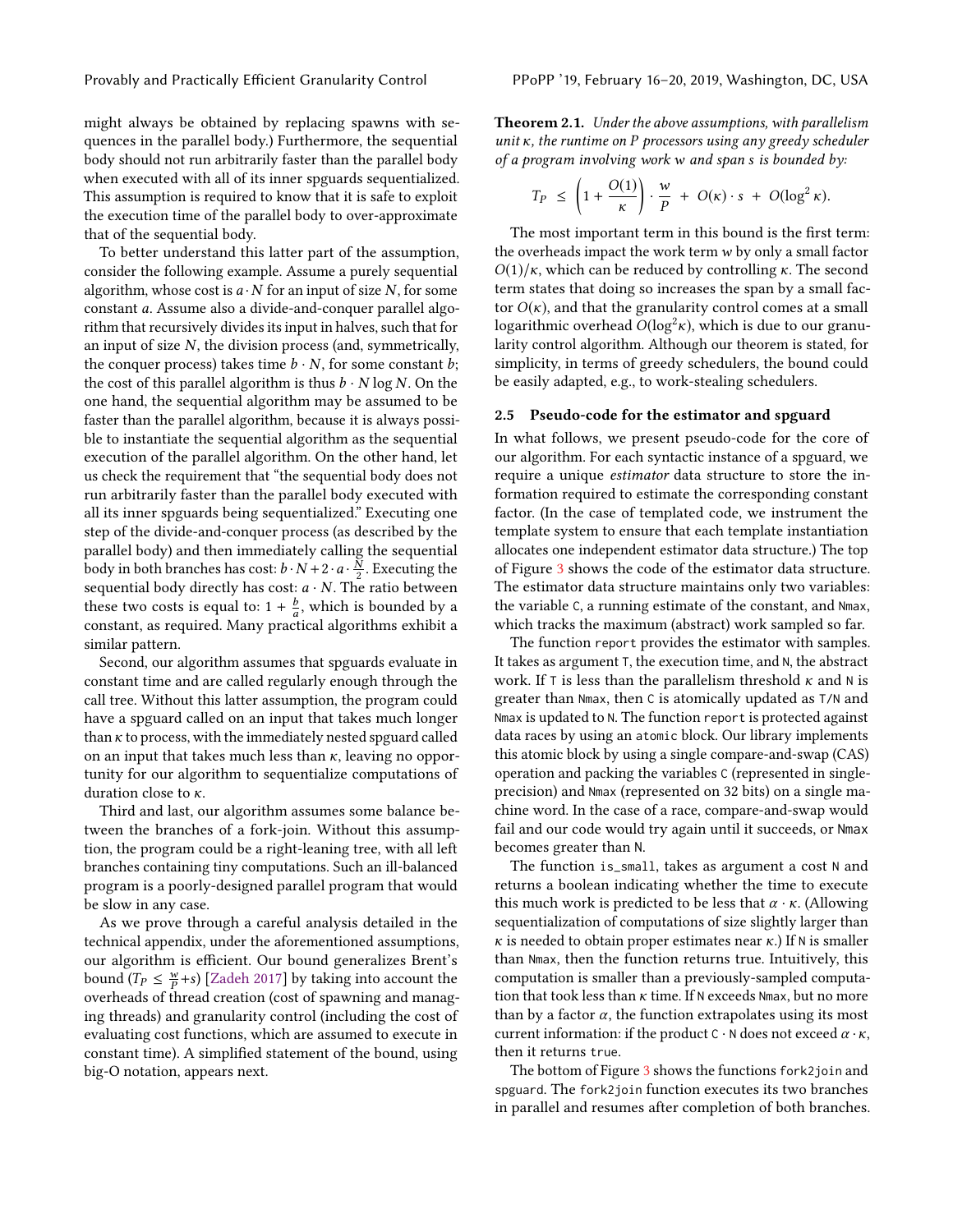```
1 const double κ // parallelism unit<br>2 const double α // growth factor
2 const double α
3
4 class estimator
5 double C // constant for estimations
6 int Nmax = \theta // max complexity measure
    7 void report(int N, time T)
8 atomic { if T ≤ κ and N > Nmax
                 C = T / N10 Nmax = N }11
12 bool is_small(int N)
13 return (N ≤ Nmax) or
14 (N \leq \alpha · Nmax and N \cdot C \leq \alpha \cdot \kappa)
15
16 template <Body_left, Body_right>
17 void fork2join(Body_left bl, Body_right br)
18 spawn bl()
19 br()
20 sync
21
22 template <Complexity, Par_body, Seq_body>
23 void spguard(estimator* es, Complexity c,
24 Par_body pb, Seq_body sb)
25 int N = C()26 time work = if es.is_small(N)
27 then measured_run(sb)
28 else measured_run(pb)
29 es.report(N, work)
```
Figure 3. Pseudocode for the core algorithm.

The function spguard takes an estimator, a parallel body, a sequential body and a cost function that return the abstract work of the sequential body. It begins by computing the abstract cost N for the sequential body and consults the estimator. If the work is predicted to be small, it runs the sequential body, else the parallel body. It relies on a function called measured\_run to measure the sum of the duration of the pieces of sequential code executed. This function is not entirely trivial to implement, but can be implemented efficiently with little code (see the technical appendix).

# <span id="page-5-2"></span>2.6 Robustness with respect to outliers

One crucial aspect of the design of our algorithm is its robustness. As explained in Section [2.3,](#page-3-0) a given run might be much slower than others, e.g., due to cache misses or OS interference. If such slow runs were taken into account for making future predictions, it could result in the sequentialization of tiny computations running in much less than  $\kappa$ time (under favorable conditions). Our algorithm deals with outlier measurements by keeping track of Nmax, which denotes the maximal N (i.e., result of the complexity function)

for which a sequential run took less than  $\kappa$  time. Upon encountering a run that was much slower than previous runs, the corresponding time measure exceeds  $\kappa$  time and thus gets discarded by our algorithm (Figure [3,](#page-5-0) Line [8\)](#page-5-1).

Observe that our algorithm only ever increases Nmax. As we observed through experiments, there is an inherent asymmetry in the distribution of execution times, featuring a long tail. On the one hand, an execution time can be abnormally slow by a very large factor, due to, e.g., repeated OS interference or saturated memory bus. Our algorithm is carefully designed to be robust to such outliers, which we do observe in practice. On the other hand, an execution time can be abnormally fast only by some constant factor. It is possible that a warmed-up cache, or a data set unusually laid out in memory, could speed up the execution, but not arbitrarily. Our theoretical analysis accounts for that possibility through the error factor  $E$  (Section [2.3\)](#page-3-0). As we prove, in the worst case, a run that would be abnormally fast by a factor E could only increase the total amount of overheads by a factor E.

We highlight two interesting features of our C++ implementation. First, to avoid always having to pass a sequential body explicitly, the spguard provides a default setting. If the spguard is called with such a default setting, then the parallel body is called whenever the spguard switches to sequential execution. However, in this scenario, when it sequentializes, the spguard executes the parallel body in an environment in which all fork2join calls are performed sequentially, using dynamic checks to selectively disable parallelism. Second, our implementation supports defining higher-level abstractions on top of fork2join, such as parallel-for, map, reduce, map\_reduce, scan, filter, etc. For these abstractions, the programmer may either indicate a custom cost function or simply rely on the default one, which assumes a constant-time processing for each item or iteration. Because it applies often, the default cost function greatly reduces the number of hand-written cost functions.

# 2.7 Intuition for the proof

Without loss of expressiveness, we assume for the proof that the parallel body of a spguard consists of a sequence of (1) a sequential preprocessing, (2) a fork-join operation with left and right branches, and (3) a sequential postprocessing. (In practice, this amounts to surrounding every block of source code featuring a fork-join with a spguard.)

In that setting, we assume that the execution of a spguard (including the evaluation of its cost function) is assumed to incur a cost  $\phi$ , and that each execution of a spguard that evaluates in parallel (i.e., that triggers a fork-join) is assumed to incur an extra cost  $\tau$ . In other words,  $\phi$  quantifies the overheads of granularity control, and  $\tau$  quantifies the overheads of parallelism.

We define the *total work*, written  $W$ , and the *total span*, written S, to measure the actual work and span of an execution, i.e., accounting for the costs  $\tau$  and  $\phi$ . To derive our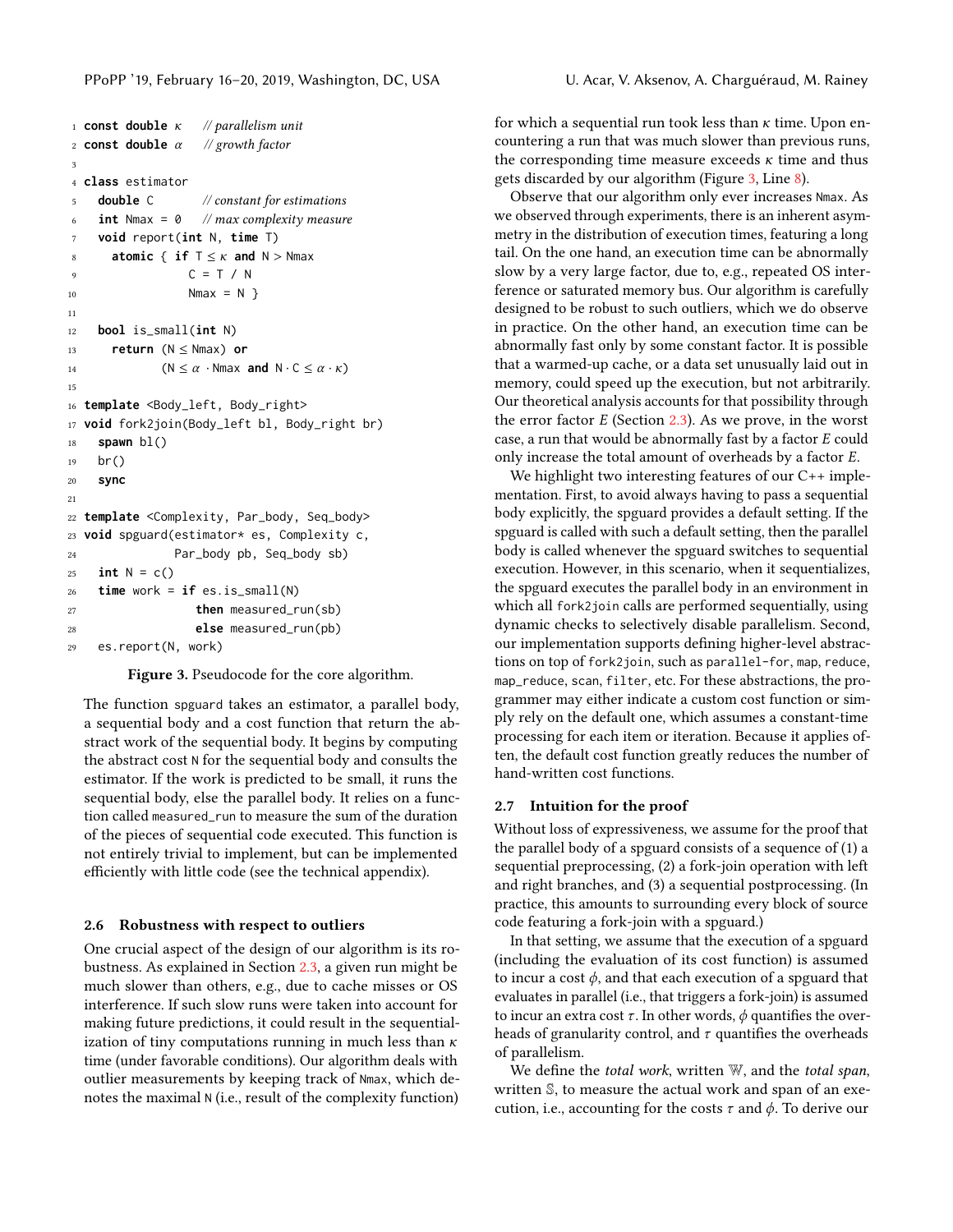final theorem, we bound the total work and span ( $\mathbb W$  and  $\mathbb S$ ) in terms of the algorithmic work and span (w and s), which excludes overheads. We then invoke Brent's theorem [\[Zadeh](#page-12-17) [2017\]](#page-12-17):  $T_p \leq \frac{W}{p} + S$ , to bound the parallel execution time.<br>For the span, we establish that the total span can only

For the span, we establish that the total span can only be a multiplicative factor larger than the algorithmic span, in the sense that  $\mathcal S$  is  $O(\kappa) \cdot s$ . More precisely, we establish the following bound by induction on the program execution:

$$
\mathbb{S} \le (1 + \phi + \max(\tau, E\beta \kappa)) \cdot s.
$$

Recall that  $\kappa$  denotes the parallelism unit (Section [2.1\)](#page-2-1), and that E and  $\beta$  are constant parameters introduced for the analysis (Section [2.3\)](#page-3-0). The proof relies on a key lemma, which asserts that if a spguard executes its sequential body, then this body involves at most  $E\beta\kappa$  sequential work. Intuitively, this lemma captures the fact that work predictions performed by our algorithm cannot be under-estimated by more than a factor  $E\beta$ . (We cannot expect tighter bounds in our model, for the reasons discussed in Section [2.3.](#page-3-0))

The intuition for the bound  $(1 + \phi + \max(\tau, E\beta\kappa)) \cdot s$  is as follows. At a spguard, the algorithmic span increases by one unit. If the corresponding spguard executes its parallel body, then its total span increases by  $1 + \phi + \tau$ , to account for overheads. If, however, the spguard executes its sequential body, then, because the work involved is at most  $E\beta\kappa$ , the total span increases at most by  $1 + \phi + E\beta\kappa$ . The bound is obtained by considering the maximum of these two cases.

For the work, we prove that the total work is only a fraction larger than the algorithmic work, plus a small constant:

$$
\mathbb{W} \le \left(1 + \frac{O(1)}{\kappa}\right) \cdot w + O(P \log^2 \kappa).
$$

To establish this bound, we distinguish the spguard calls that involve  $\Theta(\kappa)$  sequential work from those that involve less.

After the algorithm has converged, spguards are able to make predictions sufficiently accurate to ensure that the sequentialized spguards involve at least  $\Theta(\kappa)$  sequential work.<sup>[1](#page-6-0)</sup> When all sequentialized spguards involve  $\Theta(\kappa)$  work, the constant-time overheads associated with each spguard only amount for a fraction  $\frac{O(1)}{K}$  of the algorithmic work involved. For example, consider a simple, parallel program performing binary division of its input. The execution of this program can be viewed as a binary tree. Let  $n$  denote the number of leaves in the tree. Every non-leaf node induces an overhead  $\phi + \tau$ , to pay for the evaluation of the spguard and the fork. Every node (including leaves) induces an overhead  $\phi$ , to pay for the spguard. Because there are  $n-1$  nodes in a binary tree with *n* leaves, the overheads amount to  $n \cdot \phi + (n-1) \cdot (\phi + \tau)$ ,

which is  $O(n \cdot (\tau + 2\phi))$ . These overheads can be amortized over the sequential work performed at the  $n$  leaves, each of which involves  $\Theta(\kappa)$  work. More precisely, the ratio between the overheads and the sequential work is  $O\left(\frac{n\cdot(\tau+2\phi)}{n\cdot\kappa}\right)$  $n \cdot \kappa$  , which simplifies to  $O\left(\frac{\tau+2\phi}{\kappa}\right)$ . Because  $\tau$  and  $\phi$  are constants, the relative overheads are  $\frac{O(1)}{K}$ , as claimed.

It remains to bound the overheads involved in the evaluation of the spguards that contain less than  $\Theta(\kappa)$  sequential work. Each such evaluation induces an overhead  $O(1)$ , because it costs  $\phi$ , plus  $\tau$  in case of a parallel execution. We show that the number of these evaluations is at most  $O(P \log^2 \kappa)$ . To that end, we study *parallel small calls:* evaluations of spquares that involve less than  $\Theta(\kappa)$  sequential uations of spguards that involve less than  $\Theta(\kappa)$  sequential work and whose parallel body gets executed. Such parallel small calls can be nested, but, due to the balance condition (third assumption from Section [2.4\)](#page-3-1), there can be no more than  $O(\log \kappa)$  levels of nesting. As we argue in the technical appendix, the evaluation of an innermost parallel small call (i.e., one that features no nested parallel small call) necessarily multiplies the value of Nmax associated with the estimator by a factor  $\alpha$ . Thus, for each syntactic spguard and for each processor, the number of innermost parallel small calls on that estimator is  $O(\log \kappa)$ . Given that a program contains a constant number of syntactic spguards, we deduce that there are at most  $O(P \log \kappa)$  innermost parallel small calls during an execution. Then, because each parallel small call contains at least one innermost parallel small call, and because an innermost parallel small call is nested in at most  $O(\log \kappa)$  parallel small calls, we deduce that the total number of parallel small calls is at most  $O(P \log^2 \kappa)$ . Finally, we argue that the number of sequential small calls (i.e., evaluations of spouards number of sequential small calls (i.e., evaluations of spguards that involve less than  $\Theta(\kappa)$  sequential work and whose sequential body gets executed) is at most a constant factor larger than the number of parallel small calls. By summing up the bounds for parallel small calls and sequential ones, we obtain a  $O(P \log^2 \kappa)$  bound for the overheads associated<br>with all calls to spouard involving less than  $\Theta(\kappa)$  sequential with all calls to spguard involving less than  $\Theta(\kappa)$  sequential work. This concludes the proof summary.

# <span id="page-6-1"></span>3 Experimental evaluation

This section presents a study of eight benchmarks from The Problem Based Benchmark Suite (PBBS) [\[Blelloch et al.](#page-11-15) [2012\]](#page-11-15). These benchmarks consist of state-of-the-art solutions to problems on sequences, strings, graphs, and in geometry and graphics. The implementation of the benchmarks consists of a collection C++ codes that use the linguistic extensions of Cilk Plus to realize parallel execution. Parallelism is expressed across the source codes in the idiomatic style of Cilk, namely, nested parallelism, involving, in specific, parallel loops occurring inside parallel loops mixed with calls to recursive, parallel functions. As is common in nested parallelism, the applications generate irregular and, often,

<span id="page-6-0"></span><sup>&</sup>lt;sup>1</sup>Technically, any spguard that involves less than  $\kappa/(yDE)$  work will necessarily execute its sequential body, where E denotes the error factor, where D bounds the ratio of the work of the sequential body and the sequential work of the parallel body of a spguard (first assumption from Section [2.4\)](#page-3-1), and where  $\gamma$  bounds the ratio between the sequential work of a spguard and that of the immediately nested spguard (second assumption from Section [2.4\)](#page-3-1). Formal definitions for  $D$  and  $\gamma$  are given in the technical appendix.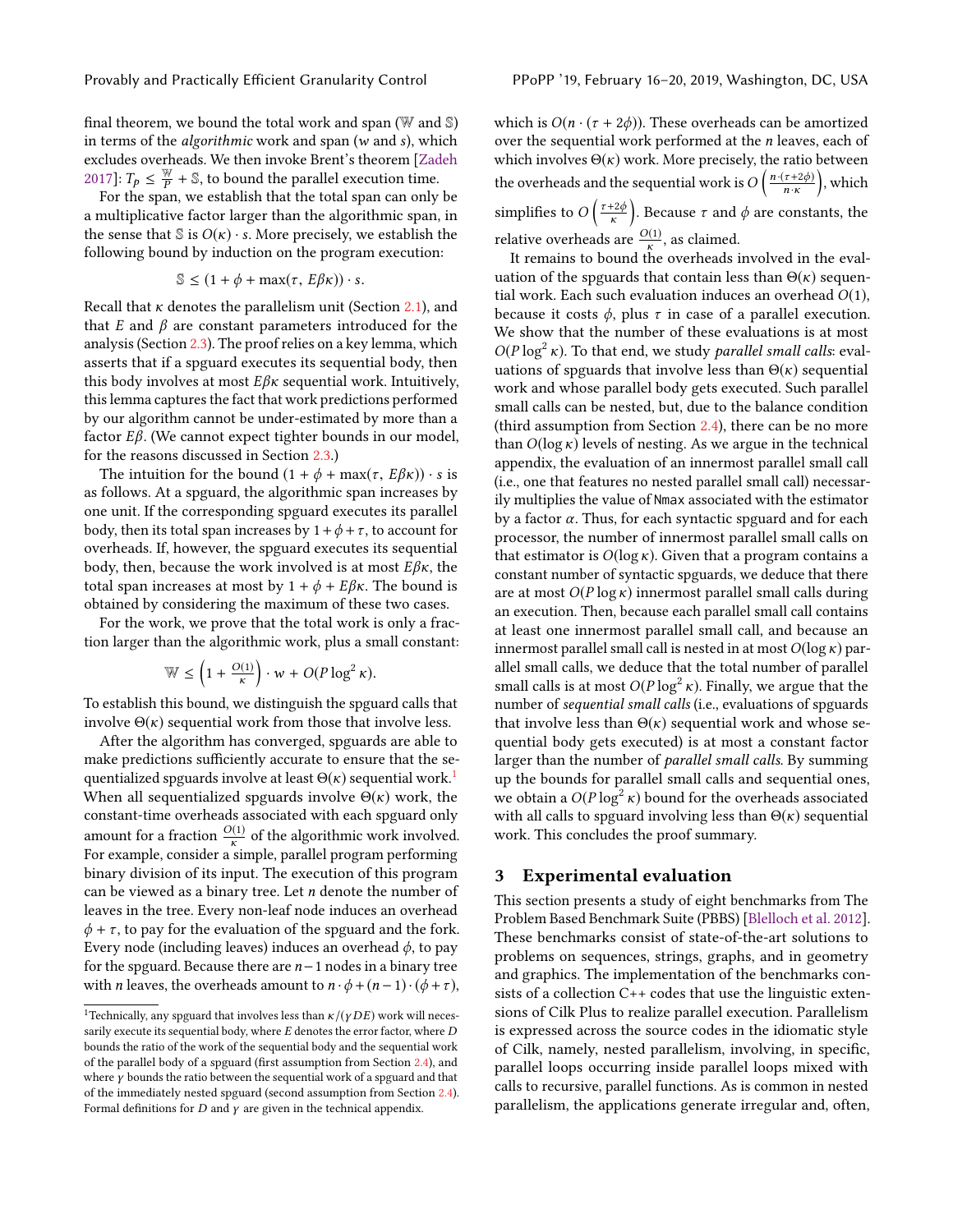highly data-dependent parallelism, thereby making granularity control a particular challenge. Two of the benchmarks we consider, namely ray-cast and delaunay, represent the largest and most complex codes in PBBS.

The original, authors' codes leverage a variety of manual techniques to control granularity. These techniques involve program instrumentation along with careful tuning to achieve efficiency. For our programs, we ported the original PBBS codes by inserting spguards where necessary, and, for the spguards, we wrote a total of 24 explicit cost functions. It was otherwise possible to use default cost functions, as described in Section [2.6.](#page-5-2) We summarize the changes:

- 1. A few divide-and-conquer algorithms involved a manually fixed grain to control granularity. We replaced each of them with a spguard, thereby eliminating the hardware-dependent magic numbers.
- 2. A number of loops were parallelized by splitting in fixed-size blocks of 2048 items each—a pattern widely used throughout the PBBS sequence library. We replaced all of them with our automatically controlled parallel-for loops.
- 3. Other loops exploited Cilk parallel for-loops, which essentially split the loop range in <sup>8</sup>P blocks, where P is the number of cores. We also replaced all of them with our automatically controlled loops.
- 4. A number of inner loops were forced to sequentialize, even though they could have been parallel. As we learned from private communication with the authors, the purpose was to tame the overheads. We restored parallelism using our automatically-controlled loops.
- 5. Two loops were forced to always make one spawn per iteration, using a Cilk for-loop annotated with #pragma grainsize = 1. Again, we replaced all such loops with our automatically-controlled loops, which properly support nested parallelism.

Overall, automatic granularity control enables replacing careful selection of techniques, such as those listed above, with a single, uniform technique for controlling granularity, able to handle nontrivial nesting of parallelism constructs. Furthermore, the technique automates away the labor-intensive tuning of grain sizes, and it automatically adapts to the hardware—performance is portable.

Yet, these benefits are not completely free. The programmer must take care to ensure that the algorithm in question meets the requirements of our approach, as described in Section [2.](#page-2-2) Owing to such requirements, we left out eight of the remaining PBBS benchmarks. Fortunately, for each such benchmark, the reason for the incompatibility is straightforward, and in the technical appendix, we explain the reasons. In spite of such cases, our approach nevertheless remains sound, even in applications where there are some functions that use our approach, and some that use, for example, manual granularity control, or perhaps some other method. The

only caveat is that the guarantees associated with our approach do not apply for regions of the program in which there are calls to manually-controlled functions from inside spguards.

In our approach, there are potential overheads related to the need to infer granularity thresholds online, through a convergence phase. Nevertheless, as established by our analysis (and, as we confirm through our experimental results), the cost of the convergence phase generally accounts for at most a few percent of the parallel run time. Overheads associated with manual granularity control pose their own challenges, but are not backed by guarantees. We observed that, by removing the pragmas (fifth item in the list above), performance would sometimes degrade by up to 5%, and we note that the degradation observed by the PBBS authors may have been more pronounced. The overheads associated with the fourth item in the list above are analyzed in detail by our study of the parallel BFS benchmark, which shows that our automatic method achieves better performance across a wider range of inputs than any manual setting.

Experimental setup. Our primary test harness is an Intel machine with 40 cores. We compiled the code using GCC (version 6.3) using the extensions for Cilk Plus (options -O2 -march=native -fcilkplus). Our 40-core machine has four 10-core Intel E7-4870 chips, at 2.4GHz, with 32Kb of L1 and 256Kb L2 cache per core, 30Mb of L3 cache per chip, and 32Gb RAM, and runs Ubuntu Linux kernel v3.13.0-66-generic. For each data point, we report the average running time over 30 runs. The variation in the running times is negligible: overall, we observed only a few cases where the standard deviation is 5%, but it was usually below 3%.

To pick settings for parameters  $\kappa$  and  $\alpha$ , we developed a method that involves a one-time-per-machine, automatic tuning step. The starting point is a benchmark program that takes as input an array of 32-bit integers and computes the sum using a parallel reduction. The reduction code uses a spguard to control granularity. To pick  $\kappa$ , we perform a series of runs of the reduction benchmark using a single core, starting with a small setting of  $\kappa = 1\mu s$  and progressively trying larger settings. For these initial runs, we pick  $\alpha = 1.3$ , a small setting so that the estimator has plenty of slack to converge to reach the target  $\kappa$ . We stop this process upon reaching the first setting of  $\kappa$  for which the program runs slightly above 5% slower than the sequential elision of the our reduction benchmark. The sequential elision is (in general) the version of the parallel program in which all fork-join and spguard constructs are erased, leaving only the bare sequential code.

Having picked  $\kappa$ , we then run the same benchmark, but this time using all available cores and trying a number of settings in 1.3  $\leq \alpha \leq$  5.0. We then pick  $\alpha$  to be the setting that gives the best running time. On our test machine, this process gave us  $\kappa = 10.2 \mu s$  and  $\alpha = 3.0$ .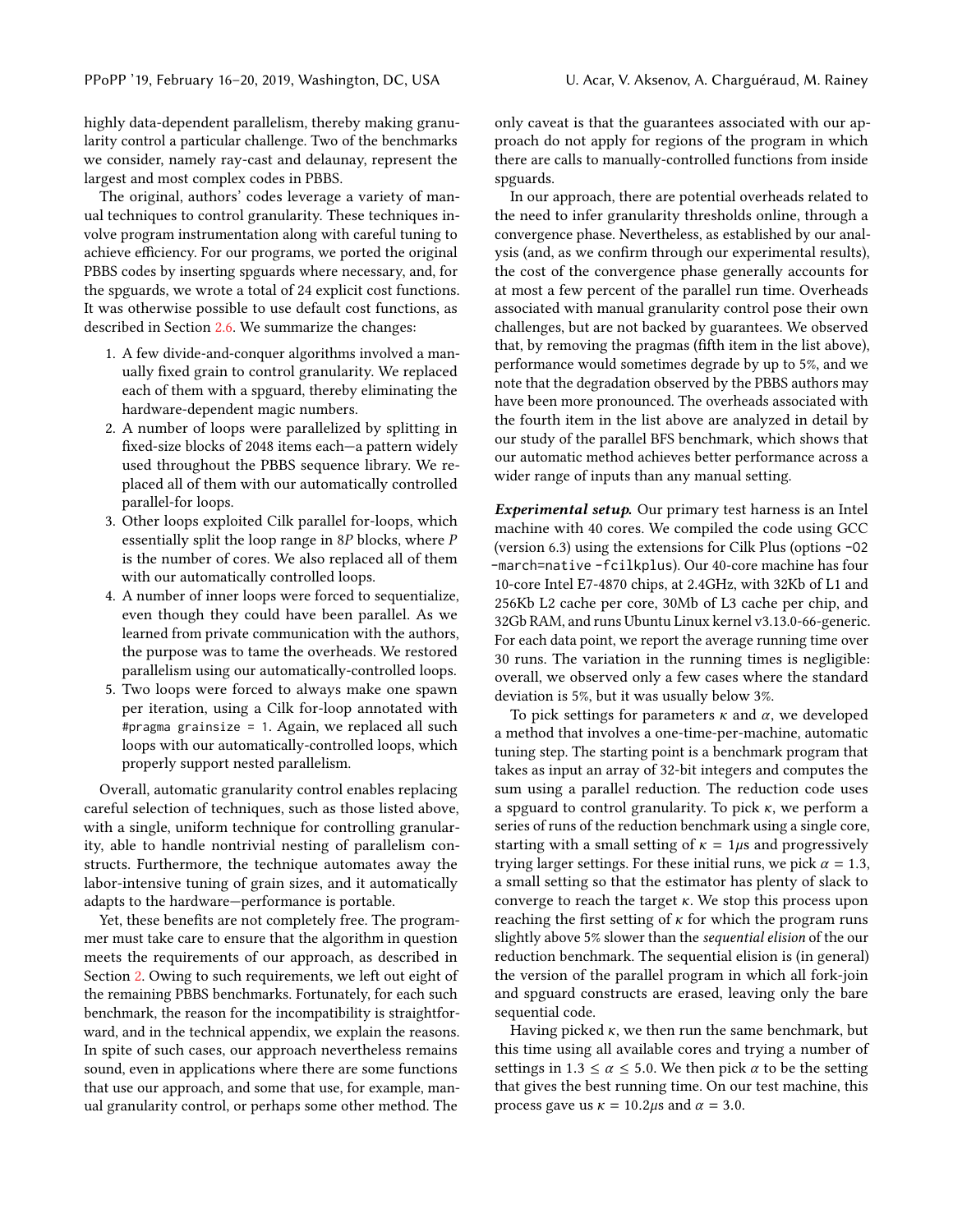#### 3.1 Main PBBS results

For input data sets, we reused much from the original PBBS study [\[Blelloch et al.](#page-11-15) [2012\]](#page-11-15), but introduced newly acquired data in a few cases. The inputs to comparison- and radixsort consist of sequences of length 10<sup>8</sup>. For convex-hull, the inputs consist of 10<sup>8</sup> 2-d points. For nearest neighbors, the kuzmin input consists of 10 $8$  2-d points and plummer, 10 $8$  3-d points. For *delaunay*, the inputs consist of  $10^7$  2-d points. For ray-cast, we used a two non-synthetic inputs: happy consists of the Happy Buddha mesh from the Stanford 3D Scanning Repository, and it consists of 1 million triangles, and xyzrgb-manusript comes from the same repository and consists of 4 million triangles. Finer details appear in the technical appendix.

The main performance results appear in Table [1.](#page-9-0) Columns 2 and 3 represent runs of the sequential elision of the original PBBS code and of our implementation, respectively. The results in column 3 in particular show the relative performance of our implementation versus the original PBBS one. A -5% value indicates that our version performs 5% faster. Although our code is almost always identical to the original PBBS code, there are some minor structural differences in the function bodies that affect performance slightly. Overall, however, the sequential elisions in both cases perform similarly.

We next evaluate the overheads of thread creation in the original PBBS codes and in our oracle-guided versions. To evaluate for original PBBS, we compare the execution time of the sequential elision of the PBBS code to that of the PBBS code compiled as a Cilk parallel binary. The estimation of overheads in Cilk may be incomplete because the Cilk system in some places detects at runtime that there is only one active worker thread in the system. Nevertheless, the comparison should give us a lower bound on the parallelism overheads affecting Cilk programs. Column 4 in Table [1](#page-9-0) shows that overheads are sometimes low, but sometimes over 15%, and in one case 104%.

To examine overheads of our approach, we compare in a similar fashion the execution time of our sequential elision to that of our parallel-ready binary, running on a single core. Our parallel-ready binary includes the overhead costs of both the Cilk parallel constructs and the estimation-related overheads of the granularity controller. Column 5 in Table [1](#page-9-0) shows that the parallel-ready binary is in one case 13% slower, but is otherwise close to the overhead of 5% or smaller that we targeted. There are a number of cases where the parallelready binary is slightly faster than the sequential elision. The reason is that the sequential elision switches from recursive, parallel-ready to loop-based sequential code when the complexity function returns a value smaller than 10k, which is sometimes slightly less efficient than the threshold given by the parallel-ready binary.

We finally compare the execution time of original PBBS to that of our binary on 40 cores, using automatic granularity control. Columns 6 and 7 in Table [1](#page-9-0) show the results. The results show that in all but two cases, our binary is faster or on par with the PBBS binary. When it is slower, our binary is slower by 8.8%, whereas when it is faster, it is in one case 31.5% and another 7.8% faster. These latter two cases correspond to worst-case inputs in samplesort and convexhull, where the original PBBS binary is slower because of comparatively poor utilization of the cores.

To gain further insight, we included Columns 7 and 8 in Table [1.](#page-9-0) Column 8 shows the ratio between idle time (counting periods during which workers are out of work) in our approach and idle time in PBBS. The figures show that the idle time is of the same order of magnitude. $2$  Column 9 shows the ratio between the number of threads created in our approach and the number of threads created in PBBS. Taken together, these last two columns indicate that our approach is able to achieve similar utilization despite having to modulate the creation of threads online.

# 3.2 Parallel BFS

In addition to the other PBBS programs, we considered the non-deterministic BFS benchmark, named ndBFS in the PBBS paper. We chose ndBFS because it is the fastest among the alternative BFS implementations in PBBS and, to the best of our knowledge, the fastest publicly available Cilk implementation of BFS. To test of the robustness of granularity control, we picked the input graphs to feature a wide range of graph structures. These graphs were used in a different performance study to test the granularity control of a DFSlike graph-traversal algorithm [\[Acar et al.](#page-11-16) [2015\]](#page-11-16). We picked a representative subset of the graphs, including small-world graphs, such as livejournal, twitter, and wikipedia, and highdiameter graphs, such as europe and cube-grid.

There are two versions of BFS: the flat and the nested version. In the flat version, the algorithm traverses over the list of neighbors of a vertex in the BFS frontier sequentially, whereas, in the nested version, the algorithm uses a parallel loop, thereby allowing to process in parallel the out-edges of vertices with high out-degree.

PBBS currently uses the flat version. Via personal communication, we learned that the authors sequentialized the inner loop because (1) the graphs they considered did not feature such high-degree vertices, and (2) they observed that performance improved for some of their test graphs when this loop was serialized. Columns 2 and 6 from Table [2](#page-10-0) give the execution time for the flat PBBS BFS, and for its nested counterpart, using a parallel cilk\_for loop over the edges. The figures from these two columns confirm that overheads of parallelization using Cilk-for are significant, sometimes above 50%.

<span id="page-8-0"></span> ${}^{2}$ Because utilization in these benchmarks is generally between 80% and 99%, the total idle time represents less than 20% of the total execution time, thus a 20% change in idle time would affect the execution time by less than 4%.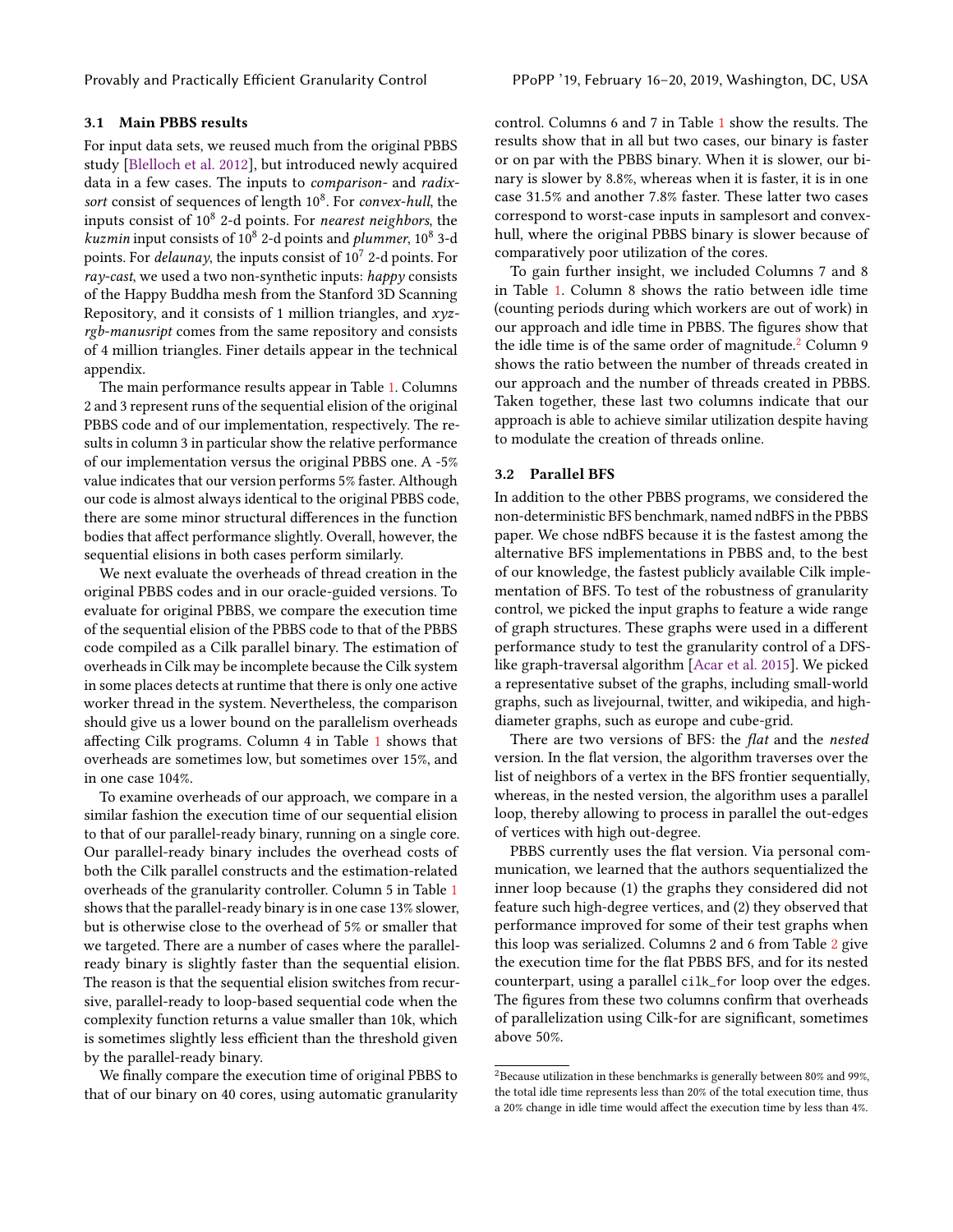<span id="page-9-0"></span>

| $\mathbf{1}$      | 2           | 3                  | $\overline{4}$ | 5                     | 6           | 7        | 8                 | 9             |
|-------------------|-------------|--------------------|----------------|-----------------------|-------------|----------|-------------------|---------------|
| Application/input |             | Sequential elision |                | 1-core execution      |             |          | 40-core execution |               |
|                   | <b>PBBS</b> | Oracle             | <b>PBBS</b>    | Oracle                | <b>PBBS</b> | Oracle   |                   | Oracle / PBBS |
|                   | (s)         |                    |                | (relative to elision) | (s)         |          | Idle time         | Nb threads    |
| samplesort        |             |                    |                |                       |             |          |                   |               |
| random            | 21.765      | $+7.1%$            | $+15.6%$       | $-1.9%$               | 0.834       | $-7.0%$  | $-7.1%$           | $-18.1%$      |
| exponential       | 15.682      | $+5.3%$            | $+13.1%$       | $-1.4%$               | 0.626       | $-4.4%$  | $-4.4%$           | $-15.7%$      |
| almost sorted     | 6.799       | $+19.3%$           | $+26.4%$       | $-4.3%$               | 0.423       | $-7.8%$  | $-7.8%$           | $-3.0%$       |
| radixsort         |             |                    |                |                       |             |          |                   |               |
| random            | 3.060       | $+3.6%$            | $+0.5%$        | $-5.3%$               | 0.235       | $+8.8%$  | $+9.3%$           | $-11.4%$      |
| random pair       | 4.920       | $-0.3%$            | $+0.3%$        | $-1.0%$               | 0.469       | $+4.3%$  | $+3.2%$           | $+128.0%$     |
| exponential       | 3.135       | $+3.3%$            | $+1.0%$        | $-2.6%$               | 0.245       | $-1.9%$  | $-3.1%$           | $+23.7%$      |
| suffixarray       |             |                    |                |                       |             |          |                   |               |
| dna               | 19.276      | $+1.4%$            | $+2.2%$        | $+3.5%$               | 1.494       | $+3.8%$  | $+1.4%$           | $+28.2%$      |
| etext             | 70.322      | $+1.1%$            | $+2.0%$        | $+2.4%$               | 4.527       | $-0.0%$  | $-1.7%$           | $+68.4%$      |
| wikisamp          | 62.112      | $-1.1%$            | $+2.0%$        | $+3.7%$               | 4.139       | $+3.2%$  | $+1.4%$           | $+64.1%$      |
| convexhull        |             |                    |                |                       |             |          |                   |               |
| kuzmin            | 7.040       | $+24.5%$           | $-0.8%$        | $-15.1%$              | 0.517       | $-0.1%$  | $+6.0%$           | $-81.6%$      |
| on circle         | 130.835     | $-6.1%$            | $+104.8%$      | $+6.7%$               | 9.871       | $-31.5%$ | $-31.5%$          | $-23.4%$      |
| nearestneighbors  |             |                    |                |                       |             |          |                   |               |
| kuzmin            | 19.712      | $+1.8%$            | $+21.7%$       | $+13.2%$              | 1.308       | $-1.8%$  | $-3.5%$           | $+20.0%$      |
| plummer           | 27.173      | $-3.4%$            | $+6.2%$        | $+3.4%$               | 2.444       | $-4.6%$  | $-10.5%$          | $-0.3%$       |
| delaunay          |             |                    |                |                       |             |          |                   |               |
| in square         | 63.967      | $-0.1%$            | $-0.6%$        | $-0.4%$               | 3.150       | $-0.6%$  | $-0.8%$           | $+3.2%$       |
| kuzmin            | 69.428      | $+0.7%$            | $+0.5%$        | $+1.7%$               | 3.802       | $-4.0%$  | $+0.9%$           | $-21.4%$      |
| raycast           |             |                    |                |                       |             |          |                   |               |
| happy             | 10.698      | $+6.3%$            | $+3.2%$        | $+0.3%$               | 0.473       | $+5.5%$  | $+5.5%$           | $-32.7%$      |
| xyzrgb            | 338.920     | $-1.9%$            | $-2.5%$        | $+1.2%$               | 9.677       | $+1.5%$  | $+2.0\%$          | $-67.3%$      |

Table 1. Benchmark results. Column 3 gives an estimate of the difference in performance between our implementation and the original PBBS version, on a single core, neglecting parallelism-related overheads. Column 4 gives a lower bound on the overheads of the original PBBS code, with figures relative to Column 2. Column 5 gives an estimate of the thread-creation and spguard overheads in our approach, with figures relative to Column 3. In the 40-core section, Column 6 gives PBBS execution time, and Column 7 gives the oracle-guided figure relative to Column 6. Negative figures indicate that our approach is performing better. Columns 8 and 9 give the ratios between our approach and that of PBBS for two measures: total idle time and number of threads created.

In contrast, our algorithm supports nested parallelism and, even so, delivers significantly better results for nested PBBS, as reported in Column 7 from Table [2](#page-10-0) ("nested - ours"). The last column from this figure shows our main result: it compares the performance of the original authors' flat BFS versus our nested BFS with automatic granularity control. Our version either performs about as well or up to 84% faster.

# 3.3 Summary

Overall, the results show that our technique enables a simple, uniform method for granularity control, whereas the original PBBS code involves several types of manual intervention. The main PBBS results show our method delivering similar or better performance overall, in spite of having to adaptively adjust grain settings on the fly. The BFS results show our technique delivering consistently better performance in the face of fine-grain, nested, and irregular parallelism. In the technical appendix, we present a portability study, showing that the technique yields similar results across various test machines with different core counts and architectures.

# 4 Related work

Controlling the overheads of parallelism has been an important open problem since the early 1980's, when it was first recognized that practical overheads can undo the benefits of parallelism [\[Halstead](#page-12-18) [1984;](#page-12-18) [Mohr et al.](#page-12-19) [1990\]](#page-12-19). Since then, researchers have explored two separate approaches.

 $$ ularity control is to use manual, programmer-inserted "cutoff" conditions that switch from a parallel to a sequential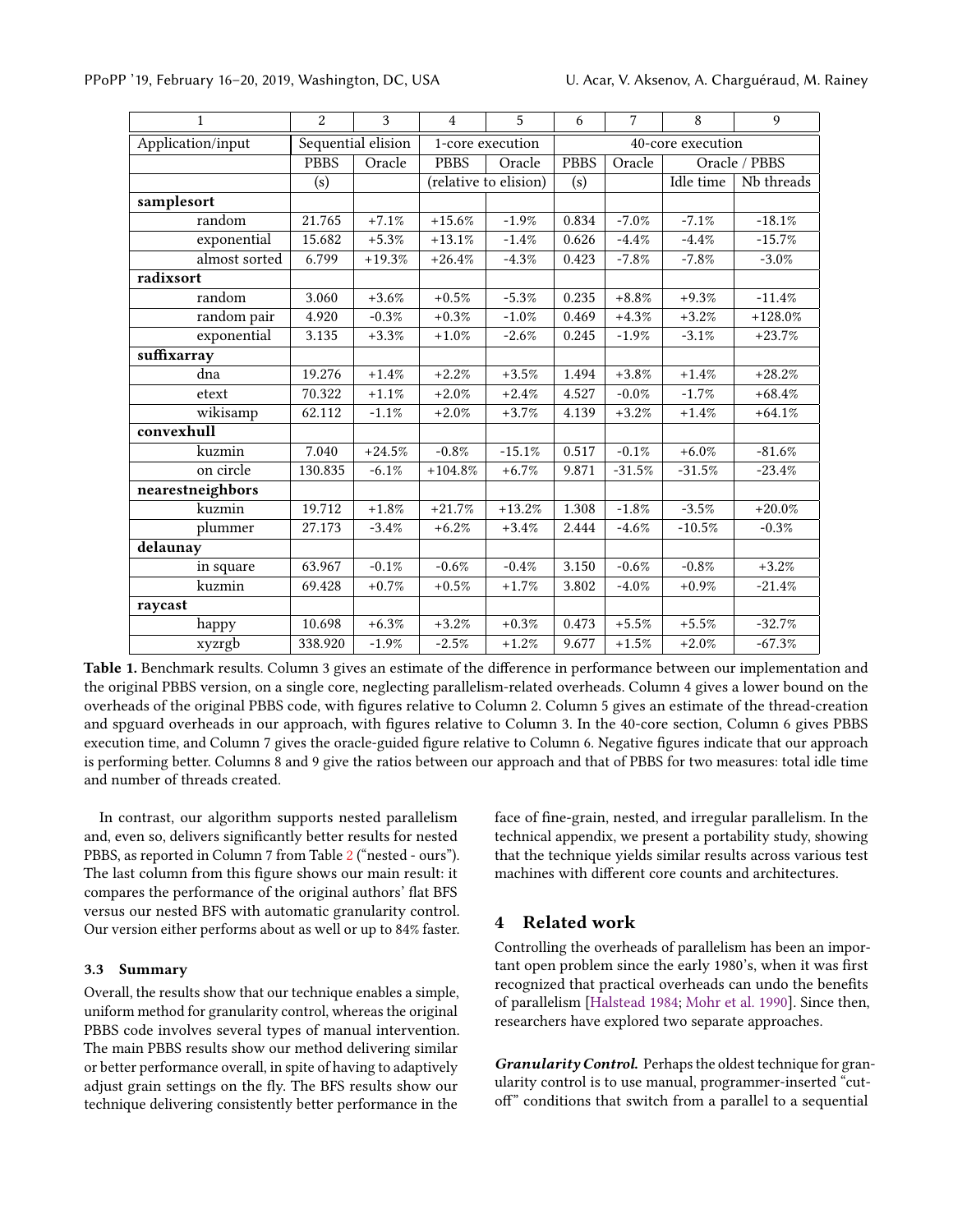<span id="page-10-0"></span>

|                |        |          | Flat          |            |             |          |               | Ours nested |                  |
|----------------|--------|----------|---------------|------------|-------------|----------|---------------|-------------|------------------|
| Graph          | PBBS   | Ours     | Oracle / PBBS |            | <b>PBBS</b> | Ours     | Oracle / PBBS |             | VS.<br>PBBS flat |
|                | (sec.) |          | Idle time     | Nb threads | (sec.)      |          | Idle time     | Nb threads  |                  |
| livejournal    | 0.12   | $+8.2%$  | $-5.5%$       | $-16.8%$   | 0.19        | $-29.0%$ | $-2.2%$       | $-58.8%$    | $+11.3%$         |
| twitter        | 2.02   | $-7.3%$  | $+14.0%$      | $-16.0\%$  | 2.71        | $-32.4%$ | $-0.1\%$      | $-57.1%$    | $-9.5%$          |
| wikipedia      | 0.11   | $+5.1%$  | $-3.9%$       | $-28.1%$   | 0.14        | $-19.0%$ | $-6.4%$       | $-55.3%$    | $+7.4%$          |
| europe         | 4.28   | $-38.3%$ | $-50.4%$      | $-24.8%$   | 4.28        | $-37.9%$ | $-51.3%$      | $-27.6\%$   | $-37.9%$         |
| rand-arity-100 | 0.12   | $+6.5%$  | $-6.8%$       | $+9.8%$    | 0.44        | $-71.3%$ | $-20.4%$      | $-40.8%$    | $+8.0%$          |
| rmat27         | 0.21   | $+8.4%$  | $-3.1%$       | $-43.4%$   | 0.41        | $-46.4%$ | $-5.4%$       | $-56.3%$    | $+4.8%$          |
| rmat24         | 0.36   | $+5.0%$  | $-3.8%$       | $+4.8%$    | 0.37        | $+3.0%$  | $-4.6%$       | $+8.8%$     | $+5.0%$          |
| cube-grid      | 0.79   | $+0.0%$  | $-15.9%$      | $+14.4%$   | 0.79        | $-0.7%$  | $-17.4%$      | $+10.1%$    | $-0.8%$          |
| square-grid    | 4.51   | $-38.9%$ | $-24.5%$      | $-31.5%$   | 4.47        | $-38.1%$ | $-25.5%$      | $-32.7%$    | $-38.7%$         |
| par-chains-100 | 67.7   | $-71.0%$ | $-71.4%$      | $-90.9%$   | 69.2        | $-72.6%$ | $-67.7%$      | $-79.6%$    | $-72.0%$         |
| trunk-first    | 13.1   | $-47.4%$ | $-2.1%$       | $-97.4%$   | 13.4        | $-48.5%$ | $-2.1%$       | $-97.6%$    | $-47.2%$         |
| phases-10-d-2  | 1.40   | $+8.1%$  | $-8.9%$       | $-0.4\%$   | 0.51        | $+3.5%$  | $-2.6\%$      | $+10.5%$    | $-62.0%$         |
| phases-50-d-5  | 0.67   | $+5.8%$  | $-5.0%$       | $+6.9%$    | 0.66        | $+4.7%$  | $-3.6\%$      | $+16.6%$    | $+4.3%$          |
| trees-524k     | 12.9   | $+21.0%$ | $-14.7%$      | $-8.2%$    | 1.80        | $+15.7%$ | $-2.5%$       | $+23.5%$    | $-83.8%$         |
|                |        |          |               |            |             |          |               |             |                  |

Table 2. Parallel BFS experiment on 40 cores. Depending on the input graph, either Flat PBBS or Nested PBBS is faster. Our nested-parallel algorithm compares favorably to both of them, as reflected by the last column, and the column "Nested/Ours".

mode of execution. Researchers have addressed the limitations of such manual granularity control by using various forms of automation. Duran et al. propose a method for selecting among three parallelization options: outer-loop only, inner-loop only, or mixed mode, where inner and outer loops may be parallelized and granularity controlled by a heuristic [\[Duran et al.](#page-11-17) [2008\]](#page-11-17). The cut-off technique of Duran et al. makes its decisions online and, like our technique, requires neither tuning nor recompiling. An earlier approach by Huelsbergen, Larus, and Aiken uses list size to determine the grain size [\[Huelsbergen et al.](#page-12-14) [1994\]](#page-12-14), however, their technique assumes linear work complexity for every parallel operation. Another approach uses the height and depth of the recursion tree [\[Pehoushek and Weening](#page-12-15) [1990;](#page-12-15) [Weening](#page-12-16) [1989\]](#page-12-16) to predict the execution time and the grain size, but lacks crucial information because depth and height are not a direct measure of execution time. As Iwasaki et al. point out, because techniques, such as those mentioned here, base decisions solely on certain dynamically collected data, such as recursion-tree depth, height, and dynamic load conditions, the granularity controller typically risks decreasing parallelism adversely [\[Iwasaki and Taura](#page-12-20) [2016\]](#page-12-20).

Lopez et al. use a similar approach to ours, but in the context of logic programming [\[Lopez et al.](#page-12-11) [1996\]](#page-12-11). Their cost estimators, however, rely on the asymptotic cost annotations alone, but not on prediction of wall-clock running times. Using the asymptotic cost alone is an overly simplistic method, because, on modern processors, execution time depends heavily on effects of caching, pipelining, etc. Our

technique improves on theirs by defining precise assumptions (Section [2\)](#page-2-2) for correct use, backing with theoretical bounds and with a range of challenging benchmarks.

Iwasaki et al. propose a technique for synthesizing static cut-offs for divide-and-conquer functions in Cilk-style programs [\[Iwasaki and Taura](#page-12-20) [2016\]](#page-12-20). The determination of whether or not to cut to serial is made by using cost estimation from a compiler analysis. As such, this technique relies on having accurate static analysis and sophisticated compiler support. Our technique offers an alternative that can, in contrast to theirs, be implemented entirely as a library, using offthe-shelf tools, such as GCC, and can adapt its decisions to changing conditions rather than compile-time estimates. The main cost of which is sometimes having to write cost functions.

Lazy task creation. Lazy task creation, lazy scheduling, and heartbeat scheduling are techniques that aim to reduce the number of tasks created by observing the load in the system and creating tasks only when necessary [\[Acar et al.](#page-11-18) [2018;](#page-11-18) [Mohr et al.](#page-12-21) [1991;](#page-12-21) [Tzannes et al.](#page-12-9) [2014\]](#page-12-9). The aim is to reduce the total overhead of thread creation of a parallel program, whereas granularity control aims to reduce the same kind of overhead by instead selectively cutting to serial code.

Lazy task creation has proved to be an indispensable technique for modern parallel programming systems, many of which could not perform well without it. Although it can reduce overheads of parallelism, lazy task creation has some important limitations that prevent it from being the silver bullet. First, there is no way in lazy task creation to account for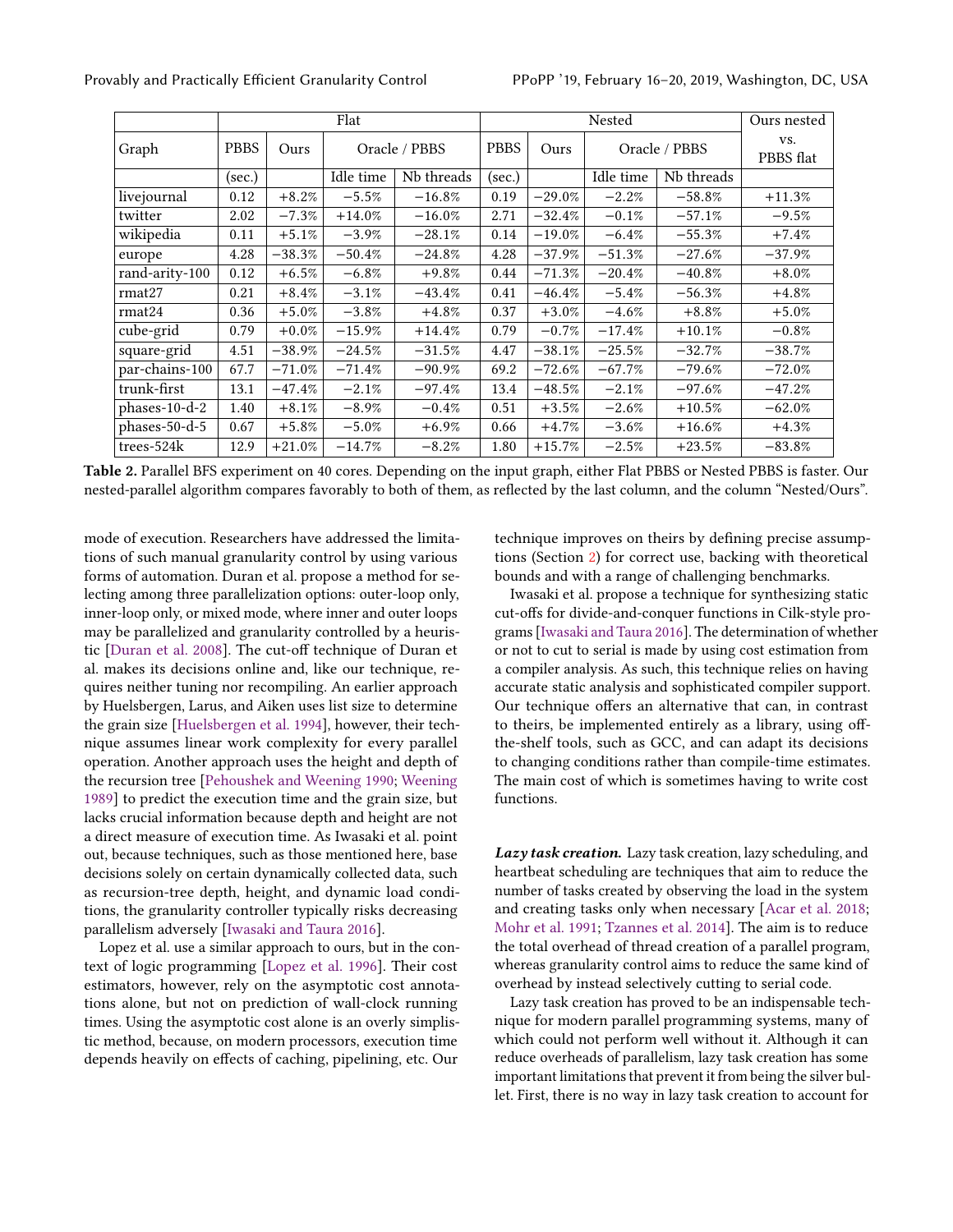the fact that sequential algorithms are usually both asymptotically and practically more work-efficient than their parallel counterparts. At best, lazy task creation can reduce parallelism-related overheads by executing an already parallel algorithm sequentially. Even without parallelism-related overheads, using the stripped-down parallel algorithm (i.e., sequential elision [\[Frigo et al.](#page-11-1) [1998\]](#page-11-1)) could lead to suboptimal performance, because the problem could have been solved much more efficiently by a faster sequential algorithm. It is thus reasonably common, even when using lazy task creation, to observe a 3-10 fold overhead compared to a piece of code that manually controls granularity of tasks.

Another issue relates to infrastructure requirements. Because it depends on polling on a regular basis for work requests, there is a need for sophisticated support from the compiler [\[Feeley](#page-11-13) [1993a\]](#page-11-13). A key component of such compiler support is the injection of polling checks [\[Feeley](#page-11-19) [1993b\]](#page-11-19), which is generally necessary, unless there is support for a suitable inter-core interrupt mechanism a la ADM [\[Sanchez](#page-12-22) [et al.](#page-12-22) [2010b\]](#page-12-22), or a suitable interrupt-based alarm mechanism.

We believe, however, that lazy task creation and granularity control, such as our algorithm, are largely complementary: they could easily coexist and provide benefits to each other. Lazy task creation could likely improve performance in cases where a cost function is difficult to define, for example, and our oracle-guided algorithm could likely improve performance by enabling the program to cut in a safe manner to faster serial code. Additional analysis and experimentation will help to better understand the tradeoffs.

# 5 Conclusion

The problem of managing parallelism-related overheads effectively is an important problem facing parallel programming. The current state-of-the-art in granularity control places the burden of the tuning on the programmer. The tuning process is labor intensive and results in highly engineered, possibly performance-brittle code. In this paper, we show that it is possible to control granularity in a more principled fashion. The key to our approach is an online algorithm for efficiently and accurately estimating the work of parallel computations. We show that our algorithm can be integrated into a state-of-the-art, implicitly parallel language and can deliver executables that compete with and sometimes even beat expertly hand-tuned programs.

Acknowledgments. This research is partially supported by the European Research Council (ERC-2012-StG-308246).

# References

- <span id="page-11-20"></span>Umut A. Acar and Guy E. Blelloch. 2017. Algorithm Design: Parallel and Sequential. <http:www.parallel-algorithms-book.com>.
- <span id="page-11-7"></span>Umut A. Acar, Guy E. Blelloch, and Robert D. Blumofe. 2002. The Data Locality of Work Stealing. Theory of Computing Systems 35, 3 (2002), 321–347.
- <span id="page-11-18"></span>Umut A. Acar, Arthur Charguéraud, Adrien Guatto, Mike Rainey, and Filip Sieczkowski. 2018. Heartbeat Scheduling: Provable Efficiency for Nested Parallelism. In Proceedings of the 39th ACM SIGPLAN Conference on Programming Language Design and Implementation (PLDI 2018). ACM, New York, NY, USA, 769–782. <https://doi.org/10.1145/3192366.3192391>
- <span id="page-11-8"></span>Umut A. Acar, Arthur Charguéraud, and Mike Rainey. 2013. Scheduling Parallel Programs by Work Stealing with Private Deques. In Proceedings of the 19th ACM SIGPLAN Symposium on Principles and Practice of Parallel Programming (PPoPP '13).
- <span id="page-11-16"></span>Umut A. Acar, Arthur Charguéraud, and Mike Rainey. 2015. A work-efficient algorithm for parallel unordered depth-first search. In Proceedings of the International Conference for High Performance Computing, Networking, Storage and Analysis, SC 2015, Austin, TX, USA, November 15-20, 2015. 67:1–67:12.
- <span id="page-11-14"></span>Umut A. Acar, Arthur Charguéraud, and Mike Rainey. 2016. Oracle-guided scheduling for controlling granularity in implicitly parallel languages. Journal of Functional Programming (JFP) 26 (2016), e23.
- <span id="page-11-0"></span>Arvind and K. P. Gostelow. 1978. The Id Report: An Asychronous Language and Computing Machine. Technical Report TR-114. Department of Information and Computer Science, University of California, Irvine.
- <span id="page-11-11"></span>Lars Bergstrom, Matthew Fluet, Mike Rainey, John Reppy, and Adam Shaw. 2012. Lazy Tree Splitting. J. Funct. Program. 22, 4-5 (Aug. 2012), 382–438.
- <span id="page-11-15"></span>Guy E. Blelloch, Jeremy T. Fineman, Phillip B. Gibbons, and Julian Shun. 2012. Internally deterministic parallel algorithms can be fast. In PPoPP '12. 181–192.
- <span id="page-11-9"></span>Guy E. Blelloch and John Greiner. 1996. A provable time and space efficient implementation of NESL. In Proceedings of the 1st ACM SIGPLAN International Conference on Functional Programming. ACM, 213–225.
- <span id="page-11-2"></span>Guy E. Blelloch, Jonathan C. Hardwick, Jay Sipelstein, Marco Zagha, and Siddhartha Chatterjee. 1994. Implementation of a Portable Nested Data-Parallel Language. J. Parallel Distrib. Comput. 21, 1 (1994), 4–14.
- <span id="page-11-10"></span>Robert D. Blumofe and Charles E. Leiserson. 1999. Scheduling multithreaded computations by work stealing. *J. ACM* 46 (Sept. 1999), 720-748. Issue 5.
- <span id="page-11-21"></span>Richard P. Brent. 1974. The parallel evaluation of general arithmetic expressions. *J. ACM* 21, 2 (1974), 201-206.
- <span id="page-11-6"></span>Manuel M. T. Chakravarty, Roman Leshchinskiy, Simon L. Peyton Jones, Gabriele Keller, and Simon Marlow. 2007. Data parallel Haskell: a status report. In Proceedings of the POPL 2007 Workshop on Declarative Aspects of Multicore Programming, DAMP 2007, Nice, France, January 16, 2007.  $10-18.$
- <span id="page-11-3"></span>Philippe Charles, Christian Grothoff, Vijay Saraswat, Christopher Donawa, Allan Kielstra, Kemal Ebcioglu, Christoph von Praun, and Vivek Sarkar. 2005. X10: an object-oriented approach to non-uniform cluster computing. In Proceedings of the 20th annual ACM SIGPLAN conference on Object-oriented programming, systems, languages, and applications (OOPSLA '05). ACM, 519–538.
- <span id="page-11-17"></span>A. Duran, J. Corbalan, and E. Ayguade. 2008. An adaptive cut-off for task parallelism. In 2008 SC - International Conference for High Performance Computing, Networking, Storage and Analysis. 1–11.
- <span id="page-11-12"></span>Marc Feeley. 1992. A Message Passing Implementation of Lazy Task Creation. In Parallel Symbolic Computing. 94–107.
- <span id="page-11-13"></span>Marc Feeley. 1993a. An efficient and general implementation of futures on large scale shared-memory multiprocessors. Ph.D. Dissertation. Brandeis University, Waltham, MA, USA. UMI Order No. GAX93-22348.
- <span id="page-11-19"></span>Marc Feeley. 1993b. Polling efficiently on stock hardware. In Proceedings of the conference on Functional programming languages and computer architecture (FPCA '93). 179–187.
- <span id="page-11-4"></span>Matthew Fluet, Mike Rainey, John Reppy, and Adam Shaw. 2011. Implicitly threaded parallelism in Manticore. Journal of Functional Programming 20, 5-6 (2011), 1–40.
- <span id="page-11-1"></span>Matteo Frigo, Charles E. Leiserson, and Keith H. Randall. 1998. The Implementation of the Cilk-5 Multithreaded Language. In PLDI. 212–223.
- <span id="page-11-5"></span>Adrien Guatto, Sam Westrick, Ram Raghunathan, and Umut A. Acarand Matthew Fluet. 2018. Hierarchical Memory Management for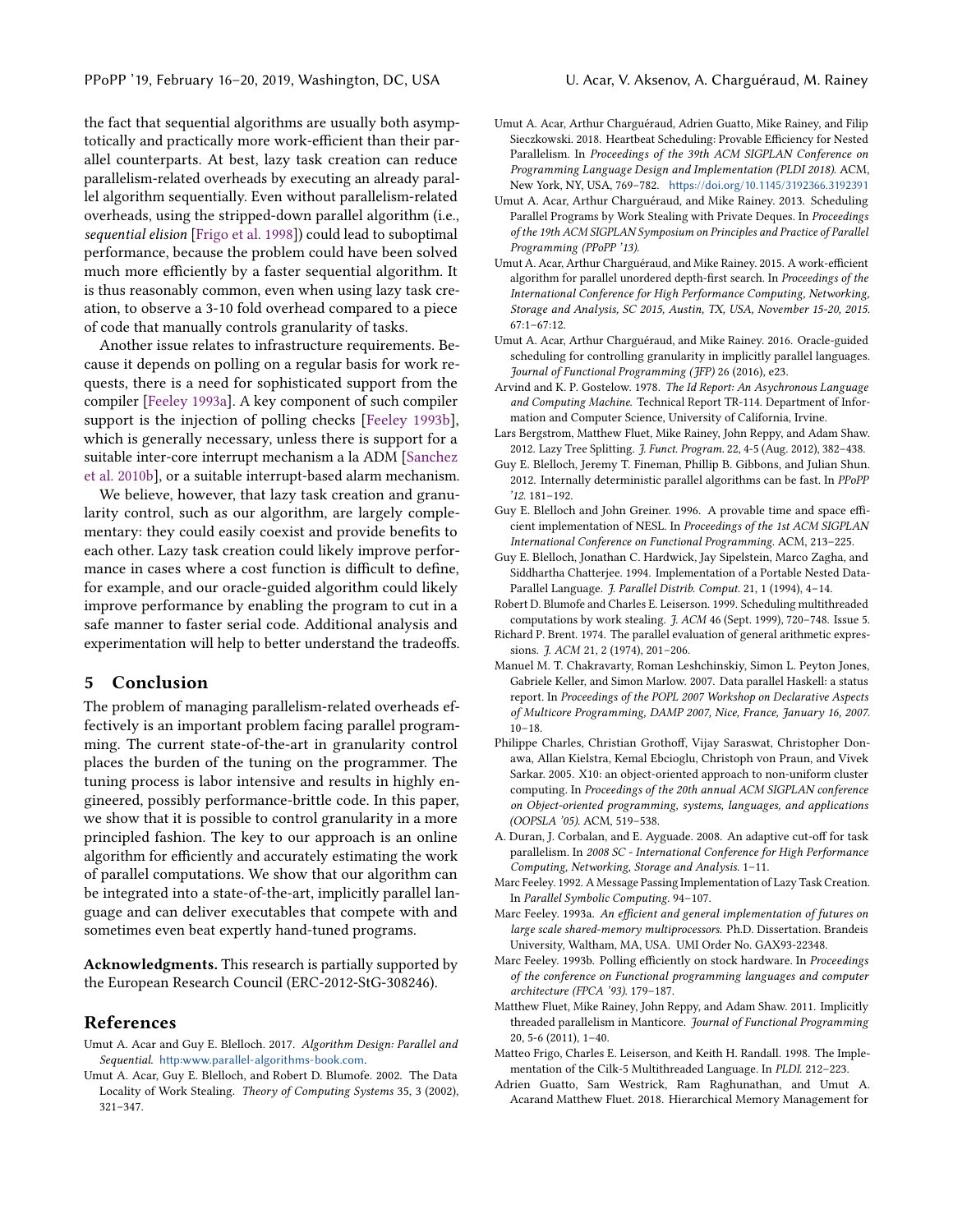#### Provably and Practically Efficient Granularity Control PPoPP '19, February 16–20, 2019, Washington, DC, USA

Mutable State. In ACM SIGPLAN Symposium on Principles and Practice of Parallel Programming (PPOPP). ACM Press.

- <span id="page-12-0"></span>Robert H. Halstead. 1985. MULTILISP: a language for concurrent symbolic computation. ACM Transactions on Programming Languages and Systems 7 (1985), 501–538.
- <span id="page-12-18"></span>Robert H. Halstead, Jr. 1984. Implementation of Multilisp: Lisp on a Multiprocessor. In Proceedings of the 1984 ACM Symposium on LISP and functional programming (LFP '84). ACM, 9–17.
- <span id="page-12-10"></span>Tasuku Hiraishi, Masahiro Yasugi, Seiji Umatani, and Taiichi Yuasa. 2009. Backtracking-based load balancing. In PPoPP '09. ACM, 55–64. [https:](https://doi.org/10.1145/1504176.1504187) [//doi.org/10.1145/1504176.1504187](https://doi.org/10.1145/1504176.1504187)
- <span id="page-12-14"></span>Lorenz Huelsbergen, James R. Larus, and Alexander Aiken. 1994. Using the run-time sizes of data structures to guide parallel-thread creation. In Proceedings of the 1994 ACM conference on LISP and functional programming (LFP '94). 79–90.
- <span id="page-12-3"></span>Shams Mahmood Imam and Vivek Sarkar. 2014. Habanero-Java library: a Java 8 framework for multicore programming. In 2014 International Conference on Principles and Practices of Programming on the Java Platform Virtual Machines, Languages and Tools, PPPJ '14. 75–86.
- <span id="page-12-5"></span>Intel. 2011. Intel Threading Building Blocks. (2011). [https://www.](https://www.threadingbuildingblocks.org/) [threadingbuildingblocks.org/](https://www.threadingbuildingblocks.org/).
- <span id="page-12-20"></span>Shintaro Iwasaki and Kenjiro Taura. 2016. A static cut-off for task parallel programs. In Proceedings of the 2016 International Conference on Parallel Architectures and Compilation. ACM, 139–150.
- <span id="page-12-6"></span>Suresh Jagannathan, Armand Navabi, KC Sivaramakrishnan, and Lukasz Ziarek. 2010. The Design Rationale for Multi-MLton. In ML '10: Proceedings of the ACM SIGPLAN Workshop on ML. ACM.
- <span id="page-12-8"></span>Gabriele Keller, Manuel M.T. Chakravarty, Roman Leshchinskiy, Simon Peyton Jones, and Ben Lippmeier. 2010. Regular, shape-polymorphic, parallel arrays in Haskell. In Proceedings of the 15th ACM SIGPLAN international conference on Functional programming (ICFP '10). 261–272.
- <span id="page-12-2"></span>Doug Lea. 2000. A Java fork/join framework. In Proceedings of the ACM 2000 conference on Java Grande (JAVA '00). 36–43.
- <span id="page-12-4"></span>Daan Leijen, Wolfram Schulte, and Sebastian Burckhardt. 2009. The design of a task parallel library. In Proceedings of the 24th ACM SIGPLAN conference on Object Oriented Programming Systems Languages and Applications (OOPSLA '09). 227–242.
- <span id="page-12-11"></span>P. Lopez, M. Hermenegildo, and S. Debray. 1996. A methodology for granularity-based control of parallelism in logic programs. Journal of Symbolic Computation 21 (June 1996), 715–734. Issue 4-6. [https:](https://doi.org/10.1006/jsco.1996.0038) [//doi.org/10.1006/jsco.1996.0038](https://doi.org/10.1006/jsco.1996.0038)
- <span id="page-12-21"></span>E. Mohr, D. A. Kranz, and R. H. Halstead. 1991. Lazy task creation: a technique for increasing the granularity of parallel programs. IEEE Transactions on Parallel and Distributed Systems 2, 3 (1991), 264–280.
- <span id="page-12-19"></span>Eric Mohr, David A. Kranz, and Robert H. Halstead Jr. 1990. Lazy task creation: a technique for increasing the granularity of parallel programs. In Conference record of the 1990 ACM Conference on Lisp and Functional Programming. ACM Press, New York, New York, USA, 185–197.
- <span id="page-12-1"></span>OpenMP Architecture Review Board. 2008. OpenMP Application Program Interface. (2008). <https://www.openmp.org/>.
- <span id="page-12-15"></span>Joseph Pehoushek and Joseph Weening. 1990. Low-cost process creation and dynamic partitioning in Qlisp. In Parallel Lisp: Languages and Systems, Takayasu Ito and Robert Halstead (Eds.). Lecture Notes in Computer Science, Vol. 441. Springer Berlin / Heidelberg, 182–199.
- <span id="page-12-7"></span>Ram Raghunathan, Stefan K. Muller, Umut A. Acar, and Guy Blelloch. 2016. Hierarchical Memory Management for Parallel Programs. In Proceedings of the 21st ACM SIGPLAN International Conference on Functional Programming (ICFP 2016). ACM, New York, NY, USA, 392–406.
- <span id="page-12-12"></span>Mike Rainey. 2010. Effective Scheduling Techniques for High-Level Parallel Programming Languages. Ph.D. Dissertation. University of Chicago.
- <span id="page-12-13"></span>Daniel Sanchez, Richard M. Yoo, and Christos Kozyrakis. 2010a. Flexible architectural support for fine-grain scheduling. In Proceedings of the fifteenth edition of ASPLOS on Architectural support for programming languages and operating systems (ASPLOS '10). ACM, New York, NY,

USA, 311–322.

<span id="page-12-22"></span>Daniel Sanchez, Richard M. Yoo, and Christos Kozyrakis. 2010b. Flexible architectural support for fine-grain scheduling. In Proceedings of the fifteenth edition of ASPLOS on Architectural support for programming languages and operating systems (ASPLOS '10). ACM, New York, NY, USA, 311–322. <https://doi.org/10.1145/1736020.1736055>

<span id="page-12-23"></span>Bjarne Stroustrup. 2013. The C++ Programming Language. (2013).

- <span id="page-12-9"></span>Alexandros Tzannes, George C. Caragea, Uzi Vishkin, and Rajeev Barua. 2014. Lazy Scheduling: A Runtime Adaptive Scheduler for Declarative Parallelism. TOPLAS 36, 3, Article 10 (Sept. 2014), 51 pages. [https:](https://doi.org/10.1145/2629643) [//doi.org/10.1145/2629643](https://doi.org/10.1145/2629643)
- <span id="page-12-16"></span>Joseph S. Weening. 1989. Parallel Execution of Lisp Programs. Ph.D. Dissertation. Stanford University. Computer Science Technical Report STAN-CS-89-1265.
- <span id="page-12-17"></span>Reza Zadeh. 2017. Overview, Models of Computation, BrentâĂŹs Theorem. (2017). [https://stanford.edu/~rezab/dao/notes/lecture01/cme323\\_lec1.](https://stanford.edu/~rezab/dao/notes/lecture01/cme323_lec1.pdf) [pdf](https://stanford.edu/~rezab/dao/notes/lecture01/cme323_lec1.pdf)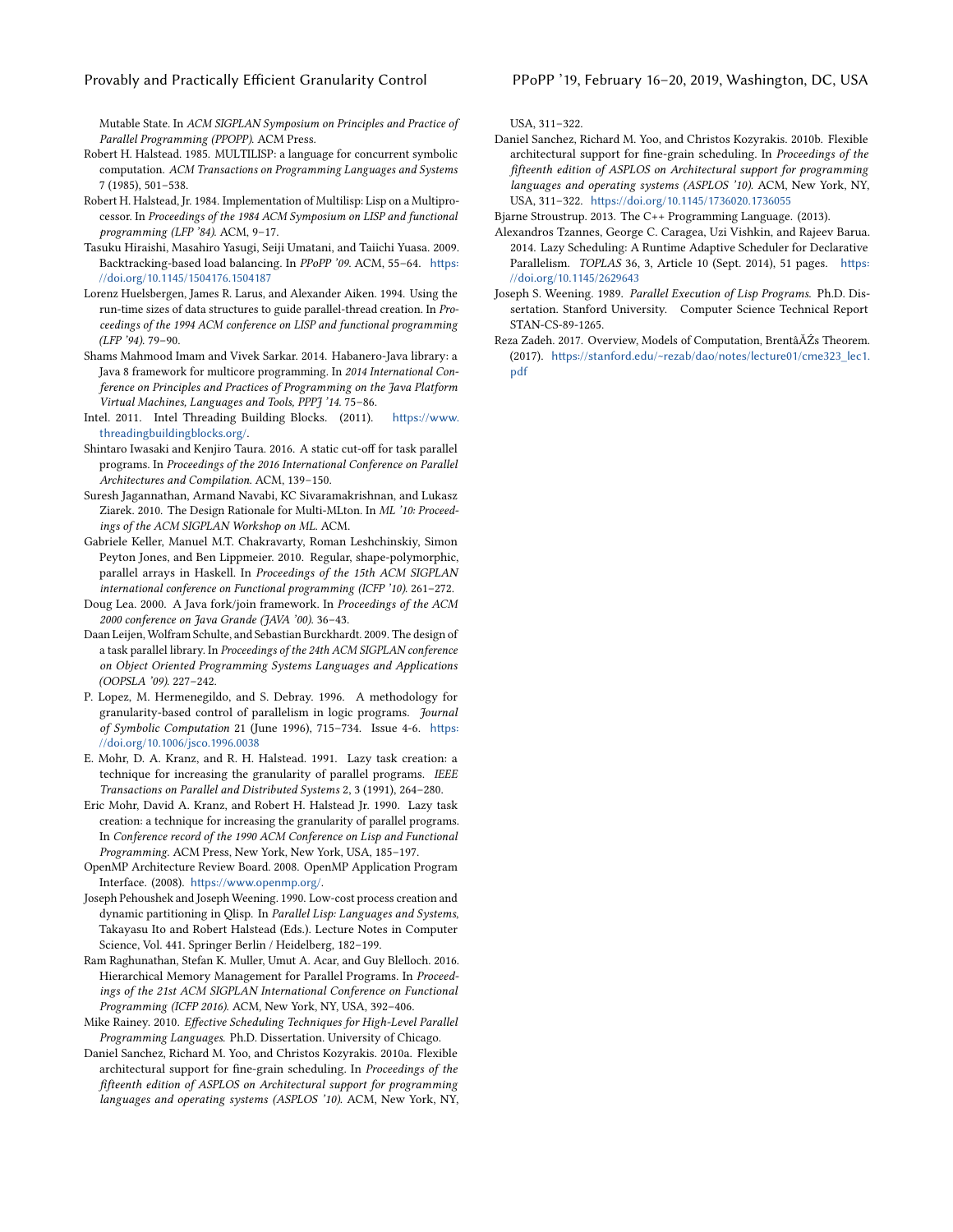This artifact contains scripts for building the executables, downloading the input data, executing the benchmark programs, and output tables of results similar to Tables [1](#page-9-0) and [2.](#page-10-0)

# A.1 Artifact check-list (meta-information)

- Algorithm: samplesort, radixsort, suffixarray, convexhull, nearestneighbors, delaunay, raycast, bfs
- Program: nix build scripts, C++ code
- Compilation: nix build scripts
- Data set: Problem Based Benchmark Suite
- Run-time environment: Linux
- Hardware: An x86-64 machine with multiple cores
- Output: Results tables comparing running times, core idle times, and number of green-thread creations
- How much disk space required (approximately)?: 300GB
- How much time is needed to prepare workflow (approximately)?: 5-10 hours
- How much time is needed to complete experiments (approximately)?: 4 hours
- Publicly available?: Yes
- Code/data licenses (if publicly available)?: Yes
- Workflow frameworks used?: nix package manager

# A.2 Description

How delivered Our source code consists of a several of our opensource libraries, all of which are under the MIT license. The libraries are hosted along with documentation on Github. The two main repositories are available at <https://github.com/deepsea-inria/sptl> and <https://github.com/deepsea-inria/pbbs-sptl>.

Hardware dependencies The experiments require a machine with multiple x86-64 cores and well-provisioned RAM. Of our test machines, the one with the minimum amount of RAM has 74GB, but this amount is likely more than is needed.

Software dependencies Our build scripts depend on the nix package manager. <https://nixos.org/nix/download.html>

Data sets The data sets take approximately 300GB on disk.

Although they are taken from the Problem Based Benchmark Suite, the data sets used in our experiments are represented in our custom serialized format. As such, the data sets can be accessed only via either the automatic downloading function of our benchmark scripts or the manual downloading process described in Section [A.6.](#page-13-0)

#### A.3 Installation

After you have the nix package manager, clone our repository and change to the script folder in the clone.

\$ git clone https://github.com/deepsea-inria/pbbssptl.git

Then, change to the folder containing the nix build scripts.

\$ cd pbbs-sptl/script

Because the current directory is where the input data is going to be stored, make sure that there is sufficient space on the file system.

Next, to build the benchmarks, run the following command (there are a number of alternative configuration parameters discussed in Section [A.6\)](#page-13-1).

#### \$ nix-build

If the build succeeds, there will be a symlink named result in the current directory.

#### A.4 Experiment workflow

The first step is to run the auto tuner, which picks (machine-specific) settings for  $\kappa$  and  $\alpha$ , following the process described in Section [3.](#page-6-1)

# \$ ./result/bench/autotune

The result of this process is to write to /var/tmp a folder containing the settings data.

It is important to complete the auto tuning, because otherwise the default settings are used, and the default settings may lead to poor performance on the benchmarks.

To start the main benchmarks, run the following command.

# \$ ./result/bench/bench.pbench compare

The command will automatically download the input data sets, and will likely take several hours. We recommend first trying to complete this process on just one benchmark (defaultly, the script will try to run all to completion). See Section [A.6](#page-13-2) for instructions on how to run individually. If there is a problem downloading the input data automatically, see Section  $A_0$  for instructions on how to obtain the input data manually.

After the previous command finishes successfully, there should appear in the \_results folder a number of new text files of the form results\_benchmark.txt and a PDF named tables\_compare.pdf. The source for the table can be found in the same folder, in the file named latex.tex.

To start the BFS benchmarks, run the following command.

# \$ ./result/bench/bench.pbench bfs

This command should generate a text file named results\_bfs.txt and a PDF named tables\_bfs.pdf. Like before, the sources for the latex table can be found in the same folder, named latex.tex.

#### A.5 Evaluation and expected result

The trends in tables\_compare.pdf tables\_bfs.pdf should bear resemblance to the trends in Tables [1](#page-9-0) and [2,](#page-10-0) respectively. The raw results from benchmark runs should appear in text files in the \_results folder. These results are human readable, but the more efficient way to interpret them is to look at the generated tables.

#### <span id="page-13-1"></span>A.6 Experiment customization

<span id="page-13-2"></span>Running benchmarks individually. The benchmarking script, namely bench.pbench, supports running one benchmark at a time. For example, the following command runs just convexhull.

\$ ./result/bench/bench.pbench compare -benchmark convexhull

To run multiple, use a comma-separated list, such as the following.

\$ ./result/bench/bench.pbench compare -benchmark convexhull,samplesort

<span id="page-13-0"></span>Manually downloading the input dataset. First, download the input data from <http://mike-rainey.site/ppopp19>. Then, use the following command to build the benchmarks.

\$ nix-build --argstr pathToData /path/to/data/folder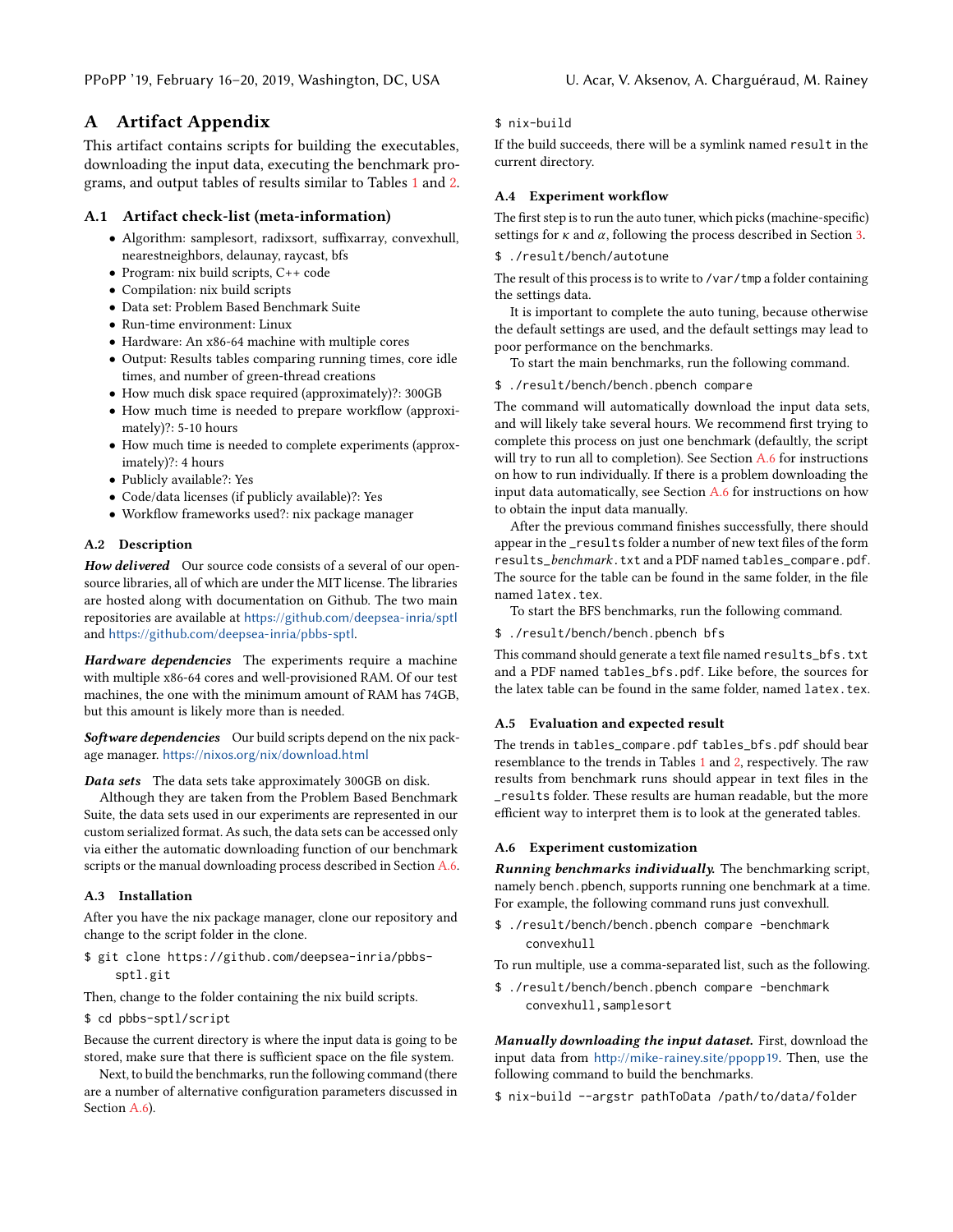Provably and Practically Efficient Granularity Control PPoPP '19, February 16-20, 2019, Washington, DC, USA

\$ git clone https://github.com/deepsea-inria/pbbsinclude.git

\$ git clone https://github.com/deepsea-inria/sptl.git

Because the sptl repository may change over time, we recommend starting with the revision that is used by the default sources. The revision number can be found in the file at

pbbs-sptl/script/default-sources.nix

Next, build as follows.

- \$ cd pbbs-sptl/script
- \$ nix-build --arg sources 'import ./local-sources. nix'

The library sptl contains our granularity-control algorithm along with critical data-parallel library functions used across the benchmarks. Documentation for sptl can be built by following the instructions in Section [A.6.](#page-14-0)

<span id="page-14-0"></span>Building with library documentation. Documentation for sptl is available either in markdown format or in easier-to-read PDF and HTML formats. To render PDF and HTML documentation, pass to the build script the buildDocs flag as follows.

\$ cd pbbs-sptl/script

\$ nix-build --arg buildDocs true

After completion, the sptl documentation should appear along with the markdown source in the folder

./result/sptl/share/doc

**Running with custom**  $\kappa$ **,**  $\alpha$  **settings** The following command line overrides the settings generated by the auto tuner.

\$ ./result/bench/bench.pbench compare -sptl\_kappa 12.0 -sptl\_alpha 3.0

Picking the number of processors manually The number of cores in the machine is detected by the autotuner, and that number is used by default for benchmarking. To override this number, say, to use 12 hardware threads for benchmarking, use the -proc flag, as follows.

\$ ./result/bench/bench.pbench compare -proc 12

Picking the number of benchmarking runs The default number of runs per input is 30, and the result reported for every such batch of runs is the average. To override this number to instead perform, say, five runs, use the -runs flag, as follows.

\$ ./result/bench/bench.pbench compare -runs 5

Later, to add to the previous results an additional 25 runs per input, use the -mode append flag.

\$ ./result/bench/bench.pbench compare -runs 25 -mode append

# A.7 Methodology

Submission, reviewing and badging methodology:

- <http://cTuning.org/ae/submission-20180713.html>
- <http://cTuning.org/ae/reviewing-20180713.html>
- <https://www.acm.org/publications/policies/artifact-review-badging>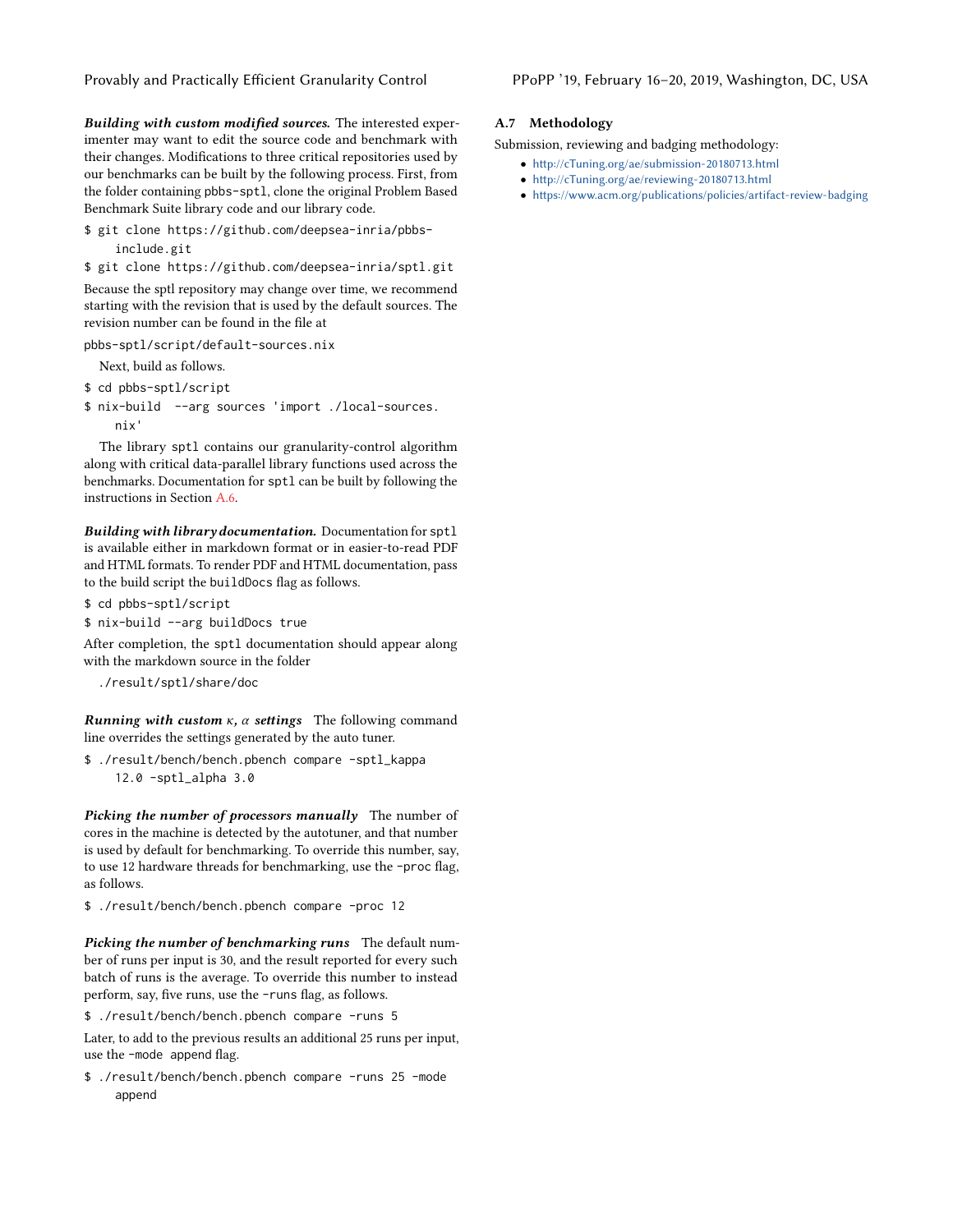# <span id="page-15-0"></span>B Implementation of time measurements

In the description of the algorithm in Section [2,](#page-2-2) we abstracted over an important detail: measuring the work of a sequential or a parallel function. In this section, we present the version of the algorithm that performs such measurements. The basic strategy is to store in processor-local memory a few cells in which to store intermediate timing results, to accumulate some timing results in this processor-local memory as the program runs, and to combine timing results at join points in the computation. Figure [4](#page-16-0) shows the full specification, which we describe below.

Time measures. We assume a function called now() that returns the current time. Importantly, we never need to assume a global clock synchronized between the various processors, because all our time measurements are always local to a processor. We nevertheless need to assume that the clocks on the various processors deliver homogeneous results, that is, that the clocks tick (roughly) at the same pace. The precision of the clock should be sufficient to measure time interval one or two orders of magnitude smaller than  $\kappa$ , that is, roughly in the thousands of cycles. In practice, we rely on hardware cycle counters, which are both very precise and very cheap to query.

Sequential work time. We define the sequential work time of a computation to be the sum of the durations of all the sequential subcomputations performed over the scope of that computation.

Invariants. Our algorithm maintains some information as processor-local state. More precisely, each processor manipulates two variables, called total and timer. These two variables are used for evaluating the sequential work time associated with the innermost call to the measured\_run function, according to the following two invariant. First, the timer variable stores either the time of beginning of the innermost measured\_run call, or a point in time posterior to it. Second, the total variable stores the sequential work time that was performed between the timestamp associated with the beginning of the innermost measured\_run call and the timestamp stored in the variable timer.

The auxiliary function total\_now returns the sequential work time since the beginning of the innermost call to measured\_run. It is implemented by computing the sum of the contents of the total variable and the width of the time interval between the timer and the current time.

Remark: when outside of the scope of any measured\_run call, the two processor local variables keep track of the sequential work time since the beginning of the program. Our code never exploits such values.

Transitions. When entering the scope of a new call to measured\_run (Line [7\)](#page-16-1), the variable total is set to zero, and the variable timer is set to the current time. When exiting the scope of a measured\_run call (Line [11\)](#page-16-2), the auxiliary function total\_now is used to compute the total sequential work time over this call.

When entering the scope of a new call to measured\_run, it is essential to save the relevant information associated with the current (immediately outer) call, otherwise this valuable information would get lost. The variable t\_before serves this purpose, by saving the sequential work time performed so far in the current call, just before entering the scope of the new call (Lines [15](#page-16-3) and [31\)](#page-16-4). When subsequently leaving the scope of this new call, we restore the invariant by setting total to t\_before (Lines [19](#page-16-5) and [34\)](#page-16-6), and by setting timer to the current time (Lines [20](#page-16-7) and [35\)](#page-16-8).

In case the innermost measured\_run call executes a fork-join, the value of the local variable t\_before is captured by the join continuation. In technical terms, the value of t\_before is part of the call frame associated with the join thread that executes after the sync. This join thread could be executed on a different processor than the one that initiated the spawn, but such a possibility does not harm the correctness of our algorithm. Regardless of potential thread migration, we correctly set the timer and the total immediately after the sync (Lines [19](#page-16-5) and [20\)](#page-16-7). More precisely, the processor that executes the join continuation sets its total variable to be the sum of the sequential work time performed before the spawn, plus that performed in each of the two branches (which may execute on different processors), and it resets its timer variable to the current time.

In the simple case of a spguard executing its sequential body (Lines [26](#page-16-9)[-29\)](#page-16-10), our algorithm does not bother calling measured\_run. Instead, it directly measures the time before and after the sequential body, and then computes the difference between the two values. This simpler scheme applies because the sequential body involves no spguard nor any fork-join call.

# C Analysis

# C.1 Definitions and assumptions

Work and span. To take into account the actual overheads of parallelism that granularity control aims to amortize, our analysis accounts for the cost of parallel task creation, written by  $\tau$ , as well as the cost of evaluating cost functions, written by  $\phi$ . Although these costs may vary in practice, we assume  $\tau$  and  $\phi$  to be upper bounds for them. In particular, we assume cost functions to evaluate in constant time, and we exploit the fact that our algorithm makes predictions and handles time measurements in constant time for each spguard call. For the latter, we make the simplifying assumption that the resolution of data races during reports in an estimator incurs no more than a fixed cost. (In practice, CAS-conflicts are quite rare in our experiments; a more refined cost model taking contention into account would be required to account for the cost of CAS conflicts.)

Our analysis establishes bounds on the work and on the span, including the overheads of parallelism, of the execution of a program under the guidance of our automatic granularity control algorithm. We name these entities total work and total span. Our bounds on the total work and span are expressed with respect to the work and span of the *erasure* version of that program, in which all spguards are replaced with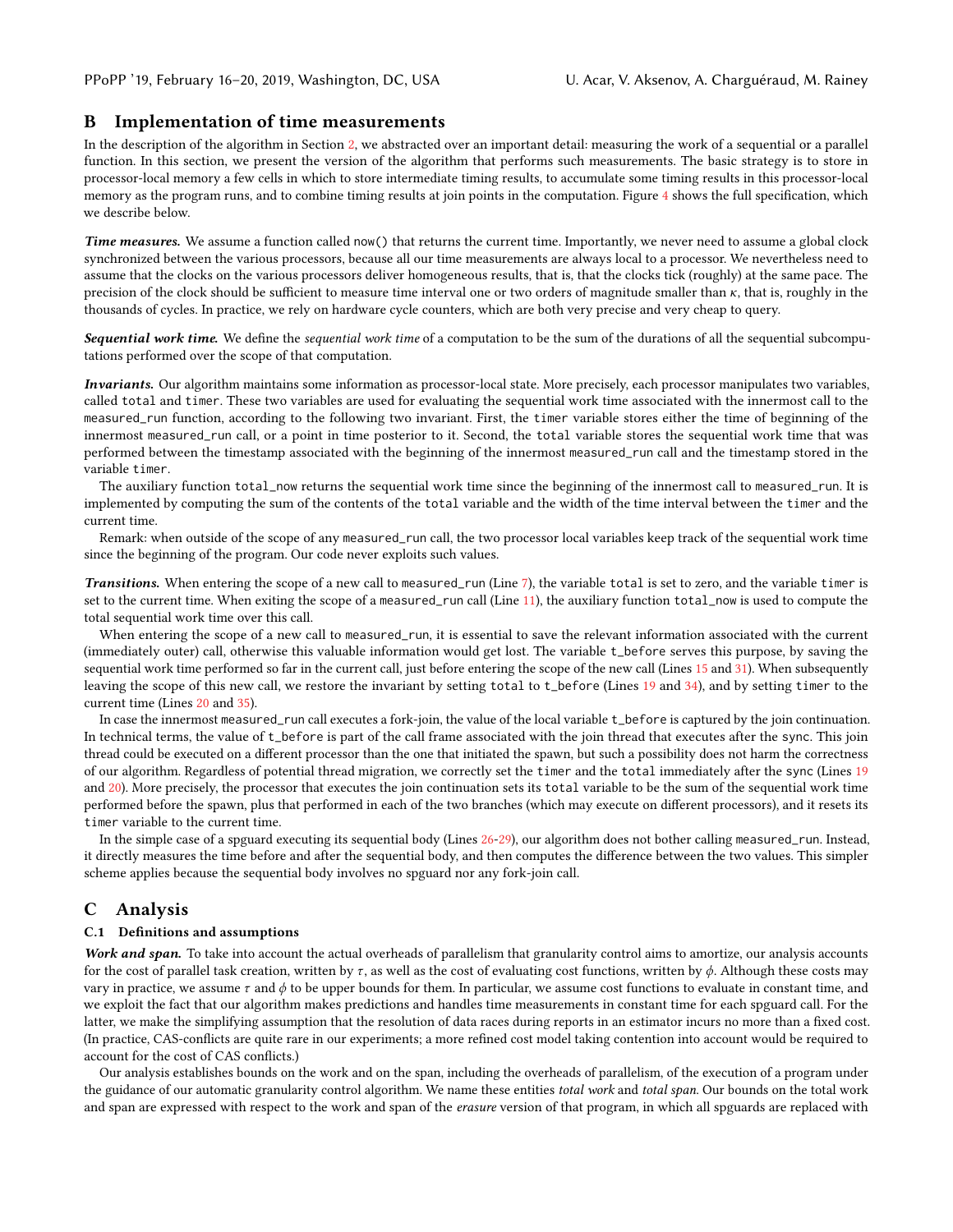```
_1 core local time total = 0
2 core_local time timer = 0
\overline{3}4 time total_now(time t)
5 return total + (now() - t)
6
7 time measured_run(f)
8 total = 09 timer = now()10 \quad f()11 return total_now(timer)
12
13 template <Body_left, Body_right>
14 void fork2join(Body_left bl, Body_right br)
15 time t_before = total_now(timer)
16 time t_left = spawn measured_run(bl)
17 time t_right = measured_run(br)
18 sync
19 total = t_before + t_left + t_right
20 timer = now()
21
22 template <Complexity, Par_body, Seq_body>
23 void spguard(estimator* es, Complexity c,
24 Par_body pb, Seq_body sb)
25 int N = c()
26 if es.is_small(N)
27 time t = now()28 sb()
29 es.report(N, now() - t)
30 else
31 time t_before = total_now(timer)
32 t_body = measured_run(pb)
33 es.report(N, t_body)
34 total = t_before + t_body
35 timer = now()
```
<span id="page-16-10"></span><span id="page-16-9"></span><span id="page-16-8"></span><span id="page-16-7"></span><span id="page-16-6"></span><span id="page-16-4"></span>Figure 4. Implementation of time measurements.

their parallel bodies. The erasure of a program can be viewed as a program that is not granularity controlled at all, but instead exposes all available parallelism.

We define the work and span of the erasure program, written  $w$  and  $s$  respectively, as the work and the span of its erasure, where work and span are defined in the standard manner [\[Acar and Blelloch](#page-11-20) [2017\]](#page-11-20). In short, the work of two expressions composed sequentially is the sum of the work of the two expressions; the work of two expressions composed in parallel is the sum of the work of the two plus one. The span of two expressions composed sequentially is the sum of the spans of the two; the span of two expressions composed in parallel is the maximum of the spans of the two plus one. Note that to avoid ambiguity we call w and s the raw work and the raw span, respectively.

We define the total work, written  $W$ , and the total span, written  $S$ , to measure the actual work and span of an execution (rather than a program), accounting also for the cost of parallelism and granularity control. More specifically, total work and total span include the overheads: each fork2join is assumed to incur an extra cost  $\tau$  (covering in particular the cost of spawning threads and dealing with their scheduling), and each estimator operation (including the evaluation of the cost function, the call to is\_small and to report, and the time measurements) is assumed to incur an extra cost  $\phi$ . When computing total work and span, we compute work/span of a spguard based on the branch that it took: if the sequential branch is taken, then the total work/span of the spguard is the total work/span of the sequential branch plus ϕ. Otherwise, if the parallel branch is taken, then the total work/span of the spguard is the total work/span of the parallel branch plus  $\tilde{\tau} + \phi$ ".

Finally, for the purpose of stating the assumptions of our theorems, we define the *sequential work*, written  $W_s(t, I)$ , as the work of a piece of code t executed on input I fully sequentially, that is, where all spguards are forced to execute the sequential body. For such a sequential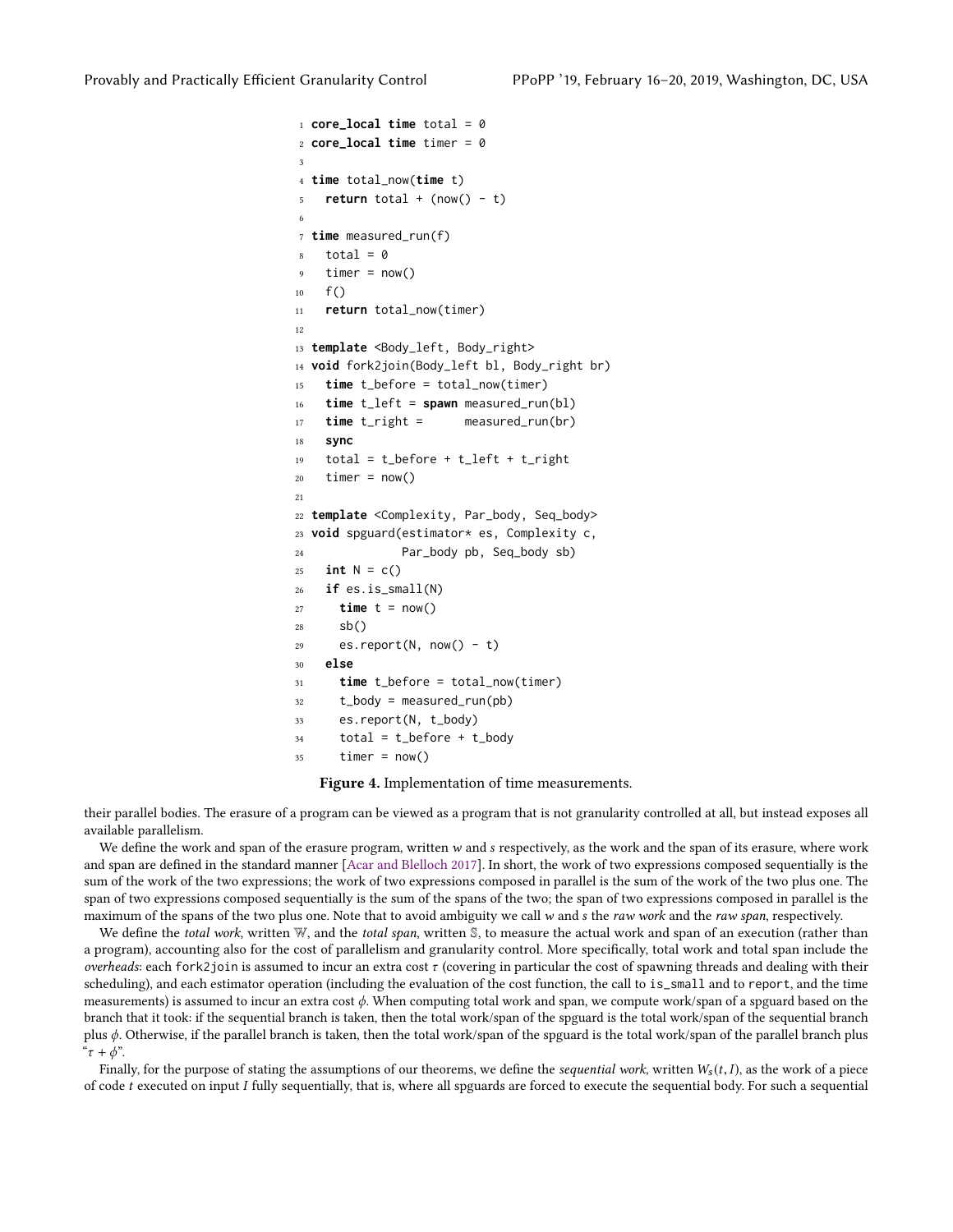execution, no parallelism is created and no cost function is evaluated, thus the sequential work is equal both to the work and to the total work.

Accuracy of time measurements. We assume that time measured for a sequential execution may diverge from the sequential work by up to some multiplicative factor  $E$ , in either direction. Formally, we assume the existence of constant  $E$  such that, for any sequential execution of a purely sequential term S on input I, its measured time, written  $M(S, I)$ , satisfies:

$$
\frac{M(S, I)}{W_S(S, I)} \in \left[\frac{1}{E}, E\right].
$$

Well-defined spguards. We say that a spguard is well-defined if the relative sequential work cost of the sequential body and the parallel body of each spguard can be lower and upper bounded by a constant, i.e., are asymptotically the same. Specifically, consider a spguard  $g$ , with a cost function F, sequential body S, and parallel body B, executed on some input I. Let  $W_5(S, I)$  denote the sequential work of the sequential body of this call. Let  $W_s(B, I)$  denote the sequential work of parallel body of this call, that is, the sequential execution time of the parallel body when all spguards choose their sequential body. The spguard is well-defined if there exists a constant D such that:

$$
1 \le \frac{W_s(B,I)}{W_s(S,I)} \le D.
$$

For the analysis, we consider programs where each spguard is well-defined with respect to the same constant D.

The lower bounds assert that the sequential body induces no more work than the parallel body. This is justified because the parallel body can always serve as a sequential body by replacing fork2join calls with function calls. Note that without this assumption, the sequentialization of subcomputations can increase the total work making it impossible to control granularity.

The upper bound asserts that the sequential body cannot be arbitrarily faster than executing the parallel body sequentially. This requires the parallel body to use spguards to fall back to a sequential body without doing too much work. This is not difficult to achieve for many nested-parallel algorithms, because they present an opportunity to use a sequential body at each nest level, which usually corresponds to a recursive call. Without this assumption, our algorithm is not guaranteed to converge to the desired constant factor due to the gap between the parallel and sequential bodies.

Accurate cost functions. We make several accuracy assumptions on cost functions.

- As mentioned previously, we assume that cost functions evaluate in constant time, and that this amount of time does not exceed  $\phi$ .
- We assume that the work increases with the cost. Formally, we assume that, for any spguard  $g$  and associated cost function  $F$ , and for any pair of input I and J such that  $F(I) \leq F(J)$ , we have:  $W_s(q, I) \leq W_s(q, J)$ .
- We furthermore assume that the work increases with the cost no faster than at some maximal rate (recall Section [2\)](#page-2-2). Formally, we require that, for the program and the value considered for the parameter  $\alpha$ , there exists a value  $\beta$  such that, for any guard q and associated cost function F involved in the program, and for any pair of inputs I and J such that  $F(I) \leq \alpha \cdot F(I)$ , we have:  $W_s(q, I) \leq \beta \cdot W_s(q, I).$

Syntactic forms of spguards. For the analysis, we assume that we are given a program written by using the two parallelism primitives that we offer: fork2join and spguards (described in Section [2\)](#page-2-2). To facilitate and simplify the analysis, we make two syntactic assumptions about programs. These assumptions are not necessary for the algorithm or our implementation but are used purely to facilitate analysis.

First, we assume that the parallel body of a spguard consists of fork-join call surrounded by two pieces of sequential code, one to split the input and one to merge the output. In C++ syntax:

# spguard(F,  $\lbrack 8 \rbrack \{S_p; \text{fork2join}(L,R); S_m \}$ , S).

This assumption causes no loss of generality because more complex expressions can be guarded by sequencing and nesting spguards.

Second, we treat the body of spguards as functions that operate on some input. More precisely, an execution of the guard above requires some input I and proceeds by first executing  $F(I)$  to compute the cost, and then running with I either the sequential body  $S(I)$  or the parallel body based on the outcome of the estimator as described in Section [2.](#page-2-2) The parallel body is of the form:

$$
S_p(I); \text{ fork2join}(L(I_L), R(I_R)); S_m(I_m)
$$

where  $I_L$  and  $I_R$  are the inputs to branches and  $I_m$  is the input to  $S_m$ . The inputs  $I_L$  and  $I_R$  are obtained after processing of the input I by  $S_p$ , and  $I_m$  is an output produced by branches L and R.

Regularity of forks. As explained in Section [2,](#page-2-2) to allow for efficient granularity control, we need to rule out ill-balanced programs. We assume the existence of a constant  $\gamma$  (with  $\gamma \geq 1$ ), called the *regularity factor*, satisfying the following requirements.

• When considering a fork-join, there must be at least some balance between the left and the right branch. Formally, for any execution on input  $I$  of a spguard with sequential body  $S$  and branches  $L$  and  $R$ , we assume:

$$
\frac{W_s(L, I)}{W_s(S, I)} \quad \text{and} \quad \frac{W_s(R, I)}{W_s(S, I)} \quad \in \left[\frac{1}{\gamma}, 1 - \frac{1}{\gamma}\right].
$$

Without this assumption, the program can be a right-leaning tree, with all left branches containing only a tiny subcomputation; in such a program the overheads of forks cannot be amortized.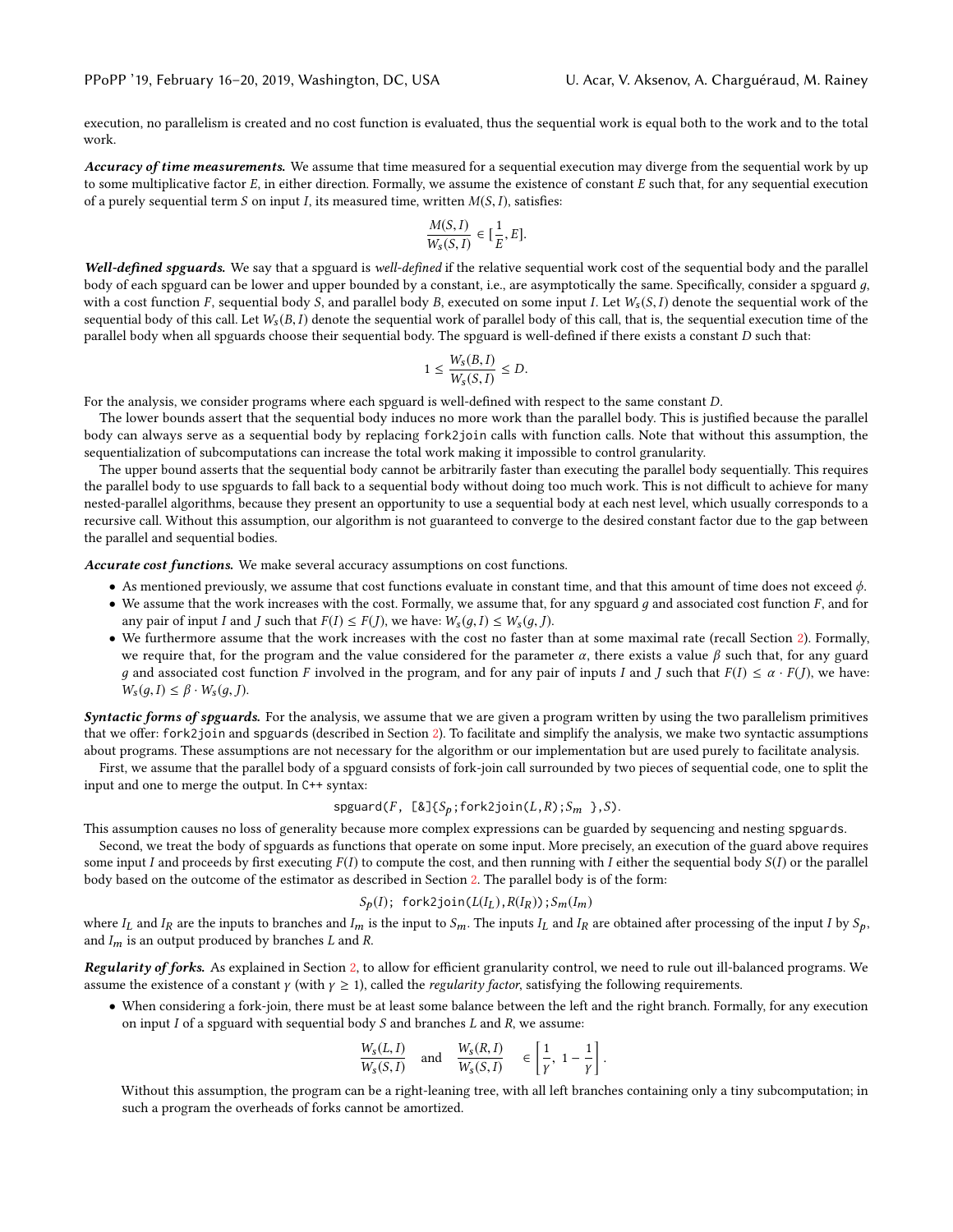• spguards must be called sufficiently frequently in the call tree. Formally, for any call to a spguard that has sequential body S and executes on input  $I$ , if the immediate outer spguard call has a sequential body  $S'$  and executes on input  $I'$ , we assume:

$$
\frac{W_s(S,I)}{W_s(S',I')} \geq \frac{1}{\gamma}.
$$

Without this assumption, the program can have a spguard called on an input that takes much longer than  $\kappa$  to execute, with the immediate inner spguard called on an input that takes much less than κ, leaving no opportunity to sequentialize a subcomputation that takes approximately time  $\kappa$  to execute.

• For an outermost call to a spguard, we need to assume that it involves a nontrivial amount of work. Formally, if an outermost call to a spguard with sequential body S executes on input I, we assume  $W_s(S, I) \geq \kappa$ . Without this assumption, the program can consist of a sequential loop that iterates calls to a spguard on tiny input; and, again, the overheads would not be amortized. (Note that, technically, the requirement  $W_s(S, I) \ge \frac{\kappa}{\gamma DE}$  would suffice.)

#### C.2 Presentation of the results

Bounds on total span, total work, and execution time. To establish a bound on the parallel execution time of our programs, we first bound the total span and total work. We then derive a bound on the parallel execution time under a greedy scheduler. For the bounds, we assume programs that are 1) γ -regular, 2) where spguards are well-defined, and 3) where all cost functions are accurate. We express our bounds with respect to work and span, which do not account for the overheads as well as the parameters of the analysis that account for various overheads and factors.

### <span id="page-18-0"></span>**Theorem C.1** (Bound on the total span).  $\mathbb{S} \leq (1 + \phi + \max(\tau, E\beta \kappa)) \cdot s$ .

The span may grow by a multiplicative factor, but no more. As our final bound will show, for a program with sufficient parallelism (i.e., with  $\frac{w}{s} \gg P$ ), this increase in the span has no visible impact on the parallel run time.

<span id="page-18-1"></span>**Theorem C.2** (Bound on the total work). Let  $\kappa' = \frac{\kappa}{DF}$ , and  $F = 1 + \log_{\alpha} \frac{\kappa}{DF}$ , and  $H = \log_{\gamma/(\gamma-1)} \frac{\kappa}{DF}$ , and P denote the number of processes, and G denote the number of processes, and G denote the number of spguards occuring in the code. Then, we have

$$
\mathbb{W} \le \left(1 + \frac{\tau + 2\phi}{\kappa'}\right) \cdot w + PFGH \cdot (\tau + 2\gamma\phi).
$$

The first component of the left hand side asserts that the work grows by no more than a multiplicative factor  $1 + \epsilon$ , where  $\epsilon$  may be tamed to a couple of percents by the choice of a sufficiently larger κ. The second component asserts that the total overheads associated with the sequentialization of tiny subcomputations during the convergence phase of the estimators are bounded by some constant cost, proportional to the number of estimators and to the product  $P \cdot F \cdot H$ , which is  $P \cdot O(\log^2 \kappa)$ .<br>Pemark: in the bound on the work, the value of x occurring in the definition

Remark: in the bound on the work, the value of  $\kappa$  occuring in the definition F and H is to be expressed in cycles; We here exploit the assumption that a computation with cost N takes at least N cycles to execute. If this was not the case, the bound could easily be adapted by adding a constant factor to  $F$  and  $H$ .

To bound the parallel run time, we exploit Brent's theorem [\[Brent](#page-11-21) [1974\]](#page-11-21), which asserts that, for any greedy scheduler,  $T_p \leq \frac{W}{P} + \mathbb{S}$ , where P stands for the number of processors. To simplify the final statement, we make some over-approximation, and also we exploit several<br>inequalities that are always satisfied in practice. We assume  $\kappa > \tau$  and  $\kappa > 1 + \phi$  s inequalities that are always satisfied in practice. We assume  $\kappa \geq \tau$  and  $\kappa \geq 1 + \phi$ , since in practice the user always sets  $\kappa \gg \max(\tau, \phi)$  to ensure small overheads.

<span id="page-18-2"></span>Theorem C.3 (Bound on the parallel run time). Let P denote the number of processors and G denote the number of spguards.

$$
T_P \leq \left(1 + \frac{\gamma ED \cdot (\tau + 2\phi)}{\kappa}\right) \cdot \frac{w}{P} + (E\beta + 1) \cdot \kappa \cdot s + O(G \cdot \log^2 \kappa \cdot (\tau + 2\gamma \phi)).
$$

**Theorem [2.1](#page-4-0)** (Simplified bound on the parallel run time). For fixed hardware and any program, all parameters of the analysis except for  $\kappa$ (the unit of parallelism) can be replaced with constants, leaving us with the following bound:

$$
T_P \leq \left(1 + \frac{O(1)}{\kappa}\right) \frac{w}{P} + O(\kappa) \cdot s + O(\log^2 \kappa).
$$

The most important term in this bound is the first term that says that the overhead of various practical factors impact the work term  $w$  by only a small factor  $O(1)/\kappa$ , which can be reduced by controlling  $\kappa$ . The second term states that doing so increases the span by a small factor  $O(\kappa)$  and that all of this comes at a small logarithmic overhead, which is due to our granularity control algorithm  $O(\log^2 \kappa)$ .<br>Our theorem establishes that a non-granularity controlled nested parallel program with wo

Our theorem establishes that a non-granularity controlled nested parallel program with work  $w$  and span  $s$  can be executed on a real machine to guarantee fast execution by using our granularity control algorithm. Our experiments (Section [3\)](#page-6-1) show that the analysis appear to be valid in practice.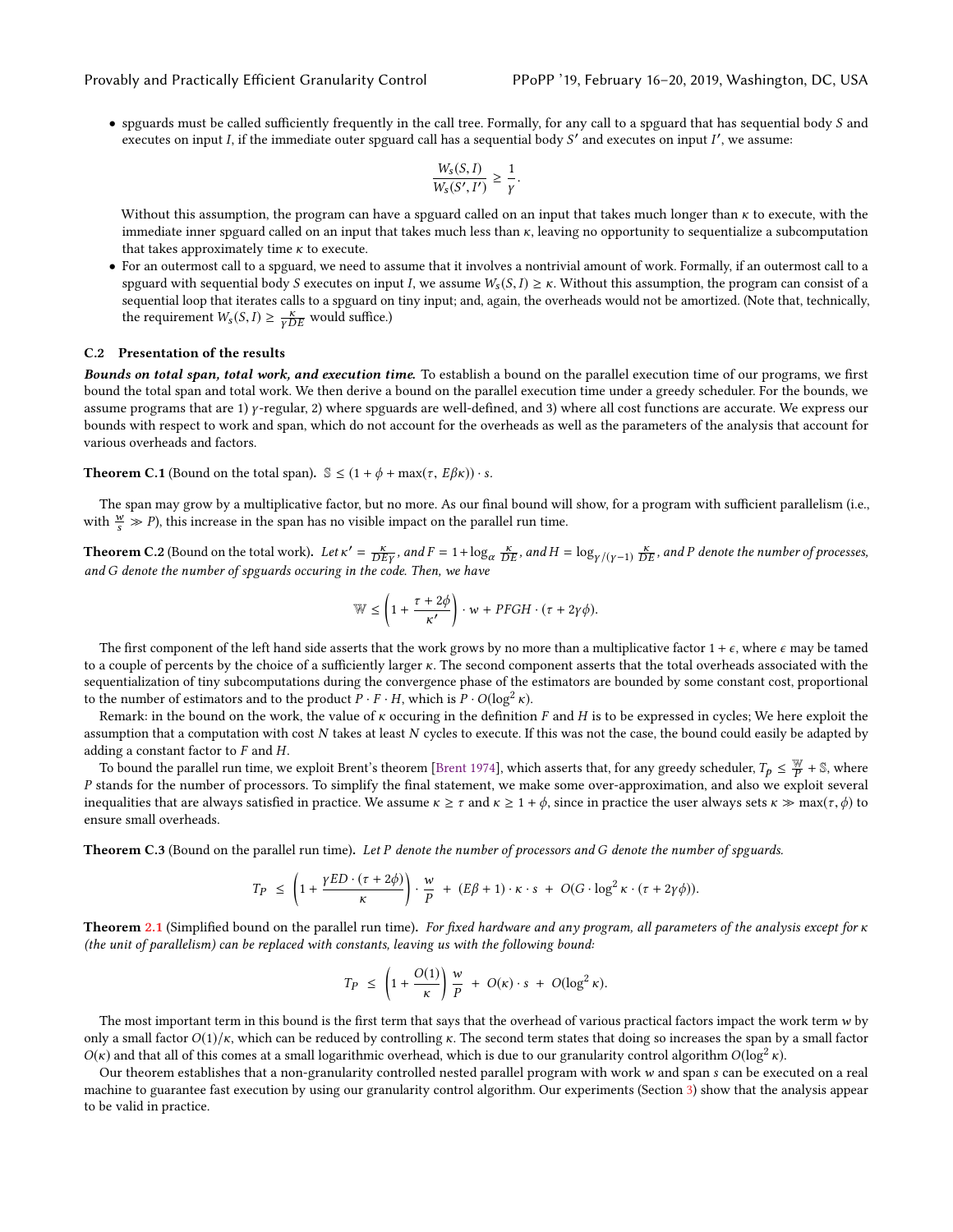#### C.3 Additional definitions

Syntax of programs The BNF grammar for programs with spguards is thus as follows. For brevity, we focus on the language constructs that matter to the analysis: sequences, conditionals, and spguards combined with fork-join.

- $\bullet$  B ::= a boolean variable
- $S ::= a purely sequential piece of code, without forks nor guards.$
- $t ::= S | (t; t) | if B then t else t | spguard(S, p, S)$
- $p ::= S;$  fork2join(t, t); S

Detailed definitions of work and span The table below shows the definition of raw work and span, which correspond to the standard definitions used in parallel program analysis, as well as the definition of total work and span, which include the overheads of thread creation, written  $\tau$ , and the overheads associated with the estimator, written  $\phi$ . Note that in the definitions below we are ultimately referring to the work of a sequential piece of code, written  $W(S)$ , which we assume to be defined as the number of instructions involved in the execution of S, or as the number of cycles involved if the considered execution model assigns a cost to each instruction.

∗ ∗ ∗

Definition C.4 (Work and span, raw and total, for each construct).

| t: source expression                                                                            | $W(t)$ : raw work        | $S(t)$ : raw span               | $\mathbb{W}(t)$ : total work                                   | $\mathbb{S}(t)$ : total span                               |
|-------------------------------------------------------------------------------------------------|--------------------------|---------------------------------|----------------------------------------------------------------|------------------------------------------------------------|
|                                                                                                 | W(S)                     | W(S)                            | W(S)                                                           | W(S)                                                       |
| $(t_1; t_2)$                                                                                    | $W(t_1) + W(t_2)$        | $S(t_1) + S(t_2)$               | $\mathbb{W}(t_1)+\mathbb{W}(t_2)$                              | $\mathbb{S}(t_1) + \mathbb{S}(t_2)$                        |
| if <i>B</i> then $t_1$ else $t_2$<br>when $B$ is true                                           | $1 + W(t_1)$             | $1 + S(t_1)$                    | $1 + \mathbb{W}(t_1)$                                          | $1 + \mathbb{S}(t_1)$                                      |
| if <i>B</i> then $t_1$ else $t_2$<br>when $B$ is false                                          | $1 + W(t_2)$             | $1 + S(t_2)$                    | $1 + \mathbb{W}(t_2)$                                          | $1 + \mathbb{S}(t_2)$                                      |
| spguard( <i>F</i> , $(S_p;$ fork2join( <i>L</i> , <i>R</i> ); $S_m$ ), <i>S</i> )               | $W(S_p) + W(L) + W(R) +$ | $S(S_p)$ + max $(S(L), S(R))$ + | $\mathbb{W}(\overline{S_p}) + \mathbb{W}(L) + \mathbb{W}(R) +$ | $\mathbb{S}(S_p)$ + max $(\mathbb{S}(L), \mathbb{S}(R))$ + |
| when parallel body is chosen                                                                    | $+1 + W(S_m)$            | $+1 + S(S_m)$                   | $+\phi + \tau + \mathbb{W}(S_m)$                               | $+\phi + \tau + \mathbb{S}(S_m)$                           |
| spguard( $F$ , $(S_p;$ fork2join( $L$ , $R$ ); $S_m$ ), $S$ )<br>when sequential body is chosen | W(S)                     | W(S)                            | $W(S) + \phi$                                                  | $W(S) + \phi$                                              |

Due to the fact that spguard may dynamically select between the execution of the sequential or the parallel branch, it does not make sense to speak about the work and span of a program. We may only speak about the work and span of a particular execution of the program, that is, of the work and span of an execution trace describing which spguards have been sequentialized and which have not.

**Definition C.5** (Execution trace). A particular execution of a source term t on an input I corresponds to a trace, written X, that describes, for each evaluation of a spguard during the program execution, whether the sequential body or the parallel body is selected by the spguard.

**Definition C.6** (Work and span, raw and total, of an execution trace). For an execution of a source term t on an input I producing a trace X, we let:

- $W(t, I, X)$  denote the raw work,
- $S(t, I, X)$  denote the *raw span*,
- $W(t, I, X)$  denote the *total work*,
- $\mathbb{S}(t, I, X)$  denote the total span.

The definitions are obtained by applying the appropriate rules from the previous table.

When the arguments t, I and X are obvious from the context, we write simply  $W$ , S,  $W$ , and S.

**Definition C.7** (Sequential work). For a term t and an input I, we define the sequential work, written  $W_s(t, I)$ , as the raw work  $W(t, I, X)$ , where  $X$  is the trace that systematically selects the sequential bodies.

**Definition C.8** (Work and span). For a term  $t$  and an input  $O$ , we define:

- the work  $w(t, I)$  as the raw work  $W(t, I, X)$  where X is the trace that systematically selects parallel bodies.
- the span  $s(t, I)$  as the raw span  $S(t, I, X)$  where X is the trace that systematically selects parallel bodies.

For a purely sequential subcomputation, the work is equal to the raw work. (It also matches the span since there is no parallelism involved.) We use this fact implicitly in several places through the proofs.

∗ ∗ ∗

**Time measurements** In addition to the definition already given for the measurement of a sequential execution time, written  $M(t, I)$ , we need for the analysis to quantify the total sequential work time involved in a parallel execution, written  $M(t, I, X)$ . (Recall Appendix [B.](#page-15-0))

Definition C.9 (Measured time). We let:

•  $M(t, I)$  denote the measured time of the sequential execution of the term t on input I.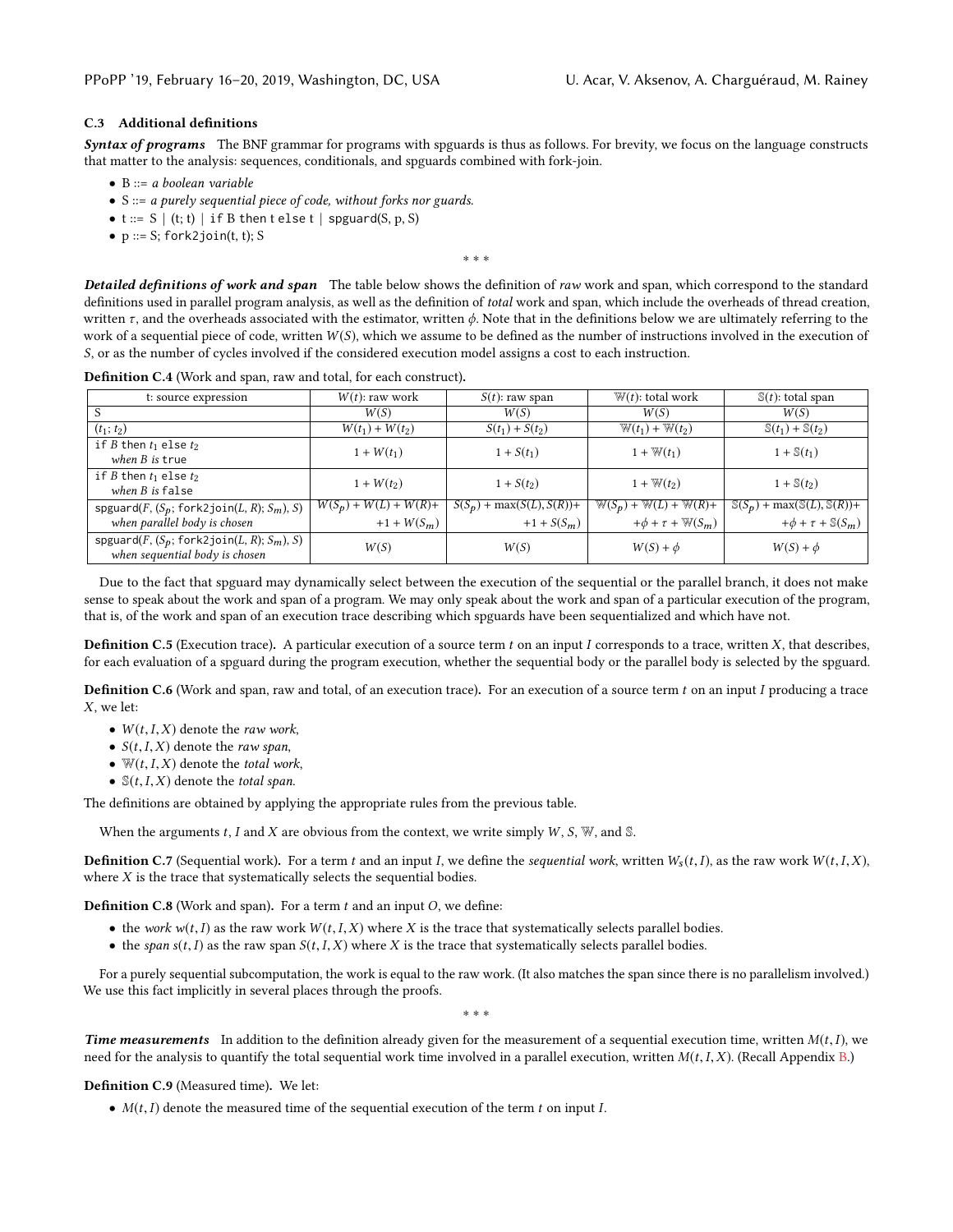$\bullet$   $M(t, I, X)$  denote the sum of the measured time of all the pieces of sequential sub-computations involved in the evaluation of the term t on input I according to trace X. The measure thus ignores the overheads of fork-join operations and the overheads associated with our runtime decisions.

```
∗ ∗ ∗
```
#### Classification of spguard calls

**Definition C.10** (Small call). A call to a spguard g on input I is said to be small whenever  $W_s(g, I) \leq \frac{\kappa}{DE}$ . Otherwise, it is said to be non-small non-small.

Definition C.11 (Domination of a spguard call).

- We say that a spguard call a is dominated by a spguard call b if a is executed as part of the execution of the parallel body of b.
- $\bullet$  We say that a is directly dominated by b if there are no spguard in-between, i.e. if there does not exist a spguard c that dominates a and at the same time is dominated by  $b$ .

Definition C.12 (Covered sequential call). A sequential call to a spguard is said to be *covered* if it is directly dominated by a parallel small call. Otherwise, it is non-covered.

Definition C.13 (Classification of spguard calls). Every spguard call falls in one of the four categories:

- parallel non-small call (when the spguard executes its parallel body on a non-small call).
- parallel small call (when the spguard executes its parallel body on a small call).
- covered sequential call (when the spguard executes its sequential body and is dominated by a parallel small call; note that a covered sequentiall call is a small call).
- non-covered sequential call (when the spguard executes its sequential body but is not directly dominated by a parallel small call; in this case, it can be dominated by a parallel non-small call, or not dominated at all).

Proof. A call is either parallel or sequential. If parallel, it is either small or non-small. If sequential, it is either covered or non-covered. □

Definition C.14 (Critical parallel calls). A small parallel call to a spguard is said to be a *critical* if all the calls that it dominates are sequential small calls.

This classification simplifies the presentation of the proof.

Proof strategy. Any non-small call amortizes the overheads in a standard manner, i.e., provides multiplicative factor to the work and span. So, our major task is to bound the overhead spend during small calls. Our bound is obtained in several steps.

- 1. We bound the number of critical parallel calls (that is, a parallel small call that dominates only sequential small calls) in Lemma [C.26.](#page-22-0) To that end, we exploit the fact that, after each critical parallel call, the algorithm performs a report that increases the value of Nmax by at least some constant factor.
- 2. We show that the number of parallel small calls is bounded in terms of the number of critical parallel calls in Lemma [C.28.](#page-23-0) To that end, we observe that each parallel small call features at least one nested critical parallel call, and that, reciprocally, each critical parallel call is nested in at most a logarithmic number of small parallel calls.
- 3. We bound the number of covered sequential calls in terms of the number of parallel small calls in Lemma [C.29.](#page-23-1) We do so by arguing that each parallel small call can have at most a logarithmic number of nested sequential calls.
- 4. We independently show that the non-covered sequential calls correspond to non-small calls, so their overheads are properly amortized in Lemma [C.30.](#page-23-2)

All together, we derive the bound on the overheads associated with all small calls in Lemma [C.32.](#page-24-0)

∗ ∗ ∗

#### Parameters involved in the statement of the bounds

**Definition C.15** (Bound on the number of processors). Let P denote the number of processors involved in the evaluation.

<span id="page-20-0"></span>Definition C.16 (Bound on the number of spguards). Let G denote the total number of different spguards occuring in the source code of the program.

<span id="page-20-1"></span>**Definition C.17** (Auxiliary parameter *F*). We define *F* = 1 +  $\log_{\alpha} \frac{\kappa}{DE}$ , where *κ* is expressed in number of machine cycles.

<span id="page-20-2"></span>**Definition C.18** (Auxiliary parameter H). We let  $H = \log_{\gamma/(\gamma-1)} \frac{\kappa}{DE}$ , where  $\kappa$  is expressed in number of machine cycles.

Remark: as explained previously, for simplicity, in the definitions of the auxiliary constants  $F$  and  $H$  introduced below, we assume that the number of cycles involved in the sequential execution of a spguard always exceeds the number returned by the cost function. The bounds could be easily adapted by adding a constant factors to  $F$  and  $H$  if this was not the case.

Proof strategy. To bound the total work W, our proof first bounds the total work excluding overheads involved in parallel small calls and covered sequential calls, which we call W′ , then bounds the excluded overheads, that is, the value of W − W′ .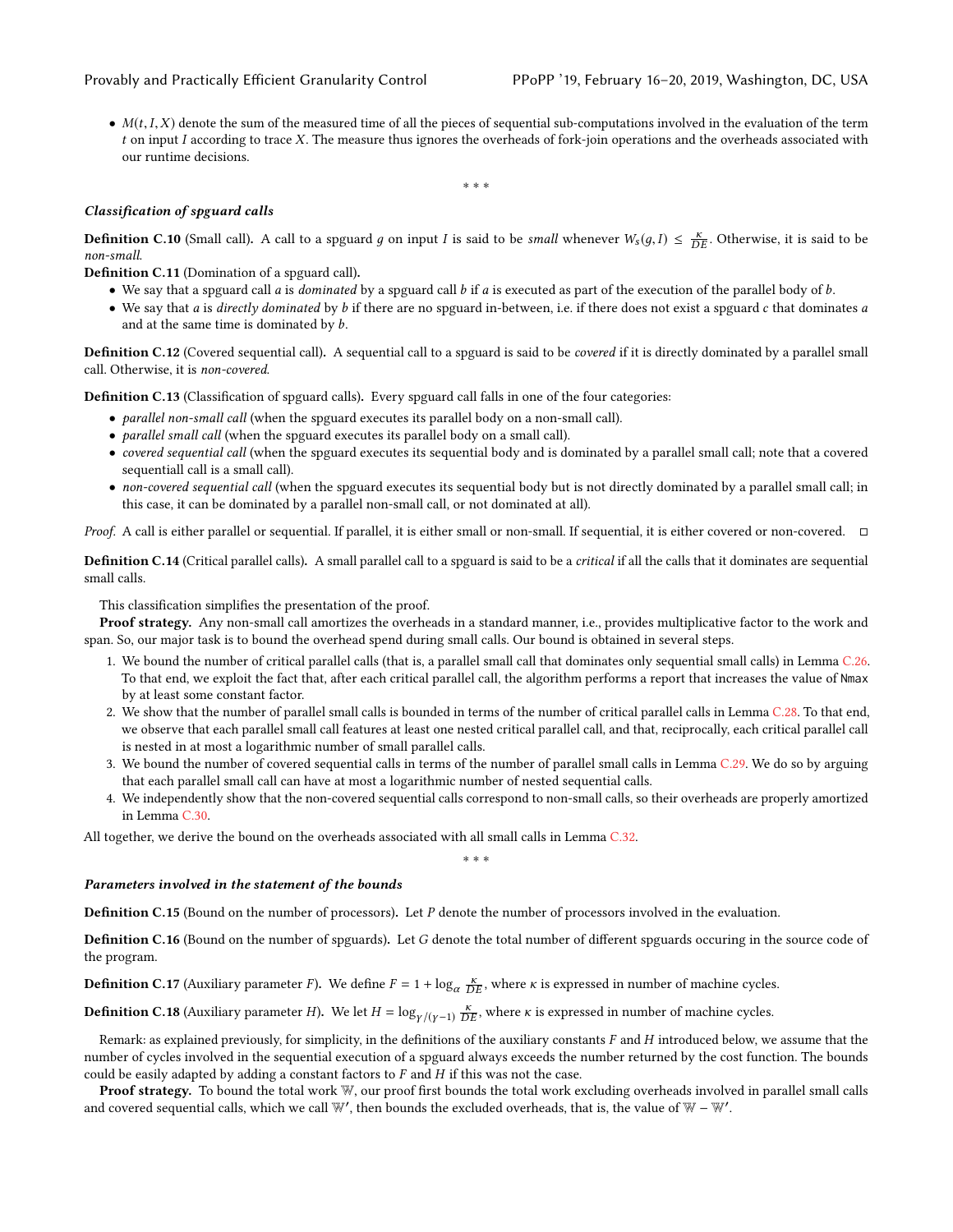Definition C.19 (Total work excluding the overheads involved in parallel small calls). We let W′ denote the subset of the total work W obtained by excluding the overheads ( $\tau$  and  $\phi$ ) involved in small parallel calls, in the sense that when reaching such a call, we only count the raw work involved in this call, regardless of the decisions involved in the subcomputations.

∗ ∗ ∗

#### C.4 Basic auxiliary lemmas

**Lemma C.20.** If term S does not contain any spguard, then  $w(S, I) = W_S(S, I)$ .

Proof. Immediate from the definitions. □

<span id="page-21-0"></span>Lemma C.21 (Sequential work associated with a spguard). In the particular case where the term t corresponds to some spguard q, the sequential work is that of its sequential body S, which does not contain any spguard. Thus, we have:

$$
W_s(g, I) = W_s(S, I) = W(S, I, X) = \mathbb{W}(S, I, X) - \phi \quad \text{for any trace } X.
$$

<span id="page-21-2"></span>Lemma C.22 (Relationship between work and measured time of a computation). For any term t executed on input I according to trace X, we have:

$$
\frac{M(t,I,X)}{W(t,I,X)}\in\big[\frac{1}{E},E\big].
$$

 $W(t, I, X) \stackrel{\smile}{\smile} E$ <br>*Proof.* Recall our hypothesis:  $\frac{M(S, I)}{W(S, I)} \in [\frac{1}{E}, E]$  for all sequential computation  $\frac{M(S, I)}{W(S, I)} \in [\frac{1}{E}, E]$  for all sequential computation S. First, we prove that  $M(t, I, X) \le E \cdot W(t, I, X)$  by induction on the execution tree.

- Case t = S. By assumption on the variability of time measurements, we have:  $M(t, I, X) = M(S, I, X) = M(S, I) \le E \cdot W_s(S, I) = E \cdot W_s(t, I)$ . Using the fact  $W_s(S, I) = W(S, I, X)$  from Lemma [C.21](#page-21-0) we get  $M(t, I, X) \leq E \cdot W(t, I, X)$ .
- Case  $t = (t_1, t_2)$ . We have:  $M(t, I, X) = M(t_1, I, X) + M(t_2, I, X) \le E \cdot W(t_1, I, X) + E \cdot W(t_2, I, X) = E \cdot W(t, I, X)$ .
- Case  $t = if B$  then  $T_1$  else  $T_2$ . Similar to the previous case, after performing the case analysis.
- Case t = spguard(F,  $(S_p;$  fork2join(L, R);  $S_m$ ), S).
- First case: spguard chooses the parallel body. Then,  $M(t, I, X) = M(S_b, I, X) + M(L, I, X) + M(R, I, X) + 1 + M(S_m, I, X) \le E \cdot W(S_b, I, X) +$  $E \cdot W(L, I, X) + E \cdot W(R, I, X) + 1 + E \cdot W(S_m, I, X) \leq E \cdot (W(S_p, I, X) + W(L, I, X) + W(R, I, X) + 1 + W(S_m, I, X)) = E \cdot W(t, I, X)$ . – Second case: spguard chooses the sequential body. Similar to the case  $t = S$ .

The second inequality  $W(t, I, X) \le E \cdot M(t, I, X)$  again can be proved by induction on the execution tree. The proof is identical to the only difference: M and W should be swapped proof of the inequality above with the only difference:  $M$  and  $W$  should be swapped.

We assumed, for each spguard, that the execution of the sequential body is faster than the sequential execution of the parallel body, thus, when the trace chooses the parallel body the execution should be slower than the corresponding sequential execution.

<span id="page-21-1"></span>**Lemma C.23.** Consider a term t with well-defined spguards. For any execution t on input I with trace X, we have:  $W_s(t, I) \leq W(t, I, X)$ .

Proof. We prove this by induction on the execution tree.

- Case t = S. We have:  $W_s(S, I) = W(S, I, X)$ .
- Case  $t = (t_1, t_2)$ . We have:  $W_s(t, I) = W_s(t_1, I) + W_s(t_2, I) \le W(t_1, I, X) + W(t_2, I, X) = W(t, I, X)$ .
- Case  $t = if B$  then  $t_1$  else  $t_2$ . Similar to the previous case, after performing case analysis.
- Case t = spguard(F,  $(S_p;$  fork2join(L, R);  $S_m$ , S). We distinguish two cases:
- First case: spguard chooses the parallel body. Then, using the property of well-defined spguards,  $W_s(t, I) \leq W_s(S_p, I) + 1 + W_s(L, I) + 1$  $W_s(R, I) + W_s(S_m, I) \leq W(S_p, I, X) + 1 + W(L, I, X) + W(R, I, X) + W(S_m, I, X) = W(t, I, X).$
- Second case: spguard chooses the sequential body. Then,  $W_s(t, I) = W_s(S, I) = W(S, I, X) = W(t, I, X)$ .

□

Because work considers full parallelization, it never selects the sequential bodies of spguards, which are assumed to execute faster than parallel bodies on one process. Thus, the work always exceeds the raw work.

<span id="page-21-3"></span>**Lemma C.24.** Consider a term t with well-defined spguards. For any execution of t on input I with trace X, we have: w(t, I)  $\geq W(t, I, X)$ .

Proof. We prove this by induction on the execution tree.

- Case  $t = S$ . We have:  $w(S, I) = W(S, I, X)$ .
- Case  $t = (t_1, t_2)$ . We have:  $w(t, I) = w(t_1, I) + w(t_2, I) \ge W(t_1, I, X) + W(t_2, I, X) = W(t, I, X)$
- Case  $t = if B$  then  $t_1$  else  $t_2$ . Similar to the previous case, after performing the case analysis.
- Case t = spguard(F,  $(S_p;$  fork2join(L, R);  $S_m$ ), S). We distinguish two cases:
- First case: spguard chooses the parallel body. Then,  $w(t, I) = w(S_p, I) + 1 + w(L, I) + w(R, I) + w(S_m, I) \ge W(S_p, I, X) + 1 + W(L, I, X) + W(L, I)$  $W(R, I, X) + W(S_m, I, X) = W(t, I, X).$
- Second case: spguard chooses the sequential body. Thus, the raw work corresponds to the sequential work, i.e.  $W(t, I, X) = W_s(t, I)$ . Besides, by definition of work, we know that  $w(t, I) = W(t, I, X')$ , where X' is the trace that systematically selects parallel bodies. By Lemma [C.23,](#page-21-1)  $w(t, I) = W(t, I, X') \ge W_s(t, I) = W(t, I, X)$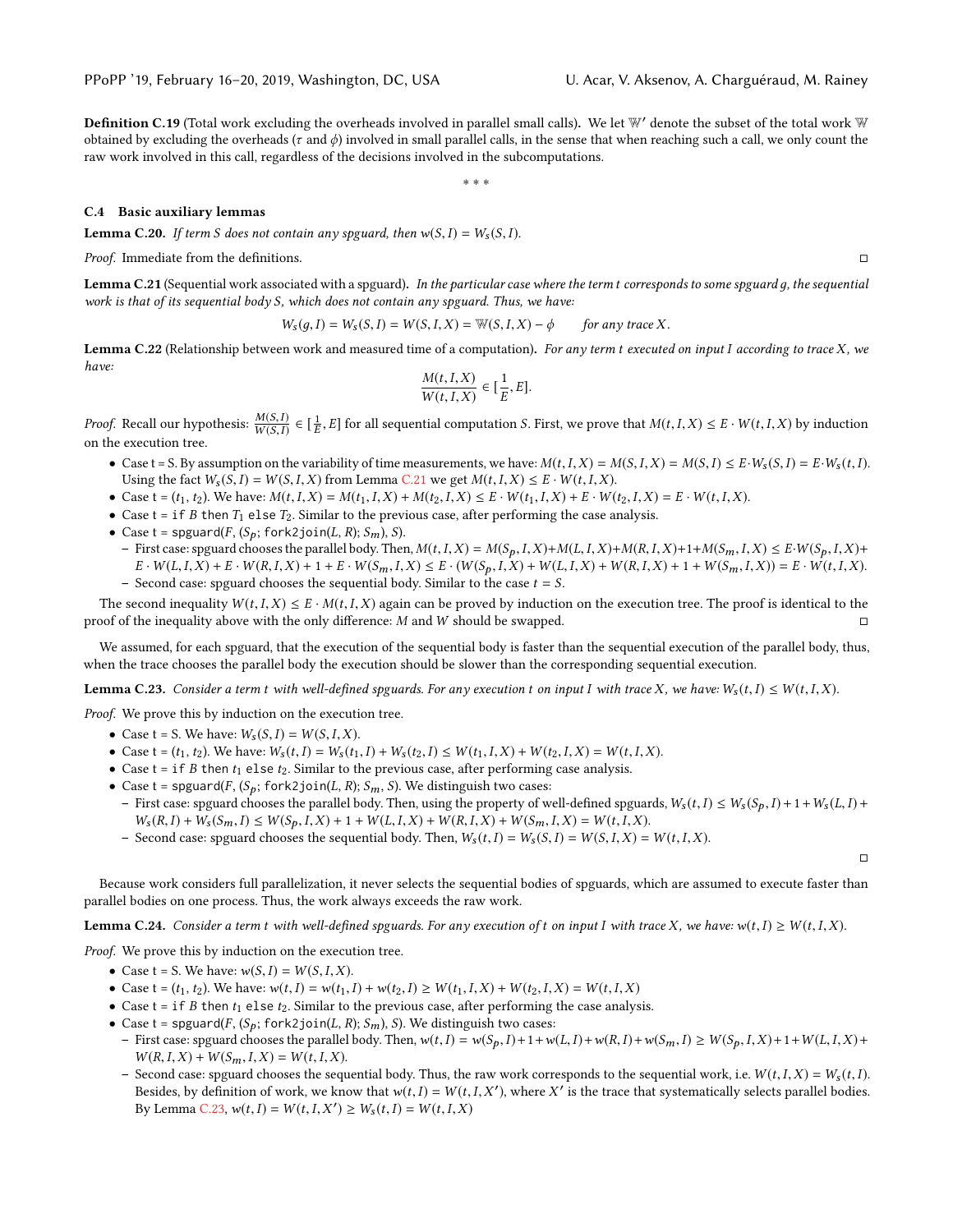# C.5 Proof of the main results

<span id="page-22-1"></span>Lemma C.25. If a spguard д executes its sequential body, then its sequential work is bounded as follows:

$$
W_{\rm s}(g,I) \leq E \cdot \beta \cdot \kappa.
$$

*Proof.* At first, observe that  $W_s(q, I) = W_s(S, I)$ , where S denotes the sequential body of the spguard.

Let N denote the value of  $F(I)$ . According to the implementation of function is\_small, a spguard selects the sequential body according to the boolean condition: ( $N \le N$ max) or ( $(N \le \alpha \cdot N)$  and  $(N \cdot C \le \alpha \cdot \kappa)$ ), where Nmax and C are the values stored in the estimator for this spguard.

Since  $N$  is non-negative, the condition may only evaluate to true if Nmax is non-zero, indicating that at least one previous report has been stored for this spguard. Let J be the input on which this previous report has been obtained, in other words Nmax =  $F(J)$ , let X denote the trace of spguards choices, and let  $M(g, J, X)$  denote the measured time at this previous report. Since the report was stored, according to the implementation of function report, we know that  $M(g, J, X) \le \kappa$  and that  $C = \frac{M(g, J, X)}{F(J)}$ .

By Lemma [C.21](#page-21-0) on sequential work we know that  $W_s(S, J) = W_s(g, J)$ . Lemma [C.23](#page-21-1) provides us with  $W_s(g, J) \leq W(g, J, X)$ . And<br>By Lemma C.21 on sequential work we know that  $W_s(S, J) = W_s(g, J)$ . Lemma C.23 provides us with  $W_s(g, J) \leq W(g, J,$ Lemma [C.22](#page-21-2) on measured time in the execution on input J gives  $W(g, I, X) \le E \cdot M(g, J, X)$ . Thus, the raw work on input J can be bounded as follows:  $W_s(S, J) = W_s(q, J) \leq W(q, J, X) \leq E \cdot M(q, J, X)$ .

In what follows, we establish the inequality  $W_s(S, I) \leq \beta \cdot W_s(S, J)$ . By exploiting that  $W_s(S, J) \leq E \cdot M(g, J, X)$  and  $M(g, J, X) \leq \kappa$ , this inequality allows us to conclude as follows:

$$
W_s(g, I) = W_s(S, I) \le \beta \cdot W_s(S, J) \le \beta \cdot E \cdot M(g, J, X) \le E \cdot \beta \cdot \kappa.
$$

The desired inequality is deduced from the fact that the boolean condition evaluates to true. Indeed, we know that N ≤ Nmax is true, or that  $N \leq \alpha$  · Nmax and  $N \cdot C \leq \alpha \cdot \kappa$  are true.

- In the first case, the condition reformulates to  $F(I) \leq F(J)$ . By the property of well-defined spguards, we deduce  $W_s(S, I) \leq W_s(S, J)$ . By exploiting  $\beta > 1$ , we conclude  $W_s(S, I) \leq \beta \cdot W_s(S, I)$ , as desired.
- In the second case, the condition reformulates to:  $F(I) \leq \alpha \cdot F(I)$  and  $F(I) \cdot \frac{M}{F(I)} \leq \alpha \cdot \kappa$ . By the property of well-defined spguards, exploiting the first inequality we deduce:  $W(S, I) \leq \beta \cdot W(S, I)$  the desired ineq exploiting the first inequality, we deduce:  $W_s(S, I) \leq \beta \cdot W_s(S, J)$ , the desired inequality.

□

<span id="page-22-0"></span>Theorem [C.1](#page-18-0) (Bound on the total span). For any execution of a program with well-defined spguards, we have:

$$
\mathbb{S} \le (1 + \phi + \max(\tau, E\beta \kappa)) \cdot s
$$

*Proof.* Let  $\rho$  be a shorthand for  $1 + \phi + \max(\tau, E\beta\kappa)$ . We establish the inequality  $\mathcal{S} \leq \rho \cdot s$  by induction on the execution tree.

- Case t = S. The program is sequential, so  $\mathbb{S} = s \le \rho \cdot s$ .
- Case  $t = (t_1; t_2)$ . We have:  $\mathbb{S} = \mathbb{S}(t_1) + \mathbb{S}(t_2) \le \rho \cdot s(t_1) + \rho \cdot s(t_2) = \rho \cdot s$ .
- Case  $t = if B$  then  $t_1$  else  $t_2$ . Similar to the previous case, after considering the two cases.
- Case t = spguard( $F$ ,  $(S_p;$  fork2join( $L$ ,  $R$ );  $S_m$ ),  $S$ ). We have two cases:
- First case: the spguard chooses the parallel body. Then,  $\mathbb{S} = \mathbb{S}(S_p) + \max(\mathbb{S}(L), \mathbb{S}(R)) + \phi + \tau + \mathbb{S}(S_m) \le \rho \cdot s(S_p) + \max(\rho \cdot s(L), \rho \cdot s(L))$  $s(R) + \rho + \rho \cdot s(S_m) = \rho \cdot (s(S_m) + \max(s(L), s(R)) + s(S_p) + 1) = \rho \cdot s.$
- Second case: the spguard chooses the sequential body. In this case by Lemma  $C.25$  we know that the sequential work of this spguard call is bounded:  $W_s(g, I) \leq E\beta\kappa$ . Thus, using the fact that the span is nonnegative (s  $\geq 1$ ), we have:

$$
\mathbb{S} = W_{\mathcal{S}}(S, I) + \phi \le E\beta\kappa + \phi \le \rho \le \rho \cdot s.
$$

 $\Box$ 

**Lemma C.26** (Bound on the number of critical calls). A given estimator involves no more than  $P \cdot F$  critical calls.

*Proof.* Recall that P denotes the number of processes and that F is defined as  $1 + \log_{\alpha} \frac{K}{DE}$ , which is  $O(\log \kappa)$ . In this proof, we show that each processes vields the bound  $P \cdot F$ each process can perform no more than  $F$  critical calls on a given estimator. Multiplying by the number of processes yields the bound  $P \cdot F$ . We remind that our reports are performed by atomic updates (Figure [3](#page-5-0) Lines [8](#page-5-1)[-10\)](#page-5-3). By that, the  $P$  processes may concurrently interact over a same estimator and this can only speedup the convergence process.

Let us consider the critical call on input  $I$  with measured time  $M$  by process  $p$ .

At first, we prove that M does not exceed κ. From Lemma [C.22,](#page-21-2) we have  $\frac{M}{W} \leq E$ . Because the critical call is small, we know that  $W_5(S) \leq \frac{K}{D}$ <br>d that all directly dominated calls are sequentialized, thus  $W = W_6(S_{$ and that all directly dominated calls are sequentialized, thus  $W = W_s(S_p) + W_s(L) + W_s(R) + 1 + W_s(S_m)$ . By the property of well-defined spguards  $W(S_n) + W_s(K) + W_s(K)$  Combining all these facts, we get  $M \le E_t W = E_t(W(S_n) + W(I) + W(P) + 1 + W(S_n)) \le E_t(W(S$  $W_S(S_p) + W_S(L) + W_S(R) + 1 + W_S(S_m) \le D \cdot W_S(S)$ . Combining all these facts, we get  $M \le E \cdot W = E \cdot (W_S(S_p) + W_S(L) + W_S(R) + 1 + W_S(S_m)) \le D \cdot W_S(S)$  $E \cdot D \cdot W_s(S) \leq E \cdot D \cdot \frac{\kappa}{DE} = \kappa.$ <br>Second, after the report Nm.

Second, after the report Nmax is at least  $F(I)$ : either another process updated Nmax to be not less than  $F(I)$ , or this report successfully updates Nmax and sets it to  $F(I)$ . This report can be successful since the reported time M does not exceed κ.

Next, we show that the cost of the next critical call by process p increases at least by a factor  $\alpha$ . Suppose that the input of the next critical call is J. Our goal is to show  $F(J) > \alpha \cdot F(I)$ . For the spguard to choose parallel body on J, the boolean condition in is\_small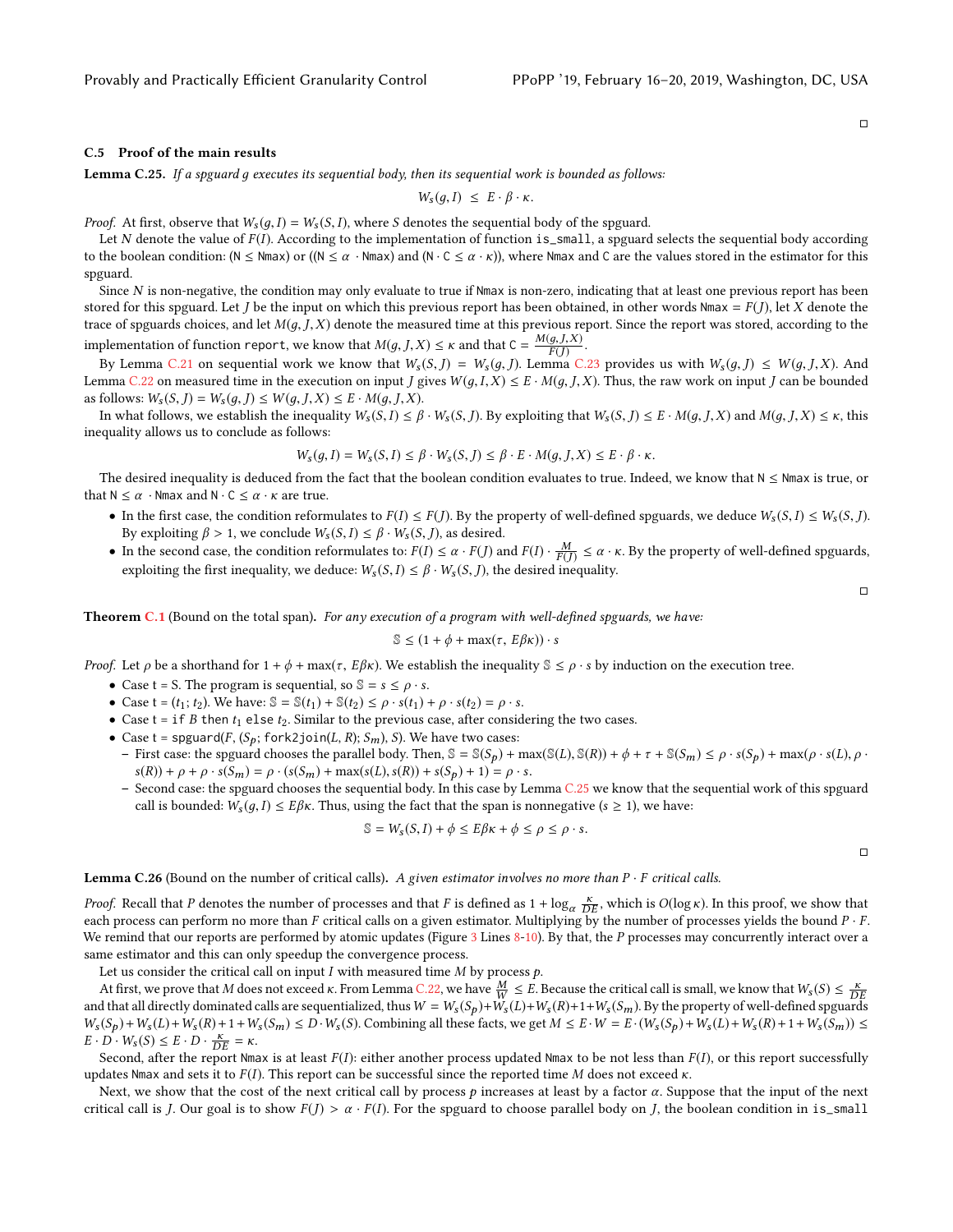function  $(F(I) \leq F(Y)$ , or  $((F(I) \leq \alpha \cdot F(Y))$  and  $(F(I) \cdot T/F(Y) \leq \alpha \cdot \kappa)$ , where Y and T are the latest reported input and the measured time, respectively), needs to evaluate to false. Note that  $F(I) \le F(Y)$ , since after the last report by process p the value of Nmax was at least  $F(I)$ , and  $T \le \kappa$ , since the measure for Y was reported. Thus, at least one of the and  $T \le \kappa$ , since the measure for Y was reported. Thus, at least one of the two following conditions needs to be satisfied:  $F(J) > \alpha \cdot F(Y)$ , or  $F(X) = \frac{\alpha \kappa \cdot F(Y)}{N}$ , or  $F(J) > F(Y)$  and  $F(J) > \frac{\alpha \kappa \cdot F(Y)}{T}$ . The first case directly gives us the desired inequality, since  $F(Y) \ge F(I)$ . For the second case, exploiting  $T \leq \kappa$ , we have:  $F(J) > \frac{\alpha \cdot \kappa \cdot F(Y)}{T}$ <br>Since critical calls are small calls

 $\leq \kappa$ , we have:  $F(J) > \frac{\alpha \cdot \kappa \cdot F(Y)}{T} \geq \frac{\alpha \cdot \kappa \cdot F(I)}{\kappa} = \alpha \cdot F(I)$ . In summary,  $F(J) > \alpha \cdot F(I)$ .<br>Since critical calls are small calls, their work cannot exceed  $\frac{\kappa}{DE}$ . By the assumption that the number of cycles ex of the cost function cannot exceed  $\frac{\kappa}{DE}$ , with κ expressed in cycles. The cost associated with the first critical report is at least 1 unit, and<br>since the value increases by a factor  $\alpha$  at least between every two c since the value increases by a factor  $\alpha$  at least between every two consecutive critical call by the same process, the number of such critical calls cannot exceed  $P \cdot (1 + \log_{\alpha} \frac{\kappa}{DE}).$ 

□

<span id="page-23-3"></span>Lemma C.27 (Bound on the number of nested small calls). Small spguard calls may be nested at no more than on depth H.

*Proof.* Consider a set of nested small calls. The outermost call is small, so it involves work at most  $\frac{\kappa}{D \cdot E}$ . As we argue next, the ratio between *Proof.* Consider a set of nested small calls. The outermost can is small, so it involves work at most  $\overline{D \cdot E}$ . As we argue next, the ratio between<br>the work of a call directly nested into another one is at least  $\frac{\gamma$ bounded by  $\log_{\gamma/(\gamma-1)} \frac{\kappa}{D \cdot E}$ .<br>To bound the ratio betw

unded by  $log_{\gamma/(y-1)}$   $\overline{D\cdot E}$ .<br>To bound the ratio between two directly nested calls, we proceed as follows. Consider a spguard with sequential body *S* on input *I,*<br>ectly dominated by a call to a spguard with sequenti directly dominated by a call to a spguard with sequential body  $S$ ' on input I'. Assume, without loss of generality, that the inner spguard call the space with a commution and lower that  $W_s(L', I') \leq 1 - 1$ . Earth summers occurs in the left branch, call it L, of the outer spguard call. From the *γ*-regularity assumption, we know that  $\frac{W_s(L', I')}{W_s(S', I')}$  $\frac{W_s(L',I')}{W_s(S',I')} \leq 1 - \frac{1}{\gamma}$ <br>ining the two ine γ . Furthermore, since S executes as a subcomputation of the sequential execution of L', we have:  $W_s(S, I) \le W_s(L' \cup C, I) \le W_s(L' \cup C, I) \le W_s(L' \cup C, I) \le W_s(L' \cup C, I) \le W_s(L' \cup C, I) \le W_s(L' \cup C, I) \le W_s(L' \cup C, I) \le W_s(L' \cup C, I) \le W_s(L' \cup C, I) \le W_s(L' \cup C, I) \le W_s(L' \cup C, I) \$ .<br>.. ′ ). Combining the two inequalities gives:  $W_s(S, I) \leq (1 - \frac{1}{\gamma})$  $\frac{1}{\gamma}$ ) ·  $W_s(S')$  $,$  $\overline{\phantom{a}}$ '), which can be reformulated as  $\frac{W_s(S', I')}{W_s(S, I)}$  $\frac{W_s(S, I)}{W_s(S, I)} \ge \frac{\gamma}{\gamma - 1}$ , meaning that the ratio between the two nested calls is at least  $\frac{1}{\gamma-1}$ . □

<span id="page-23-0"></span>**Lemma C.28** (Bound on the number of parallel small calls). A given spguard involves no more than  $P \cdot F \cdot H$  parallel small calls.

Proof. First, we observe that each parallel small call must dominate at least one critical call. Indeed, when following the computation tree, there must be a moment at which we reach a spguard such that all dominated spguards choose sequential bodies, or such that there are no dominated spguards in the body.

Thus, we may bound the number of parallel small calls by multiplying the number of critical calls with the number of parallel small calls that dominate it (including the critical call, which is itself a parallel small call). Of course, we may be counting a same parallel call several times, but this over-approximation is good enough to achieve our bound. More precisely, we multiply the bound from Lemma [C.27](#page-23-3) with the bound from Lemma [C.26.](#page-22-0) □

<span id="page-23-1"></span>**Lemma C.29** (Bound on the number of covered sequential calls). A given spguard involves no more than  $P \cdot F \cdot H \cdot (2\gamma - 2)$  covered sequential calls.

Proof. A covered sequential call is dominated by a parallel small call. The claimed bound follows from the bound of Lemma [C.28](#page-23-0) and the fact that, for each parallel small call, we can have at most  $2y - 2$  directly dominated sequential small calls. We next prove this last claim.

Consider a parallel small call on input I' to a spguard with sequential body S' and branches L' and R<br>input I, to a spquard with sequential body S. By v-requierity we have:  $W(S, I) > \frac{1}{\epsilon}$ ,  $W(S', I')$  $'$  to a spguard with sequential body  $S'$  and branches  $L'$  and  $R'$ . Consider a directly dominated call on input  $I_c$  to a spguard with sequential body  $S_c$ . By  $\gamma$ -regularity, we have:  $W_s(S_c, I_c) \geq \frac{1}{\gamma} \cdot W_s(S'$ <br>we know:  $W(I') + W(P') \geq \sum W_s(S, I_s)$  where C is the set of all directly dominated sequential  $\frac{1}{2}$ ′ ). From the structure of the program, we know:  $W_s(L') + W_s(R') \ge \sum_{c \in C} W_s(S_c, I_c)$ , where C is the set of all directly dominated sequential small calls. Also, by the first property of c ∈C<br>L (D y-regular programs:  $W_s(L')$ ,  $W_s(R') \leq (1 - \frac{1}{l}) \cdot W_s(S', l')$ , giving us additional inequality  $W_s(L') + W_s(R') \leq (2 - \frac{2}{l}) \cdot W_s(S', l')$ . By combining the facts, we get:  $|C| \cdot \frac{1}{\gamma} \cdot W_s(S', I') = \sum_{c \in C} W_s(S_c, I_c) \le W_s(L') + W_s(R') \le (2 - \frac{2}{\gamma}) \cdot W_s(S', I')$ . Thus, we deduce that the nu  $\mathcal{L}$  $y' \leq \sum_{c \in C} W_s(S_c, I_c) \leq W_s(L') + W_s(R') \leq (2 - \frac{2}{\gamma})$ dominated sequential small calls  $|C|$  does not exceed  $2\gamma - 2$ . □  $\frac{2}{\gamma}$ ) ·  $W_s(S')$  $\overline{a}$ ′ ). Thus, we deduce that the number of directly

<span id="page-23-2"></span>Lemma C.30 (Work involved in a non-covered sequential call). If a call to a spguard  $q$  on input I is a non-covered sequential call, then it involves at least some substantial amout of work, in the sense that:

$$
W_s(g,I) \geq \frac{\kappa}{\gamma DE}.
$$

Proof. A call can be a non-covered sequential call for one of two reasons.

- First case: the call is directly dominated by another spguard call. This spguard call is necessarily parallel, and by assumption it is a non-small call (otherwise, the inner call would be covered). This non-small parallel call occurs on some spguard  $g'$  with sequential heads of  $\mathcal{S}'$  executed on input  $I'$ . This call is not small meaning that  $W(S', I') \leq$ body S' executed on input I'. This call is not small, meaning that  $W_s(S', I') > \frac{\kappa}{DE}$  holds. Besides, by the definition of y-regularity, we have  $W_s(S, I) > 1$ . Combining the true in multiperium  $W_s(S, I) > \frac{\kappa}{DE}$  holds. Besid have:  $\frac{W_s(S, I)}{W_s(S', I')} \geq \frac{1}{\gamma}$ . Combining the two inequalities gives:  $W_s(S, I) > \frac{\kappa}{\gamma DE}$ .<br>Second case, the call is not dominated by any other spound call. Then, by the
- Have.  $\frac{W_s(S',I')}{W_s(S',I')} \leq \frac{V}{\gamma}$ . Combining the two mequanties gives.  $W_s(S, I) \geq \frac{V}{\gamma DE}$ .<br>
 Second case: the call is not dominated by any other spguard call. Then, by the last assumption from the definition of *γ*have  $W_s(S) \geq \frac{\kappa}{\gamma DE}$ .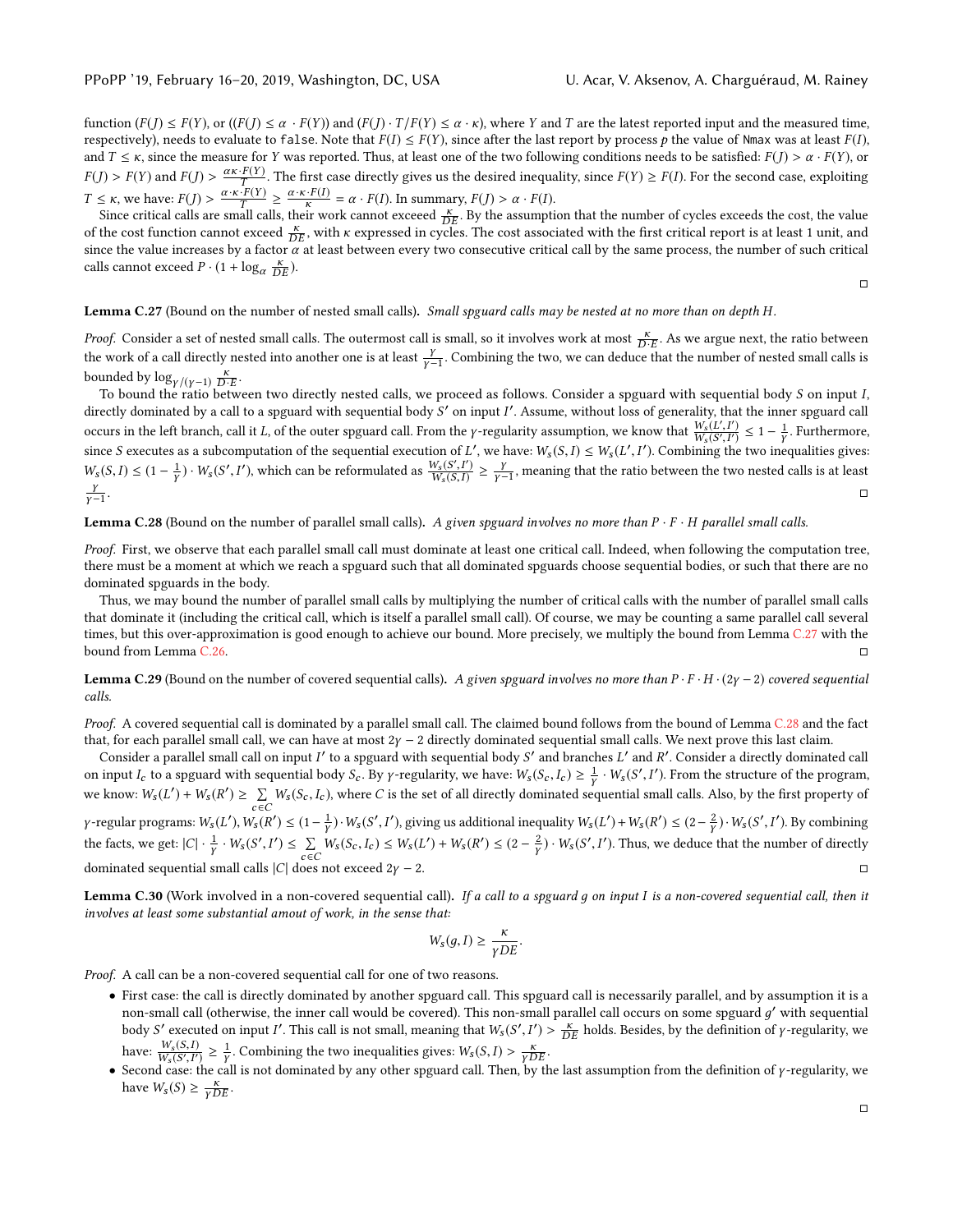<span id="page-24-1"></span>Lemma C.31 (Bound on the work excluding overheads during small calls).

$$
\mathbb{W}' \le \left(1 + \frac{DE\gamma \cdot (\tau + 2\phi)}{\kappa}\right) \cdot w
$$

*Proof.* Let us introduce the shorthand  $\kappa' = \frac{\kappa}{\gamma DE}$ . The bound is equivalent to  $\mathbb{W}' \le \left(1 + \frac{1}{\kappa'} \tau + \frac{2}{\kappa'} \phi\right) \cdot w$ .

Let  $B(w) = w + \frac{(w-\kappa')^+}{\kappa'} \tau + \frac{(2w-\kappa')^+}{\kappa'} \phi$ , where  $x^+$  is defined as x if x is non-negative, and 0, otherwise. We establish the slightly tighter inequality  $W' \le B(w)$ , by induction on the execution tree.

- Case t = S. The program is sequential, so  $W' = W = w \le B(w)$ .
- Case  $t = (t_1; t_2)$ .  $\mathbb{W}' = \mathbb{W}'(t_1) + \mathbb{W}'(t_2) \le B(\mathbf{w}(t_1)) + B(\mathbf{w}(t_2)) \le B(\mathbf{w}_1 + \mathbf{w}_2)$ . The last inequality holds, because  $B(x) + B(y) \le B(x + y)$ due to the fact  $(x - k)^+ + (y - k)^+ \le (x + y - k)^+$ .<br>Case t = if B then to also to Considering two dif
- Case  $t = if B then t<sub>1</sub> else t<sub>2</sub>. Considering two different cases, similar to the previous case.$
- Case t = spguard(F,  $(S_p;$  fork2join(L, R);  $S_m$ ), S). Let I be the input and X be the trace for this call. Thereafter, we write  $W_s(S)$  as short for  $W_s(S, I)$  ad w as short for  $w(t, I)$ .

By Lemma [C.23,](#page-21-1) we know that:  $W_s(t, I) \leq W(t, I, X)$ . By Lemma [C.24,](#page-21-3) we have  $W(t, I, X) \leq w$ . Combining the two gives  $W_s(t) \leq w$ . We then distinguish four cases:

- First case: the call is the parallel non-small call. By definition of *small*, this means:  $W_s(S) > \frac{\kappa}{DE}$ . Let us focus first on the left<br>have been the definition of a numberity are larger  $W_s(L) > 1$ . Decides for the ag branch. By the definition of *γ*-regularity, we know  $\frac{W_s(L)}{W_s(S)} \geq \frac{1}{\gamma}$ . Besides, for the same reason as we have  $W_s(t) \leq w$ , we have  $W_s(t) \leq w$ .  $W_s(L) \leq w(L)$ . Combining these results, we get:  $w(L) \geq \frac{1}{V} \cdot W_s(S) > \frac{\kappa}{VDE} = \kappa'$ . By symmetry, we have  $w(R) > \kappa'$ . Also, we know that  $B(x) + B(u) \leq B(x + u)$ . Putting everything together gives:  $W' = W(s) + WW(s) + \pi + \phi + W(s) \leq B(w(s)) + \$ that  $B(x) + B(y) \le B(x + y)$ . Putting everything together gives:  $W' = W(S_p) + W'(L) + W'(R) + \tau + \phi + W(S_m) \le B(w(S_p)) +$  $B(w(L)) + B(w(R)) + \tau + \phi + B(w(S_m)) = B(w(S_p)) + (w(L) + w(R)) + \frac{(w(L) - \kappa') + (w(R) - \kappa') + \kappa'}{\kappa'} \tau + \frac{(2w(L) - \kappa') + (2w(R) - \kappa') + \kappa'}{\kappa'}$  $B(w(S_p)) + B(w(L) + w(R)) + B(w(S_m)) \le B(w(S_p) + w(L) + w(R) + w(S_m)) = B(w - 1) \le B(w).$ <br>Second case the call is the parallel small call By definition of  $\mathbb{W}'$ , we do not count the over- $\frac{(2w(K)-K)+K}{\kappa'}\phi+B(w(S_m))\leq$
- Second case: the call is the parallel small call. By definition of W′ , we do not count the overheads within the scope of this call and only count the raw work, thus  $W' \leq W(t, I, X)$ . Recall that  $W(t, I, X) \leq w$ . Besides, by definition of B, we have:  $w \leq B(w)$ . Combining these results gives:  $W' \le B(w)$ .
- Third case: the call is the covered sequential call. In this case, the call is dominated by a parallel small call. Thus, such calls are never reached by our proof by induction, because to reach them one would necessarily first go through the case that treats parallel small calls, case which does not exploit an induction hypothesis. (Recall that the definition of W′ excludes all the overheads involved throughout the execution of a parallel small call.)
- Fourth case: the call is the non-covered sequential call. In this case, the work equals to the sequential work,  $w = W_s(S)$ , and W' does not exclude the overheads, so  $W' = W_s(S) + \phi$ . By Lemma [C.30,](#page-23-2) we have:  $W_s(S) \ge \frac{\kappa}{YDE}$ . In other words,  $W_s(S) \ge \kappa'$ . This inequality may be reformulated as:  $\frac{2W_s(S)-\kappa'}{\kappa'} \geq 1$ . Recall that we have  $W_s(S) \leq w$ , since here  $W_s(t) = W_s(S)$ . Combining all these results yields:

$$
\mathbb{W}' = W_S(S) + \phi \leq W_S(S) + \frac{2W_S(S) - \kappa'}{\kappa'} \phi \leq B(W_S(S)) \leq B(\omega).
$$

□

<span id="page-24-0"></span>Lemma C.32 (Bound on the overheads associated with small calls).

$$
\mathbb{W} - \mathbb{W}' \le PFGH \cdot (\tau + (2\gamma - 1) \cdot \phi)
$$

Proof. This bound on the overheads associated with small calls is obtained as the sum of the overheads associated with covered sequential calls and the overheads associated with parallel small calls. For the former, each covered sequential call induces an overhead of  $\phi$ , and there are at most PFH  $\cdot$  (2γ – 2) of them per spguard, by Lemma [C.29.](#page-23-1) For the latter, each parallel small call induces an overhead of  $\tau + \phi$ , and there are at most *PFH* of them per spguard, by Lemma [C.28.](#page-23-0) Multiplying by G, the number of spguards, and factorizing the sum leads to the aforementioned bound. aforementioned bound.

Theorem [C.2](#page-18-1) (Bound on the total work using our algorithm).

$$
\mathbb{W} \le \left(1 + \frac{DE\gamma \cdot (\tau + 2\phi)}{\kappa}\right) \cdot w + PFGH \cdot (\tau + 2\gamma \cdot \phi)
$$

Proof. Obtained by summing the bound on W′ obtained from Lemma [C.31](#page-24-1) and the bound on W − W′ obtained from Lemma [C.32](#page-24-0) with the  $\Box$  fact that  $2\gamma - 1 < 2\gamma$ .

**Theorem C.33** (Bound on the running time of y-regular program). Consider the y-regular program with well-defined spguards. Let Tp be the running time of the program on a machine with P processors and a greedy scheduler. Let w and s be the work and span of the program, correspondingly. G, F and H are as defined in [C.16,](#page-20-0) [C.17](#page-20-1) and [C.18.](#page-20-2) We have:

$$
T_P \leq \left(1 + \frac{\gamma ED \cdot (\tau + 2\phi)}{\kappa}\right) \cdot \frac{w}{P} + (1 + \phi + \max(\tau, E\beta\kappa)) \cdot s + FGH \cdot (\tau + 2\gamma\phi).
$$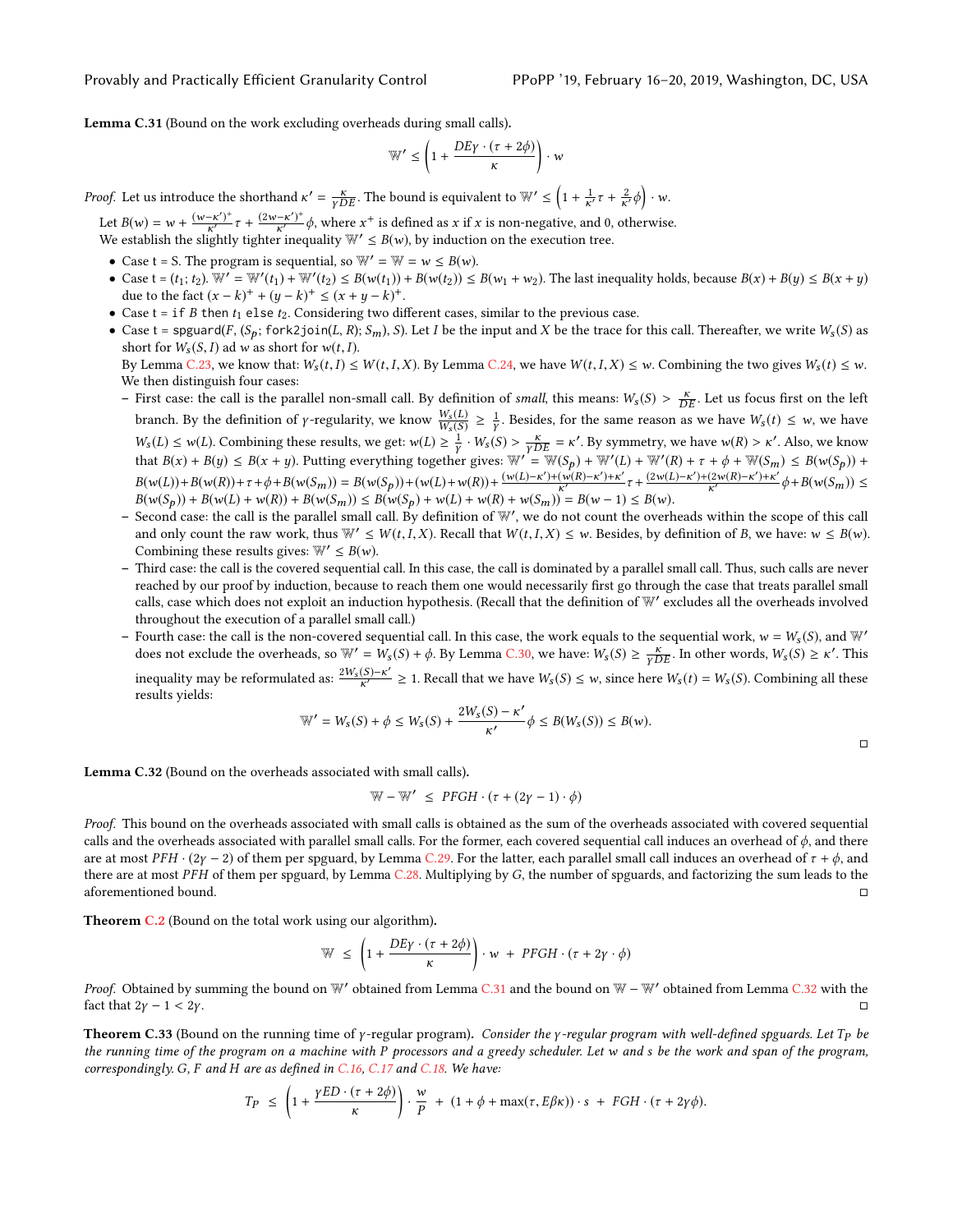PPoPP '19, February 16-20, 2019, Washington, DC, USA U. Acar, V. Aksenov, A. Charguéraud, M. Rainey

Proof. Combining Theorem [C.1](#page-18-0) about the total span and Theorem [C.2](#page-18-1) about the total work together with Brent's theorem [\[Brent](#page-11-21) [1974\]](#page-11-21), we get our main theorem. □

**Theorem [C.3](#page-18-2)** (Bound on the parallel run time). Under two assumptions  $\kappa \ge \tau$  and  $\kappa \ge 1 + \phi$ , the bound on the parallel running time from the previous theorem can be slightly simplified:

$$
T_P \leq \left(1 + \frac{\gamma ED \cdot (\tau + 2\phi)}{\kappa}\right) \cdot \frac{w}{P} + (E\beta + 1) \cdot \kappa \cdot s + O(G \cdot \log^2 \kappa \cdot (\tau + 2\gamma \phi)).
$$

Proof. The proof is straightforward. At first, since  $\kappa \ge \tau$ ,  $\kappa \ge 1 + \phi$  and  $E, \beta \ge 1$  we obtain:  $(1 + \phi + \max(\tau, E\beta\kappa)) \le (1 + E\beta) \cdot \kappa$ . Secondly,  $E = 1 + \log_{\phi} \frac{\kappa}{\kappa}$  and  $H = \log_{\phi} \frac{\kappa}{\kappa}$  thus  $E, H = O(\log^2 \kappa)$  $F = 1 + \log_{\alpha} \frac{\kappa}{DE}$  and  $H = \log_{\gamma/(\gamma-1)} \frac{\kappa}{DE}$ , thus  $F \cdot H = O(\log^2$  $\kappa$ ).  $\Box$ 

Theorem [2.1.](#page-4-0) For fixed hardware and any program, all parameters of the analysis except for κ which represents the unit of parallelism can be replaced with constants, leaving us with the following bound:

$$
T_P \leq \left(1 + \frac{O(1)}{\kappa}\right) \frac{w}{P} + O(\kappa) \cdot s + O(\log^2 \kappa).
$$

*Proof.* Immediate from the previous theorem.  $\Box$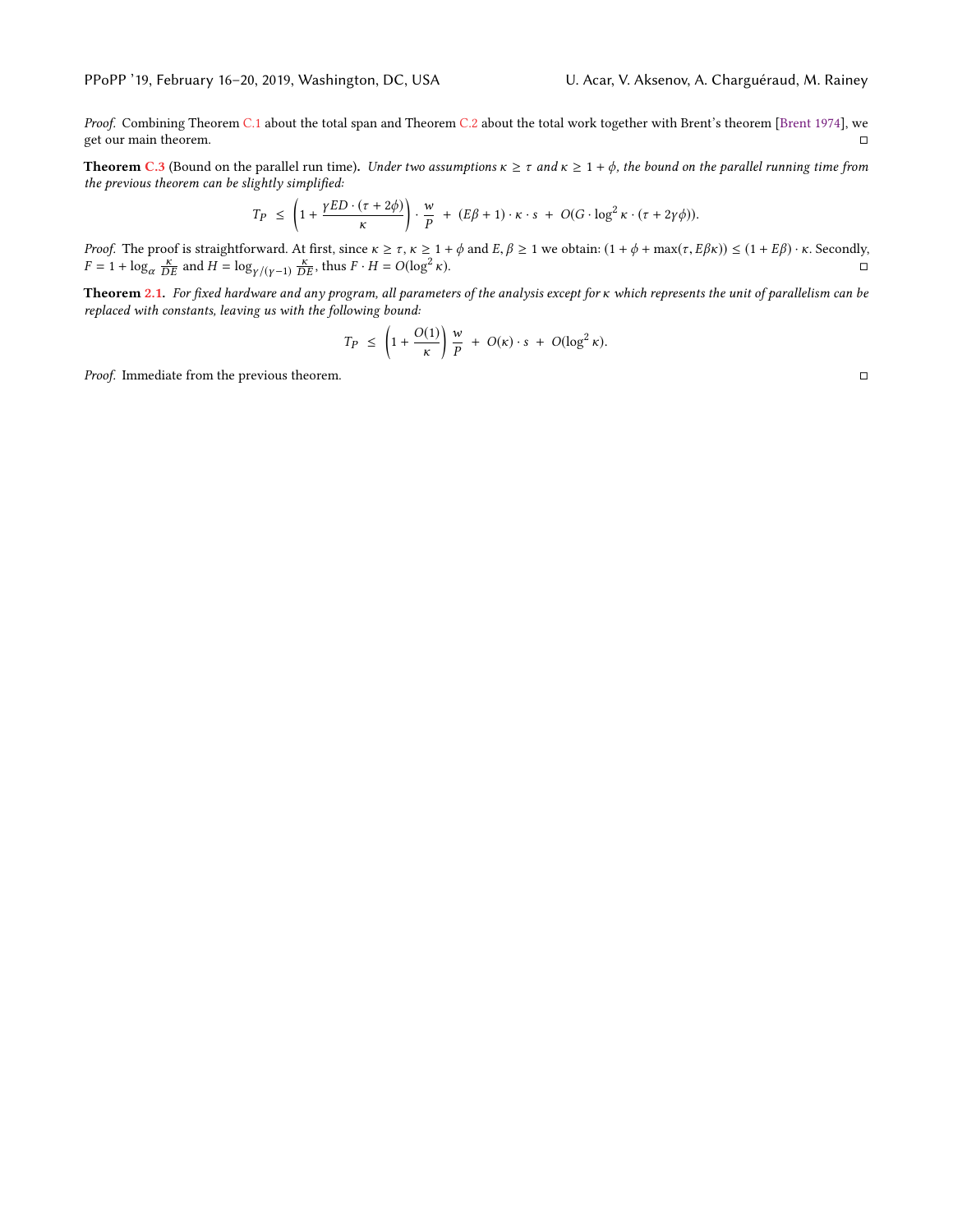# D Input data

For radix-sort, we used a variety of inputs of 10<sup>8</sup> items. The input *random kvp 256* consists of integer pairs  $(k, v)$  such that  $k \in [0, 2^{31})$  and  $k \in [0, 2^{31})$  and  $k \in [0, 2^{31})$  and  $k \in [0, 2^{31})$  and  $k \in [0, 2^{31})$   $v \in [0, 256)$ , and *random kvp*  $10^8$  with  $v \in [0, 10^8)$ . The *exponential* input consists of 32-bit integers  $\in [0, 2^{31})$  drawn from the exponential distribution distribution.

For comparison-sort, we used a variety of inputs of 10<sup>8</sup> items. The *random* input consists of 64-bit floats ∈ [0, 1) from a uniform distribution,<br>devenimential from an exponential distribution. The *almost sorted* inpu and *exponential* from an exponential distribution. The *almost sorted* input consists of a sorted sequence 64-bit floats ∈ [0, 10<sup>8</sup>) that is updated with 10<sup>4</sup> random swaps. The trigram input consists of strings genera with  $10^4$  random swaps. The trigrams input consists of strings generated using trigram distribution.

For suffix-array, we used three inputs. The dna input consists of a DNA sequence and has about 32 million charachters. The etext input consists of about 105 million characters drawn from Project Gutenberg. The wikisamp input consists of 100 million characters taken from wikipedia's xml source files.

For *convex-hull*, we used a variety of inputs of  $10^8$  2-d points. The *on circle* consists of points on the unit circle centered on the origin, and kuzmin consists of points from Kuzmin's distribution.

For *nearest neighbors*, we used a variety of inputs of 10<sup>8</sup> 2-d and 3-d points. The input *kuzmin* consists of 2-d points drawn from the Kuzmin distribution. The input plummer consists of 3-d points drawn from the Plummer distribution.

For ray-cast, we used two non-synthetic inputs. The input happy consists of the Happy Buddha mesh from the Stanford 3D Scanning Repository, and it consists of 1087716 triangles. The input xyz-rgb-manusript comes from the same repository and consists of 4305818 triangles. For each of the mesh with n triangles, n rays were generated: the start of each ray is randomly drawn from the lowest side of the bounding box of the mesh and the end of each ray is randomly drawn from the upper side of the bounding box of the mesh.

For delaunay, we used two inputs consisting of 10<sup>7</sup> 2-d points. The input *in square* consists of points in the unit square, and *kuzmin* consists of points drawn from the Kuzmin distribution.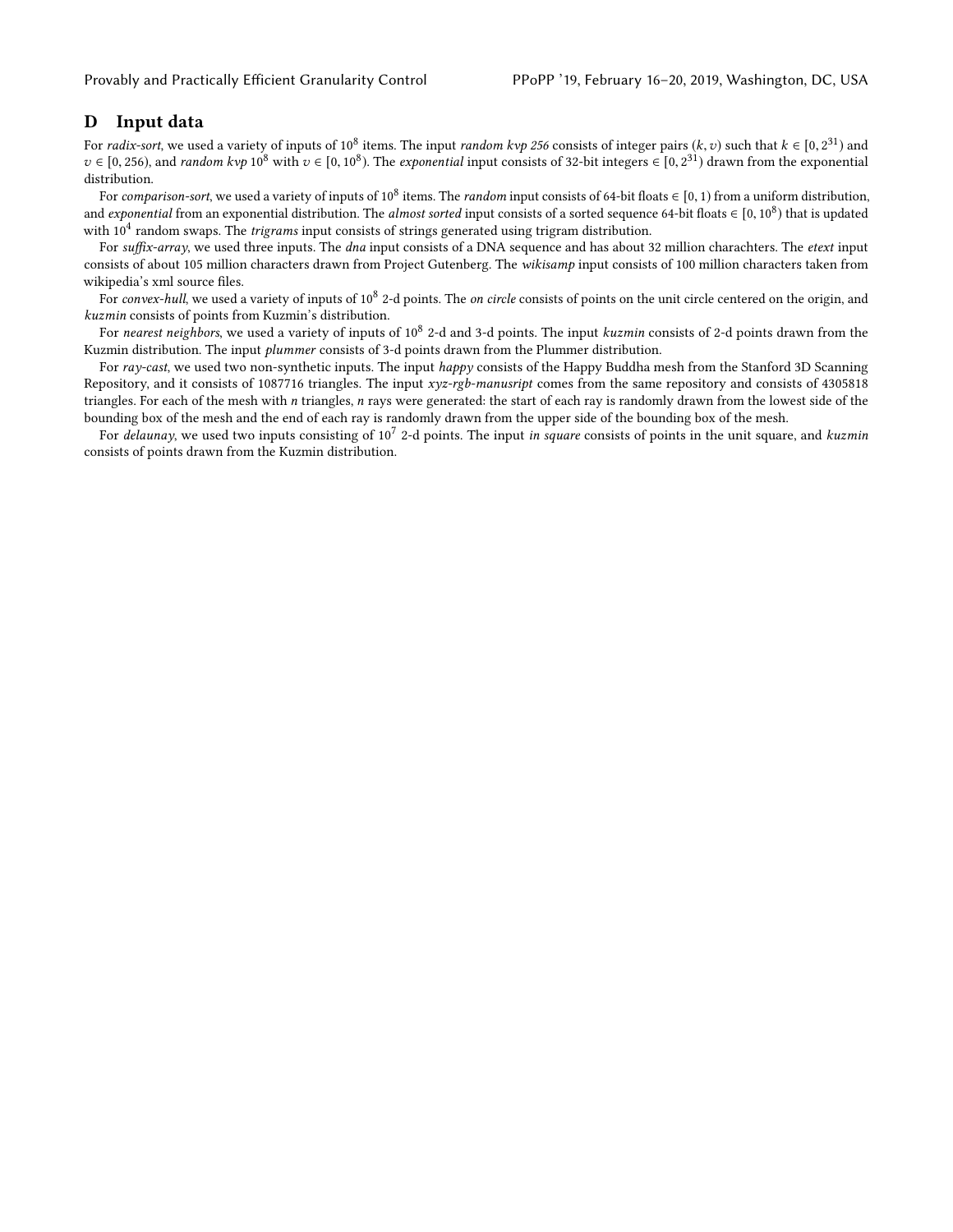# E Portability study

To test the portability of our approach, we ran the benchmarks on three additional machines:

- a 48-core AMD machine with four 12-core AMD Opteron 6172 processors, at 2.1GHz, with 64Kb of L1 and 512Kb L2 cache per core, 2x6Mb of L3 cache per processor, and 128Gb RAM in total ( $\kappa = 12.2 \mu$ s,  $\alpha = 1.4$ ), ;
- a 72-core Intel machine with four 18-core Intel Xeon E7-8867 chips, at 2.40GHz, with 32Kb of L1 and 256Kb L2 cache per core, 45Mb of L3 cache per chip, and 1Tb RAM in total ( $\kappa = 8.2 \mu s$ ,  $\alpha = 1.4$ ); and
- a 12-core Intel machine with two 6-core Intel Xeon E5-2609 chips, at 1.9GHz, with 32Kb of L1 and 256Kb of L2 cache per core and 2x15Mb of L3 cache per chip, and 31Gb of RAM ( $\kappa = 10.2 \mu$ s,  $\alpha = 3.0$ ).

The results across these three machines are overall qualitatively similar to those of our main 40-core test harness.

| Application/input |                  |             | Sequential elision |                       | 1-core execution | 48-core execution |          |           |               |
|-------------------|------------------|-------------|--------------------|-----------------------|------------------|-------------------|----------|-----------|---------------|
|                   |                  | <b>PBBS</b> | Oracle             | <b>PBBS</b>           | Oracle           | <b>PBBS</b>       | Oracle   |           | Oracle / PBBS |
|                   |                  | (s)         |                    | (relative to elision) |                  | (s)               |          | Idle time | Nb threads    |
| samplesort        |                  |             |                    |                       |                  |                   |          |           |               |
|                   | random           | 24.338      | $+9.9%$            | $+16.0%$              | $-2.4%$          | 0.861             | $-1.4%$  | $-0.4%$   | $-44.2%$      |
|                   | exponential      | 17.450      | $+6.2%$            | $+19.5%$              | $-0.5%$          | 0.723             | $-13.0%$ | $-12.4%$  | $-51.8%$      |
|                   | almost sorted    | 9.506       | $+18.9%$           | $+35.1%$              | $+1.6%$          | 0.537             | $+4.8%$  | $+3.1%$   | $+13.8%$      |
| radixsort         |                  |             |                    |                       |                  |                   |          |           |               |
|                   | random           | 4.927       | $+4.4%$            | $+0.6%$               | $-4.0%$          | 0.328             | $-0.6%$  | $+0.1%$   | $-16.9%$      |
|                   | random pair      | 8.193       | $+0.6%$            | $-0.8%$               | $-1.1%$          | 0.711             | $+2.1%$  | $+2.1%$   | $-0.3%$       |
|                   | exponential      | 4.916       | $+3.8%$            | $+1.8%$               | $-3.5%$          | 0.332             | $+1.9%$  | $+0.7%$   | $+7.1%$       |
| suffixarray       |                  |             |                    |                       |                  |                   |          |           |               |
|                   | dna              | 33.141      | $-4.5%$            | $-0.6%$               | $+9.6%$          | 2.738             | $-1.2%$  | $+0.6%$   | $-17.8%$      |
|                   | etext            | 127.117     | $-1.3%$            | $-0.9\%$              | $+5.5%$          | 7.495             | $+0.3%$  | $+0.7%$   | $+2.3%$       |
|                   | wikisamp         | 102.287     | $-2.1%$            | $-0.7%$               | $+6.6%$          | 6.757             | $+0.6%$  | $-0.9%$   | $+23.1%$      |
| convexhull        |                  |             |                    |                       |                  |                   |          |           |               |
|                   | kuzmin           | 8.053       | $+1.7%$            | $-3.9\%$              | $+21.1%$         | 1.361             | $+3.3%$  | $+33.0%$  | $-77.5%$      |
|                   | on circle        | 192.416     | $+13.4%$           | $+82.2%$              | $+12.9%$         | 15.230            | $-1.1%$  | $-0.9%$   | $-66.0%$      |
|                   | nearestneighbors |             |                    |                       |                  |                   |          |           |               |
|                   | kuzmin           | 28.796      | $+1.3%$            | $+12.0%$              | $+11.2%$         | 1.771             | $-0.2%$  | $+4.8%$   | $-13.7%$      |
|                   | plummer          | 44.455      | $-0.7%$            | $+3.2%$               | $+1.4%$          | 5.602             | $-5.1%$  | $+0.2%$   | $-11.0%$      |
| delaunav          |                  |             |                    |                       |                  |                   |          |           |               |
|                   | in square        | 103.483     | $-0.6%$            | $-3.7%$               | $+1.7%$          | 4.844             | $-3.0%$  | $-1.5%$   | $-22.8%$      |
|                   | kuzmin           | 111.264     | $+1.0%$            | $+0.4%$               | $+2.9%$          | 6.247             | $-5.8%$  | $+2.9%$   | $-31.9%$      |
| raycast           |                  |             |                    |                       |                  |                   |          |           |               |
|                   | happy            | 18.379      | $+5.3%$            | $+2.1%$               | $+3.1%$          | 0.747             | $+4.8%$  | $+6.9%$   | $-45.3%$      |
|                   | xyzrgb           | 469.700     | $+1.0%$            | $+0.6%$               | $+1.3%$          | 14.751            | $+0.3%$  | $+0.9%$   | $-59.4%$      |

Table 3. Results from PBBS benchmarks, executed on the 48-core AMD machine.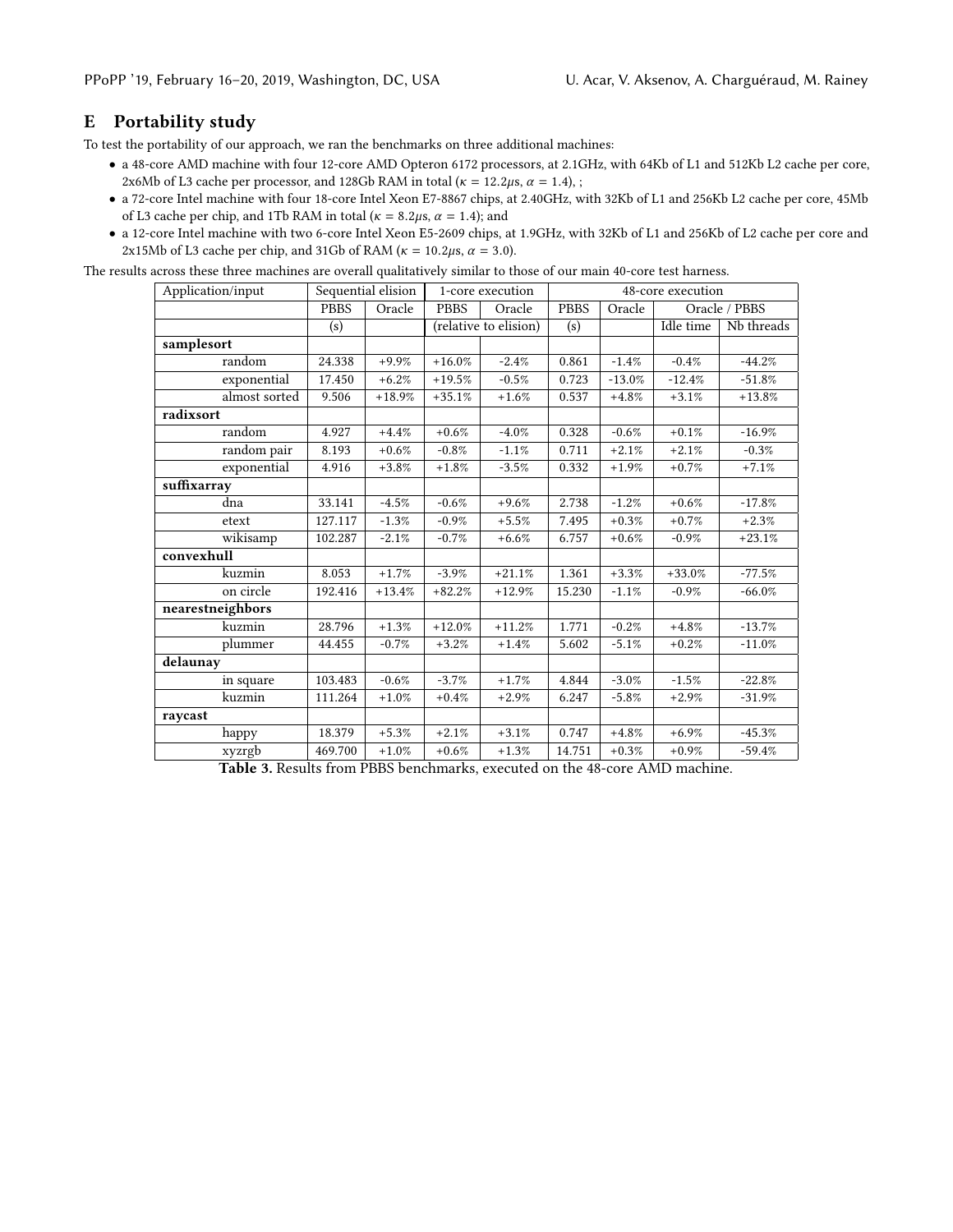| Application/input |                  |             | Sequential elision |             | 1-core execution      |             |          | 72-core execution |               |
|-------------------|------------------|-------------|--------------------|-------------|-----------------------|-------------|----------|-------------------|---------------|
|                   |                  | <b>PBBS</b> | Oracle             | <b>PBBS</b> | Oracle                | <b>PBBS</b> | Oracle   |                   | Oracle / PBBS |
|                   |                  | (s)         |                    |             | (relative to elision) | (s)         |          | Idle time         | Nb threads    |
| samplesort        |                  |             |                    |             |                       |             |          |                   |               |
|                   | random           | 14.290      | $+5.7%$            | $+20.0%$    | $+1.2%$               | 0.422       | $-8.6%$  | $-8.7%$           | $-15.5%$      |
|                   | exponential      | 10.347      | $+4.1%$            | $+18.6%$    | $+0.9%$               | 0.320       | $-8.9\%$ | $-9.1%$           | $-19.4%$      |
|                   | almost sorted    | 3.915       | $+20.0%$           | $+31.3%$    | $-3.6%$               | 0.179       | $-3.7%$  | $-4.5%$           | $-12.4%$      |
| radixsort         |                  |             |                    |             |                       |             |          |                   |               |
|                   | random           | 2.149       | $+1.5%$            | $+1.0%$     | $-7.8%$               | 0.107       | $-3.3%$  | $-3.6%$           | $-15.3%$      |
|                   | random pair      | 3.428       | $+1.2%$            | $+0.2%$     | $-8.6%$               | 0.209       | $-5.3%$  | $-5.7%$           | $-7.6%$       |
|                   | exponential      | 2.148       | $+3.2%$            | $+1.4%$     | $-6.6%$               | 0.102       | $+4.6%$  | $+3.8%$           | $+7.1%$       |
| suffixarray       |                  |             |                    |             |                       |             |          |                   |               |
|                   | dna              | 13.471      | $+1.5%$            | $+1.3%$     | $+5.0%$               | 0.609       | $-1.0%$  | $-2.0%$           | $+7.0%$       |
|                   | etext            | 51.637      | $+1.1%$            | $+0.7%$     | $+3.6%$               | 2.008       | $+3.3%$  | $+2.1%$           | $+27.8%$      |
|                   | wikisamp         | 45.232      | $+0.9%$            | $+0.8%$     | $+3.3%$               | 1.886       | $+0.2%$  | $-1.0%$           | $+30.5%$      |
| convexhull        |                  |             |                    |             |                       |             |          |                   |               |
|                   | kuzmin           | 3.074       | $-0.2%$            | $+1.5%$     | $+9.8%$               | 0.280       | $-16.5%$ | $-12.0%$          | $-74.0%$      |
|                   | on circle        | 74.340      | $-3.3%$            | $+128.8%$   | $+16.6%$              | 5.206       | $-41.6%$ | $-41.8%$          | $-29.1%$      |
|                   | nearestneighbors |             |                    |             |                       |             |          |                   |               |
|                   | kuzmin           | 11.100      | $-1.9%$            | $+9.4%$     | $+4.2%$               | 0.541       | $+9.5%$  | $+11.0%$          | $-10.9%$      |
|                   | plummer          | 14.267      | $-1.3%$            | $+9.1%$     | $+2.9%$               | 1.302       | $+7.6%$  | $+8.2%$           | $-13.1%$      |
| delaunay          |                  |             |                    |             |                       |             |          |                   |               |
|                   | in square        | 45.347      | $-0.3%$            | $-0.2%$     | $-0.0%$               | 1.702       | $+0.8%$  | $+3.5\%$          | $-16.9%$      |
|                   | kuzmin           | 49.418      | $-0.6%$            | $-0.1%$     | $+1.1%$               | 2.130       | $-4.6%$  | $+3.4%$           | $-26.5%$      |
| raycast           |                  |             |                    |             |                       |             |          |                   |               |
|                   | happy            | 6.304       | $+5.7%$            | $+2.7%$     | $+0.4%$               | 0.226       | $+3.8%$  | $+6.8%$           | $-56.8%$      |
|                   | xyzrgb           | 190.822     | $+0.2%$            | $-0.1%$     | $+0.2%$               | 3.954       | $-1.3%$  | $-0.3%$           | $-70.5%$      |

Table 4. Results from PBBS benchmarks, executed on the 72-core Intel machine.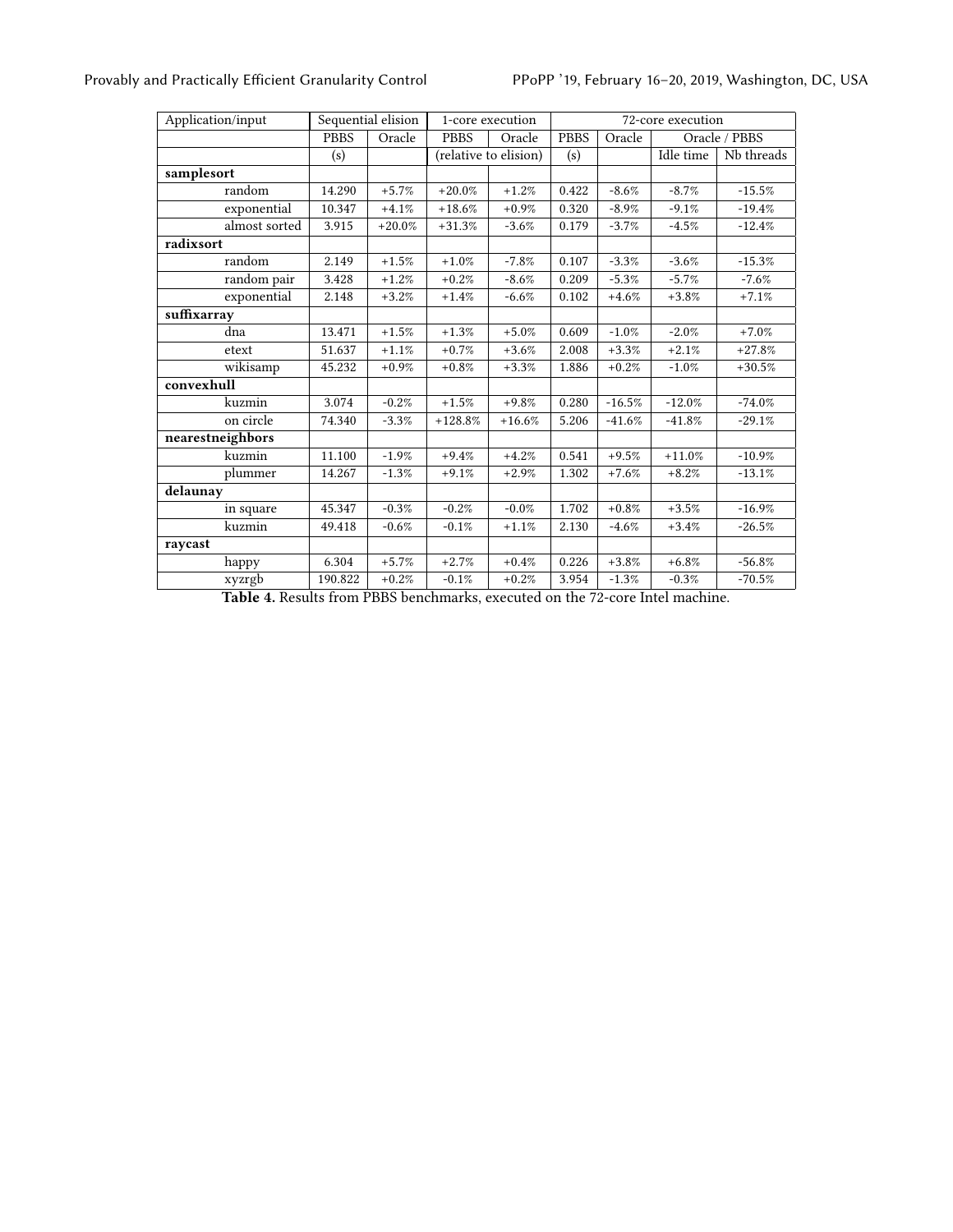|             | Application/input |             | Sequential elision |             | 1-core execution      |             |          | 12-core execution |               |
|-------------|-------------------|-------------|--------------------|-------------|-----------------------|-------------|----------|-------------------|---------------|
|             |                   | <b>PBBS</b> | Oracle             | <b>PBBS</b> | Oracle                | <b>PBBS</b> | Oracle   |                   | Oracle / PBBS |
|             |                   | (s)         |                    |             | (relative to elision) | (s)         |          | Idle time         | Nb threads    |
| samplesort  |                   |             |                    |             |                       |             |          |                   |               |
|             | random            | 22.929      | $+5.3%$            | $+19.8%$    | $+0.2%$               | 2.473       | $-11.3%$ | $-11.2%$          | $-51.7%$      |
|             | exponential       | 16.414      | $+4.0%$            | $+18.6%$    | $-0.0%$               | 1.803       | $-12.3%$ | $-12.2%$          | $-69.0%$      |
|             | almost sorted     | 6.069       | $+21.4%$           | $+31.3%$    | $-1.2%$               | 0.869       | $-9.7%$  | $-9.5%$           | $-43.0%$      |
| radixsort   |                   |             |                    |             |                       |             |          |                   |               |
|             | random            | 3.130       | $+0.1%$            | $+0.2%$     | $-3.0%$               | 0.482       | $-6.1%$  | $-6.1%$           | $-57.4%$      |
|             | random pair       | 5.085       | $+0.5%$            | $-0.6%$     | $-6.3%$               | 1.040       | $-6.2%$  | $-6.4%$           | $-4.6%$       |
|             | exponential       | 3.346       | $+0.6%$            | $+0.0%$     | $-2.9%$               | 0.435       | $-0.1%$  | $+0.0%$           | $-18.9%$      |
| suffixarray |                   |             |                    |             |                       |             |          |                   |               |
|             | dna               | 21.592      | $+19.1%$           | $+1.1%$     | $-13.4%$              | 3.437       | $+1.2%$  | $+0.4%$           | $+29.8%$      |
|             | etext             | 82.698      | $+1.4%$            | $+0.3%$     | $+2.0%$               | 11.370      | $+0.5%$  | $+0.0%$           | $+26.9%$      |
|             | wikisamp          | 67.672      | $+0.2%$            | $+1.1%$     | $+2.5%$               | 10.540      | $-0.3%$  | $-0.7%$           | $+34.2%$      |
| convexhull  |                   |             |                    |             |                       |             |          |                   |               |
|             | kuzmin            | 5.185       | $-1.0%$            | $-4.0%$     | $+3.6%$               | 0.813       | $+9.3%$  | $+14.1%$          | $-89.4%$      |
|             | on circle         | 172.796     | $-3.4%$            | $+55.3%$    | $+4.4%$               | 26.637      | $-23.5%$ | $-23.5%$          | $-66.9%$      |
|             | nearestneighbors  |             |                    |             |                       |             |          |                   |               |
|             | kuzmin            | 18.145      | $+7.0%$            | $+14.3%$    | $+3.1%$               | 2.313       | $-2.4%$  | $-3.1%$           | $+10.5%$      |
|             | plummer           | 25.570      | $+3.5%$            | $+9.5%$     | $+2.8%$               | 3.301       | $+0.3%$  | $-1.5%$           | $+11.7%$      |
| delaunay    |                   |             |                    |             |                       |             |          |                   |               |
|             | in square         | 75.902      | $+0.9%$            | $-0.4%$     | $-0.1%$               | 8.148       | $-0.2\%$ | $+3.1%$           | $-53.5%$      |
|             | kuzmin            | 82.553      | $+0.3%$            | $+0.9%$     | $+1.3%$               | 8.985       | $-1.1%$  | $+2.5%$           | $-45.9%$      |
| raycast     |                   |             |                    |             |                       |             |          |                   |               |
|             | happy             | 13.574      | $+3.7%$            | $+1.1%$     | $+6.8%$               | 1.303       | $+3.3%$  | $+3.5\%$          | $-38.7%$      |
|             | xyzrgb            | 350.074     | $+2.5%$            | $+0.4%$     | $+9.2%$               | 32.790      | $+1.0%$  | $+1.2%$           | $-86.3%$      |
|             | - - -             |             |                    |             |                       |             |          |                   |               |

Table 5. Results from PBBS benchmarks, executed on the 12-core Intel machine.

|                |             |          | Flat          |            |             |          |           | Ours nested                                                                    |                  |
|----------------|-------------|----------|---------------|------------|-------------|----------|-----------|--------------------------------------------------------------------------------|------------------|
| Graph          | <b>PBBS</b> | Ours     | Oracle / PBBS |            | <b>PBBS</b> | Ours     |           | Oracle / PBBS                                                                  | VS.<br>PBBS flat |
|                | (sec.)      |          | Idle time     | Nb threads | (sec.)      |          | Idle time | Nb threads                                                                     |                  |
| livejournal    | 0.25        | $+31.1%$ | $-0.3%$       | $+4.3%$    | 0.32        | $+5.2%$  | $-7.6%$   | $-8.0\%$                                                                       | $+35.1%$         |
| twitter        | 5.94        | $-10.5%$ | $+7.1%$       | $-15.6%$   | 5.67        | $-10.0%$ | $+1.2%$   | $-68.5%$                                                                       | $-14.2%$         |
| wikipedia      | 0.21        | $+42.6%$ | $-0.3%$       | $-12.5%$   | 0.25        | $+14.7%$ | $-7.2%$   | $-25.9%$                                                                       | $+42.0%$         |
| europe         | 6.27        | $+0.7%$  | $-28.6%$      | $+19.2%$   | 6.21        | $+0.4%$  | $-28.6%$  | $+19.0%$                                                                       | $-0.5%$          |
| rand-arity-100 | 0.21        | $+44.9%$ | $-5.8%$       | $+1.1%$    | 0.54        | $-39.1%$ | $-28.5%$  | $-5.3%$                                                                        | $+55.0%$         |
| rmat27         | 0.50        | $+22.2%$ | $+4.4%$       | $-20.7%$   | 0.64        | $-10.6%$ | $-1.5%$   | $-40.7%$                                                                       | $+15.5%$         |
| rmat24         | 0.70        | $+16.2%$ | $-2.7%$       | $+3.0%$    | 0.70        | $+20.9%$ | $-3.2%$   | $+14.3%$                                                                       | $+19.7%$         |
| cube-grid      | 1.38        | $+11.9%$ | $+0.5%$       | $+15.7%$   | 1.37        | $+14.6%$ | $-1.5%$   | $+15.3%$                                                                       | $+13.5%$         |
| square-grid    | 6.13        | $-8.6\%$ | $-6.2%$       | $-2.0%$    | 6.17        | $-7.3%$  | $-9.7%$   | $+0.2%$                                                                        | $-6.6%$          |
| par-chains-100 | 74.9        | $-59.7%$ | $-46.3%$      | $-55.0%$   | 74.9        | $-59.6%$ | $-46.8%$  | $-55.0%$                                                                       | $-59.6%$         |
| trunk-first    | 10.5        | $+0.0%$  | $+22.2%$      | $+0.3%$    | 10.5        | $+0.0%$  | $+24.5%$  | $-0.5%$                                                                        | $+0.4%$          |
| phases-10-d-2  | 3.07        | $+8.5%$  | $-5.2%$       | $+3.1%$    | 1.14        | $-5.6%$  | $-0.1%$   | $-45.0%$                                                                       | $-64.8\%$        |
| phases-50-d-5  | 1.57        | $+15.2%$ | $+1.8%$       | $-19.5%$   | 1.41        | $+14.5%$ | $-1.4%$   | $-23.3%$                                                                       | $+3.3%$          |
| trees-524k     | 73.6        | $+6.0%$  | $+4.2%$       | $+5.0%$    | 6.30        | $-1.2%$  | $+0.4%$   | $-14.6%$                                                                       | $-91.6%$         |
|                |             |          |               |            |             |          |           | Table 6. Results from the BFS experiment, executed on the 48-core AMD machine. |                  |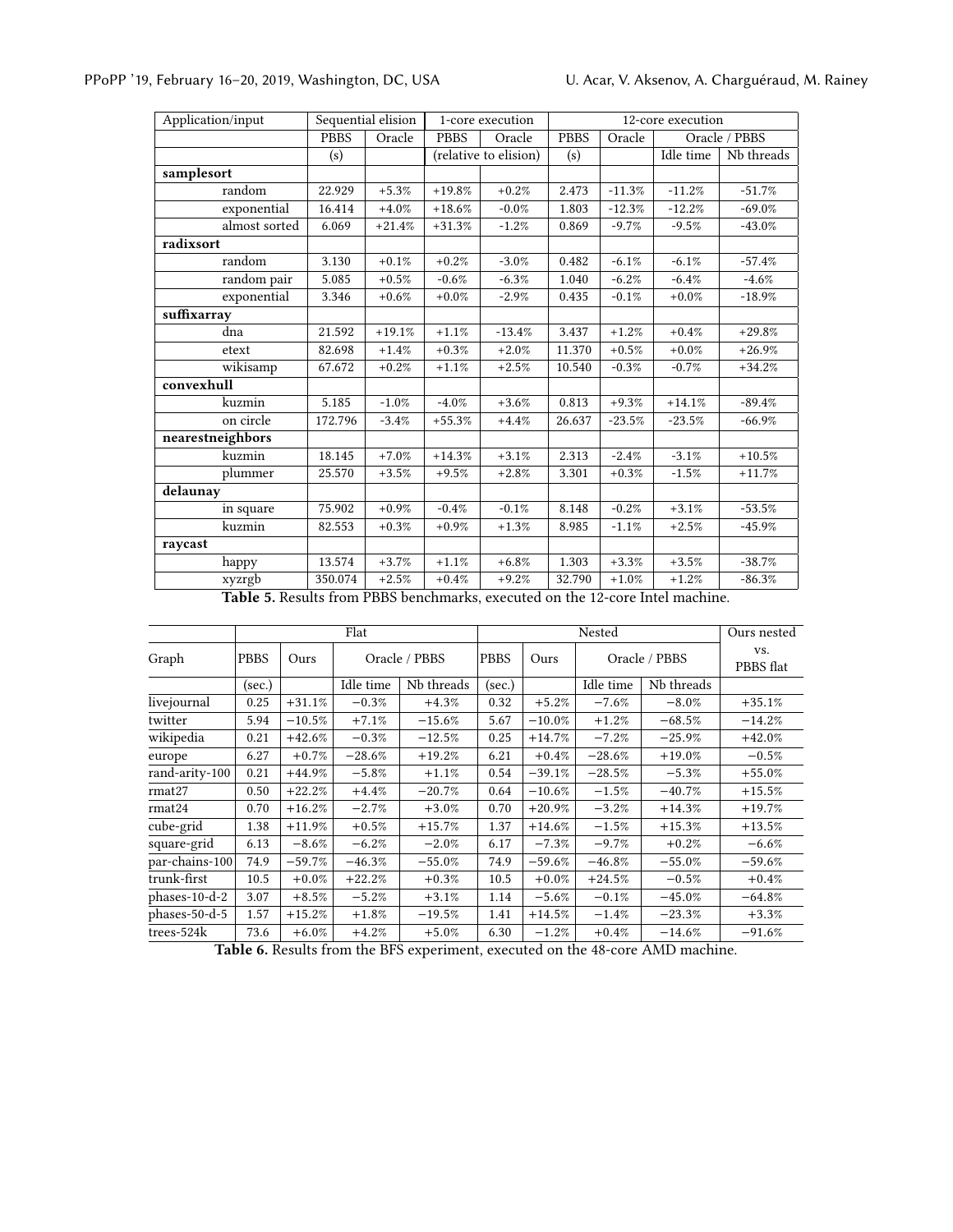|                 |             |          | Flat          |            |             |           | Nested    |                                                                                         | Ours nested      |
|-----------------|-------------|----------|---------------|------------|-------------|-----------|-----------|-----------------------------------------------------------------------------------------|------------------|
| Graph           | <b>PBBS</b> | Ours     | Oracle / PBBS |            | <b>PBBS</b> | Ours      |           | Oracle / PBBS                                                                           | VS.<br>PBBS flat |
|                 | (sec.)      |          | Idle time     | Nb threads | (sec.)      |           | Idle time | Nb threads                                                                              |                  |
| livejournal     | 0.06        | $+49.2%$ | $-6.3%$       | $-3.3%$    | 0.12        | $-36.0%$  | $+1.2%$   | $-71.5%$                                                                                | $+17.3%$         |
| twitter         | 1.19        | $-19.6%$ | $+30.7%$      | $-15.2%$   | 1.51        | $-42.3%$  | $-0.8%$   | $-68.2%$                                                                                | $-27.0%$         |
| wikipedia       | 0.06        | $+4.6\%$ | $+4.9%$       | $-45.9%$   | 0.10        | $-41.8%$  | $+1.6%$   | $-68.7%$                                                                                | $+2.9%$          |
| europe          | 3.11        | $-42.2%$ | $-54.0%$      | $-32.0%$   | 3.09        | $-41.9%$  | $-54.3%$  | $-33.5%$                                                                                | $-42.3%$         |
| rand-arity-100  | 0.06        | $+14.2%$ | $-4.7%$       | $+1.9%$    | 0.22        | $-68.0\%$ | $-22.4%$  | $-42.7%$                                                                                | $+8.7%$          |
| rmat27          | 0.11        | $+12.4%$ | $-1.7%$       | $-57.8%$   | 0.22        | $-46.0%$  | $-7.4%$   | $-69.9%$                                                                                | $+12.3%$         |
| rmat24          | 0.16        | $+9.4%$  | $-5.1%$       | $-20.8%$   | 0.18        | $+0.7%$   | $-3.9%$   | $-39.7%$                                                                                | $+9.6%$          |
| cube-grid       | 0.49        | $-6.7\%$ | $-13.3%$      | $+2.2%$    | 0.51        | $-11.0%$  | $-13.7%$  | $+3.3%$                                                                                 | $-7.2%$          |
| square-grid     | 2.98        | $-40.4%$ | $-44.2%$      | $-31.2%$   | 3.12        | $-42.4%$  | $-43.5%$  | $-31.0%$                                                                                | $-39.5%$         |
| par-chains-100  | 49.5        | $-86.3%$ | $-72.3%$      | $-94.2%$   | 50.1        | $-85.2%$  | $-71.4%$  | $-91.2%$                                                                                | $-85.1%$         |
| trunk-first     | 7.46        | $-15.3%$ | $-0.3%$       | $-39.6%$   | 7.89        | $-20.6%$  | $-0.8%$   | $-39.7%$                                                                                | $-16.0%$         |
| $phases-10-d-2$ | 0.99        | $+9.8%$  | $+6.0%$       | $-3.3%$    | 0.20        | $+2.7%$   | $-2.6%$   | $-24.0%$                                                                                | $-79.4%$         |
| phases-50-d-5   | 0.30        | $+22.8%$ | $-5.4%$       | $-1.6%$    | 0.30        | $+7.6%$   | $-6.4%$   | $+7.4%$                                                                                 | $+11.0%$         |
| trees-524k      | 12.9        | $+7.1%$  | $+7.1%$       | $+4.2%$    | 0.93        | $+9.0%$   | $-4.4%$   | $+23.9%$                                                                                | $-92.2%$         |
|                 |             |          |               |            |             |           |           | <b>Table 7.</b> Results from the BFS experiment, executed on the 72-core Intel machine. |                  |

|                 |             |                       | Flat      |             |                       |          |           | Ours nested      |          |
|-----------------|-------------|-----------------------|-----------|-------------|-----------------------|----------|-----------|------------------|----------|
| Graph           | <b>PBBS</b> | Oracle / PBBS<br>Ours |           | <b>PBBS</b> | Oracle / PBBS<br>Ours |          |           | VS.<br>PBBS flat |          |
|                 | (sec.)      |                       | Idle time | Nb threads  | (sec.)                |          | Idle time | Nb threads       |          |
| livejournal     | 0.22        | $+6.1%$               | $-1.9%$   | $-28.6%$    | 0.29                  | $-19.6%$ | $-0.2%$   | $-68.2%$         | $+7.5%$  |
| twitter         | 4.24        | $+16.3%$              | $+0.7%$   | $-3.1%$     | 5.49                  | $-9.6%$  | $-0.1%$   | $-7.6%$          | $+17.0%$ |
| wikipedia       | 0.15        | $+3.9%$               | $+0.6%$   | $-59.4%$    | 0.20                  | $-21.1%$ | $+1.2%$   | $-71.3%$         | $+3.8%$  |
| europe          | 3.35        | $-4.2%$               | $-16.3%$  | $+15.3%$    | 3.36                  | $-4.4%$  | $-16.3%$  | $+14.7%$         | $-4.2%$  |
| rand-arity-100  | 0.16        | $+8.8%$               | $-2.2%$   | $+17.2%$    | 0.72                  | $-75.6%$ | $-3.3%$   | $-58.9%$         | $+8.5%$  |
| rmat27          | 0.53        | $+3.9%$               | $+1.8%$   | $-61.8\%$   | 0.80                  | $-29.9%$ | $+0.6%$   | $-66.5%$         | $+5.1%$  |
| rmat24          | 0.93        | $+4.4%$               | $+0.1%$   | $-36.9%$    | 0.94                  | $+3.9%$  | $-0.1%$   | $-31.5%$         | $+5.4%$  |
| cube-grid       | 2.02        | $-0.4%$               | $+1.5%$   | $-11.4%$    | 2.02                  | $-0.0%$  | $+1.4%$   | $-13.1%$         | $-0.4%$  |
| square-grid     | 4.76        | $-10.3\%$             | $+5.4%$   | $-15.5%$    | 4.75                  | $-10.4%$ | $+5.7%$   | $-15.8%$         | $-10.5%$ |
| par-chains-100  | 37.8        | $-47.2%$              | $-41.4%$  | $-36.8%$    | 37.9                  | $-47.2%$ | $-41.4%$  | $-36.6%$         | $-47.1%$ |
| trunk-first     | 10.8        | $-33.4%$              | $+0.1%$   | $-90.2%$    | 10.6                  | $-32.0%$ | $+0.1%$   | $-88.3%$         | $-33.5%$ |
| $phases-10-d-2$ | 2.19        | $+7.0\%$              | $-1.0\%$  | $+0.5%$     | 1.58                  | $+9.9%$  | $+0.7%$   | $-70.2%$         | $-20.9%$ |
| phases-50-d-5   | 2.20        | $+21.4%$              | $+0.3%$   | $-14.6%$    | 2.43                  | $+8.7%$  | $-0.0%$   | $-34.8%$         | $+20.2%$ |
| $tree-524k$     | 132         | $+4.7%$               | $-1.4%$   | $+5.3%$     | 3.90                  | $+4.3%$  | $+2.1\%$  | $-27.5%$         | $-69.2%$ |

trees-524k 13.2 +4.7% −1.4% +5.3% 3.90 +4.3% +2.1% −27.5% −69.2%<br> **Table 8.** Results from the BFS experiment, executed on the 12-core Intel machine.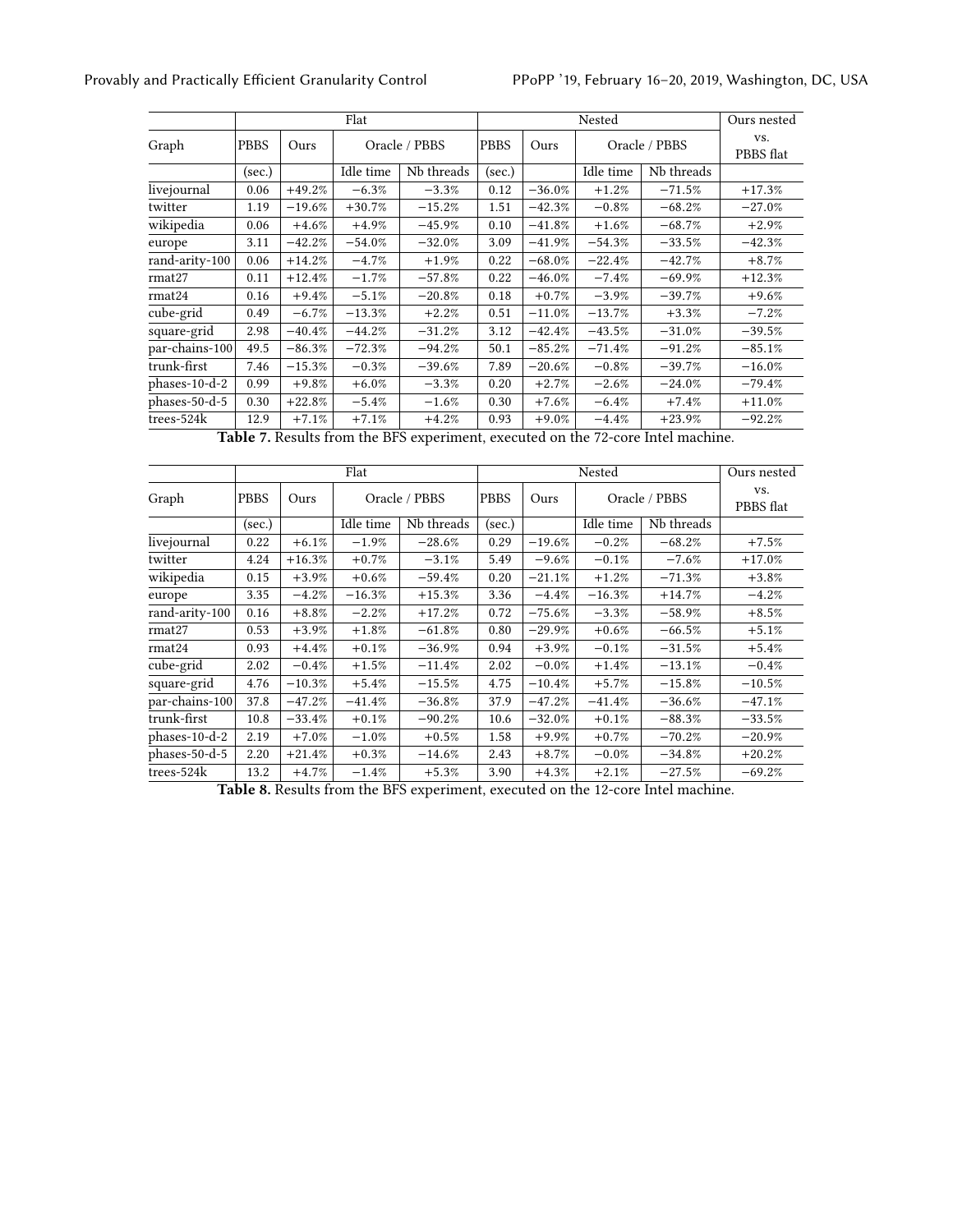# F Other PBBS benchmarks

- The n-body and delaunay-refine benchmarks have critical code regions that do not readily admit a cost function.
- The remove-duplicates and dictionary benchmarks shows high variability in the running time of their critical loops, the cause of which is the heavy use of atomic operations that, in turn, triggers massive bus contention.
- The deterministic-reservation benchmarks consist of maximal independent set, spanning forest, and minimal spanning tree. These benchmarks make heavy use of atomic compare-and-exchange operations on a shared array, and as such show high variablility in their execution times. Even so, we found through experimentation that minimal spanning tree and spanning forest performed reasonably well on our test machines.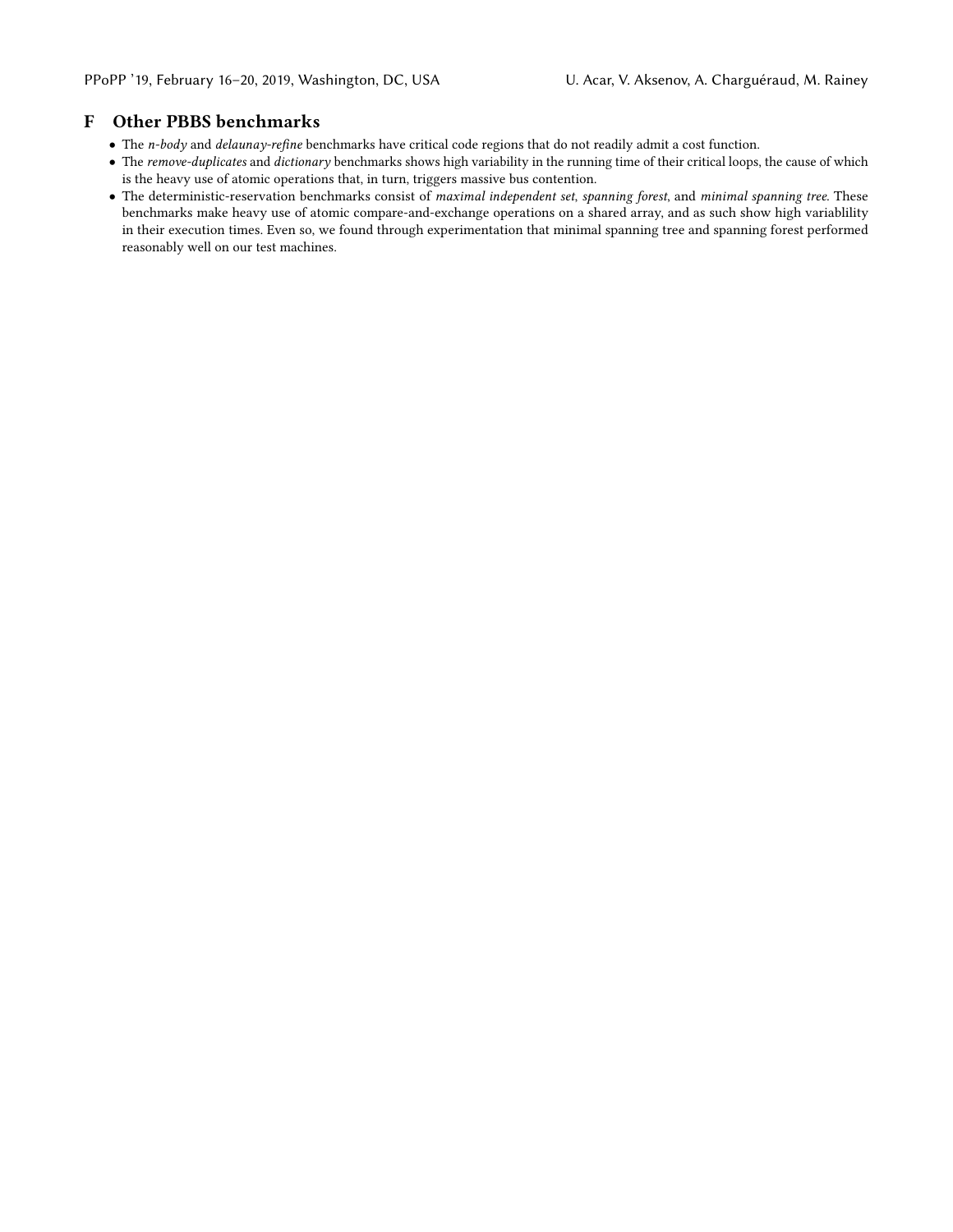<span id="page-32-0"></span>

Figure 5. Example taken from a collection of measured runs for a given spguard. The x-axis corresponds to the asymptotic complexity of a sequentialized computation, while the y-axis corresponds to the sequential execution time measured for that computation. The value of  $E$  corresponds to the maximal (vertical) deviation from the line going through the mean of the execution times. The ratio  $\beta/\alpha$  corresponds to the maximal slope of that line.

# G Estimating E and  $\beta$

Estimating E and  $\beta$  on the target hardware enables one to estimate the worst-case bounds predicted by our theoretical analysis, either on the overheads or on the increase in the span. To estimate these two parameters, we generate, for each spguard from each of our benchmark programs, a plot summarizing the distribution of the execution time of the sequentialized computation. One representative plot is shown in Figure [5.](#page-32-0) The x-axis indicates the asymptotic complexity of computations sequentialized by the spguard considered. The y-axis corresponds to the measure of the sequential execution time. Note that both axes are on a logarithmic scale. In particular, moving by one unit to the right on the x-axis corresponds to doubling the input size. To evaluate E and  $\beta$ , we draw an interpolation line going through the mean of the measured execution times. Then, the maximal vertical distance between the line and a point gives the value of  $E$ , and the maximal slope of that line gives bounds the value of the ratio  $\beta/\alpha$ . Multiplying this ratio by the value set for  $\alpha$  yields the value of  $\beta$ . To evaluate the worst-case bound from the theoretical analysis for a given benchmark program, we instantiate E and  $\beta$  with the maximal values observed for all spguards involved in that program.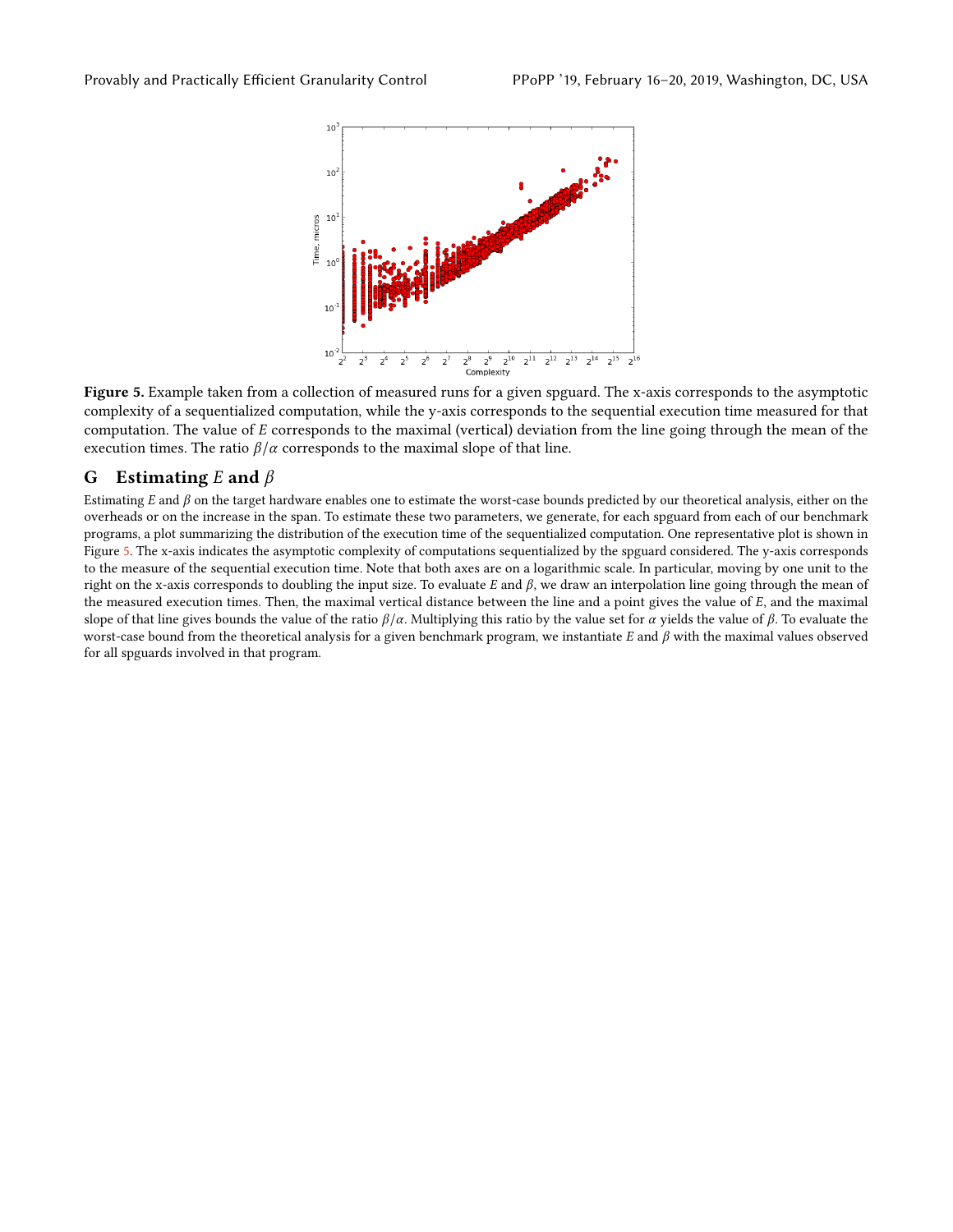<span id="page-33-0"></span>

| Type T             | Size | grain                                                | Time                             | Comment                                         |
|--------------------|------|------------------------------------------------------|----------------------------------|-------------------------------------------------|
| char               | 800M | 1<br>10<br>5000 (TBB-rec.)<br>auto (ours)            | 1.963<br>0.330<br>0.020<br>0.020 | 100x slower<br>17x slower<br>optimal<br>optimal |
| char[64]           | 200M | $\mathbf{1}$<br>10 (TBB-rec.)<br>5000<br>auto (ours) | 0.129<br>0.077<br>0.072<br>0.073 | 78% slower<br>6% slower<br>optimal<br>optimal   |
| char[2048]         | 0.4M | $1$ (TBB-rec.)<br>10<br>5000<br>auto (ours)          | 0.049<br>0.050<br>0.057<br>0.050 | optimal<br>optimal<br>16% slower<br>optimal     |
| char[131072] 0.01M |      | $1$ (TBB-rec.)<br>10<br>5000<br>auto (ours)          | 0.075<br>0.075<br>1.419<br>0.075 | optimal<br>optimal<br>19x slower<br>optimal     |

Table 9. Running times on 40 cores for inputs of various sizes, for manually-fixed grain sizes, including the one obtained following Intel's TBB manual, and for our algorithm.

# H The granularity-control problem and our solution, by example

We present an overview of the challenges of the granularity problem and a detailed description of our proposed solution. As an example, we use an instance of the generic map function from the introduction and make it concrete by using our implementation.

#### H.1 Example program

Consider a simple, data-mining problem: given an array of elements of type T, find the number of elements that satisfy a given predicate p. Using C++ templates, we specify such a generic function as follows:

**template**<T,P>

**int** match( $T*$  lo,  $T*$  hi,  $P$   $p$ )  $\{ \ldots \}$ 

Because match is generic, we can set T to be char, and define the predicate to be a function (a C++ lambda function [\[Stroustrup](#page-12-23) [2013,](#page-12-23) Sec.11.4]) that tests equality of the character to '#' as follows.

p = [&] (**char**\* c) { **return** \*c == '#' }

Similarly, we can perform matches over arrays whose elements are 1024-character strings, by setting T to be char[1024]. For example, we may count the strings whose hash code matches a particular value, say 2017, by instantiating the predicate as follows.

p = [&] (T\* x) { **return** hash(x, x+**sizeof**(T)) == 2017 }

A classic way to implement a parallel match is to divide the input array into two halves, recur on each half, and compute the sum of the number of occurrences from both halves. Figure [6](#page-34-0) shows the code for such an implementation, where match takes as arguments the input string, specified by lo and hi, and a predicate function, p. To control granularity, we stop the recursion when the input contains fewer than grain elements and switch to a fast sequential algorithm, match\_seq. When the input string is large, it is divided in half and solved recursively in parallel using fork2join.

#### H.2 Choice of the grain size

To ensure good performance, the programmer must choose the setting for grain; but what should this setting be? The challenge is that there is no a priori suitable setting for the grain, because the suitability depends on the particular hardware and software environment and, in fact, on the inputs to the function match. Applying the established practice of manual granularity control leads to poor results even on the same machine and with the same software environment.

Table [9](#page-33-0) illustrates the issue. It shows the 40-core run times for different types T and different grain settings. (The experiment is run on an Intel machine described in Section [3.](#page-6-1)) We picked the input size (total number of characters) to ensure a sequential execution time of a few seconds. When T is the type char, we use character equality as predicate. When T is an array of characters, we compare the hash values, for a simple hashing function. For each setting of T, we consider various values of grain, including the "recommended" grain value determined by following the process described in Intel's TBB manual [\[Intel](#page-12-5) [2011\]](#page-12-5): start by setting the grain to the value <sup>10</sup>, <sup>000</sup> and halve it until the 1-processor run-time stops decreasing by more than 10%. Such tuning maximizes the exposed parallelism by considering the smallest grain value for which the overheads are not prohibitive.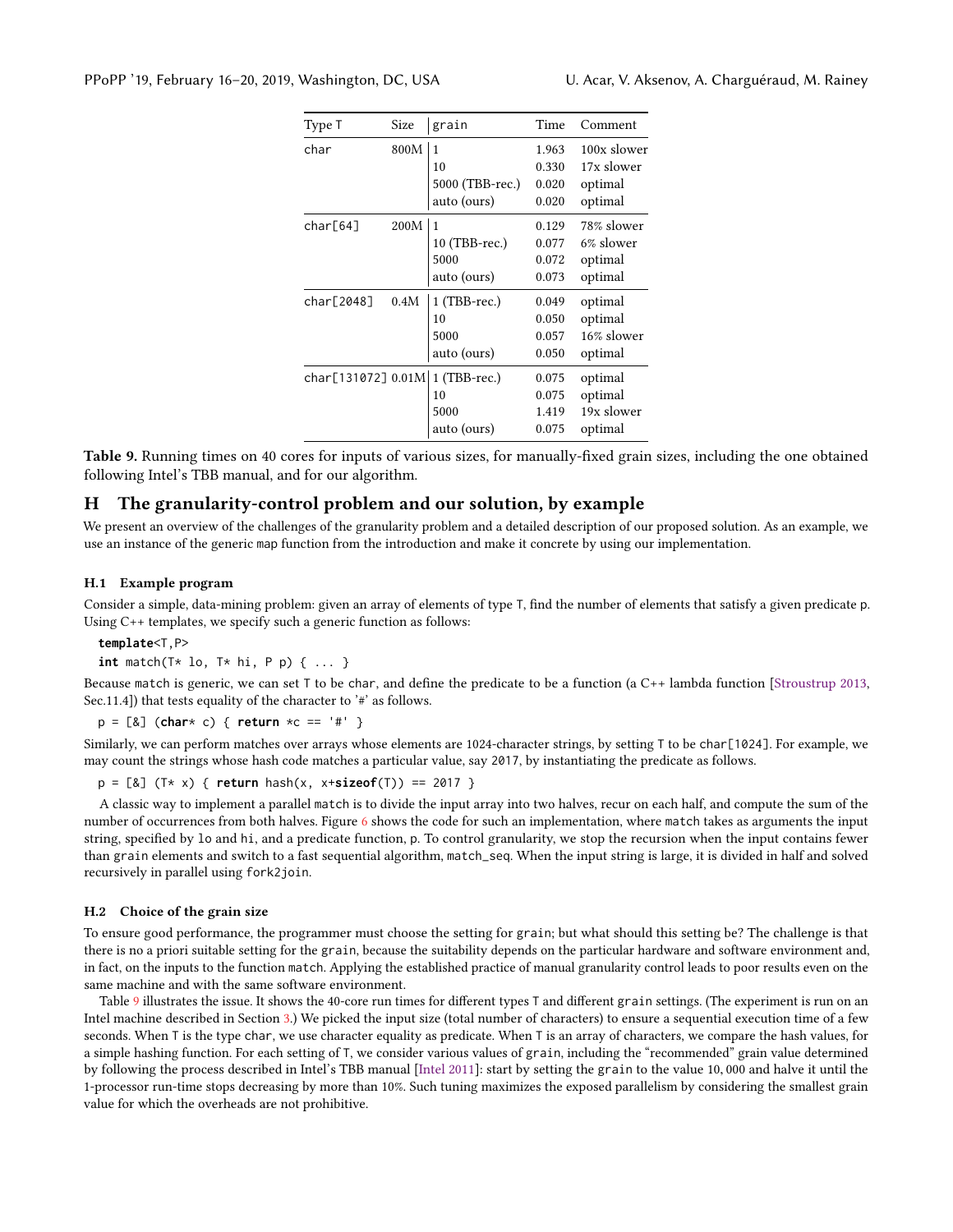Provably and Practically Efficient Granularity Control PPoPP '19, February 16–20, 2019, Washington, DC, USA

```
\frac{1}{1} int grain = \ldots // determined by tuning
2 template <T, P>
3 int match(T* lo, T* hi, P p)
4 int result
5 int n = hi - lo
      if n \leq grain
       result = match\_seq(lo, hi, p)8 else
       T* mid = lo + (n / 2)10 int result1, result2
11 fork2join([&] {
12 result1 = match(lo, mid, p)
13 }, [&] {
14 result2 = match(mid, hi, p)
15 })
16 result = result1 + result2
17 return result
      Figure 6. Match, with manual granularity control.
                                                        1 // no grain size needed
                                                        2 template <T, P>
                                                        3 int match(T* lo, T* hi, P p)
                                                        4 int result
                                                        5 int n = hi - lo
                                                        6 spguard([&] { // complexity function
                                                             7 return n
                                                        8 \quad, [&] { // parallel body
                                                        9 if n ≤ 1
                                                       10 result = match_seq(lo, hi, p)
                                                       11 else
                                                       12 T* mid = 10 + (n / 2)13 int result1, result2
                                                       14 fork2join([&] {
                                                       15 result1 = match(lo, mid, p)
                                                       16 }, [&] {
                                                       17 result2 = match(mid, hi, p)
                                                       18 })
                                                       19 result = result1 + result2
                                                       20 \}, [&] { // sequential body
                                                       21 result = match_seq(lo, hi, p)
                                                       22 })
                                                       23 return result
```
Figure 7. Match, with automatic granularity control.

First, observe that the TBB-recommended value of grain changes for different settings of T. For char, it is 5000; for char[64], it is 10; for char[2048], it is 1. Second, observe that a grain optimal in one setting may induce a very significant slowdown in a different setting. For example, when T is char, setting the grain to 1 instead of 5000 results in a 100-fold slowdown. We thus conclude that, there is no single value of grain that works well for all instances of match.

One might attempt to select the grain size based on the arguments provided to the match function. For example, the grain could be set to C/sizeof(T), for some constant C, to ensure use of a smaller grain size when processing bigger elements. This approach helps in some cases, but it does not solve the problem in general: note that in match, the grain depends not only on the type T, but also on the predicate passed as second argument. If T is set to char[64] and the predicate is instantiated as a simple hash function, the optimal grain size is 10; however, providing a different, more computationally expensive predicate function causes the optimal grain size to be 1. Selecting the right grain for different predicates would require the ability to predict the run-time behavior of a function, an intractable problem. To control granularity in cases of nested-parallel programs, the programmer will likely have to specialize the code for each predicate and apply granularity control to each such specialization, thus losing the key benefits of generic functions.

The problems illustrated by the simple example above are neither carefully chosen ones nor isolated cases. They are common; more realistic benchmarks exhibit even more complex behavior. For example, arguments to parallel functions can be parallel, leading to nested parallelism, making granularity control more difficult. In fact, as discussed in more detail in Section [3,](#page-6-1) in the state-of-the-art PBBS benchmarking [\[Blelloch](#page-11-15) [et al.](#page-11-15) [2012\]](#page-11-15), nearly every benchmark relies on carefully written, custom granularity control techniques.

#### H.3 Our approach

Our goal is to delegate the task of granularity control to a smart, library implementation. To this end, we ask the programmer to provide for each parallel function a *series-parallel guard*, by using the keyword spguard. A spguard consists of: a *parallel body*, which is a lambda function that performs a programmer-specified parallel computation; a sequential body, which is a lambda function that performs a purely sequential computation equivalent to the parallel body, i.e. performing the same side-effects and delivering the same result. a cost function, which gives an abstract measure, as a positive number, of the work (run-time cost) that would be performed by the sequential body.

At a high level, a spguard exploits the result of the cost function to determine whether the computation involved is small enough to be executed sequentially, i.e. without attempting to spawn any subcomputation. If so, the spguard executes the sequential body. Otherwise, it executes the parallel body, which would typically spawn smaller subcomputations, each of them being similarly guarded by a spguard.

The cost function may be any programmer-specified piece of code that, given the context, computes a value in proportion to the one-processor execution time of the sequential body. Typically, the cost function depends on the arguments provided to the current function one-processor execution time of the sequential body. Typically, the cost function depends on the arguments provided to the current function<br>call. A good choice for the cost function is the average asymptotic complexity of the size of the input. The programmer need not worry about constant factors because spguards are able to infer them on-line, with sufficient accuracy.